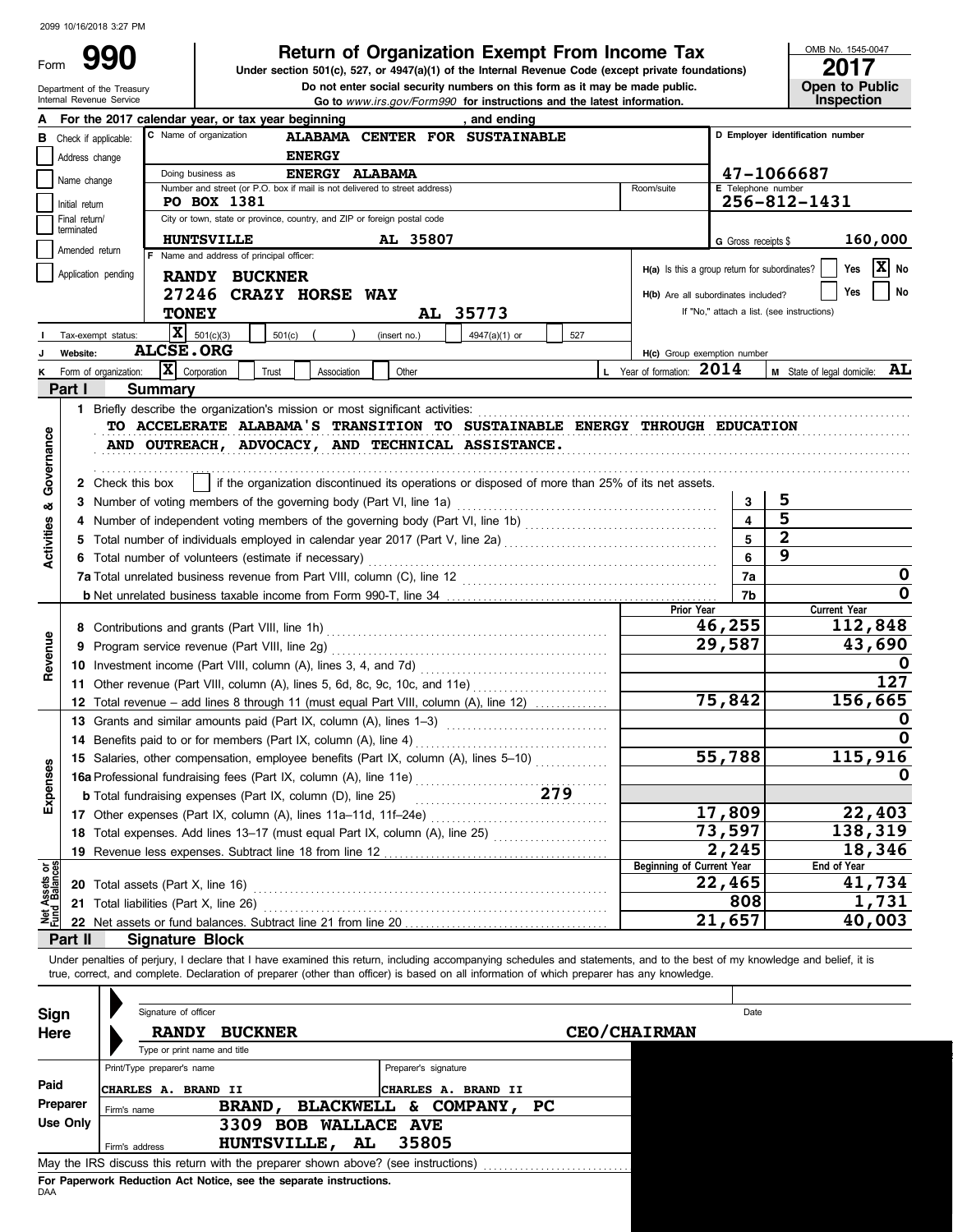|              | Form 990 (2017) ALABAMA CENTER FOR SUSTAINABLE                                                                                 |                           | 47-1066687                     |             |               |                       | Page 2 |
|--------------|--------------------------------------------------------------------------------------------------------------------------------|---------------------------|--------------------------------|-------------|---------------|-----------------------|--------|
|              | <b>Statement of Program Service Accomplishments</b><br>Part III                                                                |                           |                                |             |               |                       |        |
|              | 1 Briefly describe the organization's mission:                                                                                 |                           |                                |             |               |                       |        |
|              | TO ACCELERATE ALABAMA'S TRANSITION TO SUSTAINABLE ENERGY THROUGH EDUCATION                                                     |                           |                                |             |               |                       |        |
|              | AND OUTREACH, ADVOCACY, AND TECHNICAL ASSISTANCE.                                                                              |                           |                                |             |               |                       |        |
|              |                                                                                                                                |                           |                                |             |               |                       |        |
| $\mathbf{2}$ | Did the organization undertake any significant program services during the year which were not listed on the                   |                           |                                |             |               |                       |        |
|              | prior Form 990 or 990-EZ?                                                                                                      |                           |                                |             |               | Yes $ X $ No          |        |
|              | If "Yes," describe these new services on Schedule O.                                                                           |                           |                                |             |               |                       |        |
| 3            | Did the organization cease conducting, or make significant changes in how it conducts, any program<br>services?                |                           |                                |             |               | Yes $ \mathbf{X} $ No |        |
|              | If "Yes," describe these changes on Schedule O.                                                                                |                           |                                |             |               |                       |        |
| 4            | Describe the organization's program service accomplishments for each of its three largest program services, as measured by     |                           |                                |             |               |                       |        |
|              | expenses. Section 501(c)(3) and 501(c)(4) organizations are required to report the amount of grants and allocations to others, |                           |                                |             |               |                       |        |
|              | the total expenses, and revenue, if any, for each program service reported.                                                    |                           |                                |             |               |                       |        |
|              | 4a (Code:<br>) (Expenses \$                                                                                                    |                           | 93, 120 including grants of \$ |             | ) (Revenue \$ | 43,690)               |        |
|              | TO ACCELERATE ALABAMA'S TRANSITION TO SUSTAINABLE ENERGY THROUGH EDUCATION                                                     |                           |                                |             |               |                       |        |
|              | AND OUTREACH, ADVOCACY,                                                                                                        | AND TECHNICAL ASSISTANCE. |                                |             |               |                       |        |
|              |                                                                                                                                |                           |                                |             |               |                       |        |
|              |                                                                                                                                |                           |                                |             |               |                       |        |
|              |                                                                                                                                |                           |                                |             |               |                       |        |
|              |                                                                                                                                |                           |                                |             |               |                       |        |
|              |                                                                                                                                |                           |                                |             |               |                       |        |
|              |                                                                                                                                |                           |                                |             |               |                       |        |
|              |                                                                                                                                |                           |                                |             |               |                       |        |
|              |                                                                                                                                |                           |                                |             |               |                       |        |
|              | 4b (Code:                                                                                                                      |                           |                                |             |               |                       |        |
|              |                                                                                                                                |                           |                                |             |               |                       |        |
|              |                                                                                                                                |                           |                                |             |               |                       |        |
|              |                                                                                                                                |                           |                                |             |               |                       |        |
|              |                                                                                                                                |                           |                                |             |               |                       |        |
|              |                                                                                                                                |                           |                                |             |               |                       |        |
|              |                                                                                                                                |                           |                                |             |               |                       |        |
|              |                                                                                                                                |                           |                                |             |               |                       |        |
|              |                                                                                                                                |                           |                                |             |               |                       |        |
|              |                                                                                                                                |                           |                                |             |               |                       |        |
|              |                                                                                                                                |                           |                                |             |               |                       |        |
|              | 4c (Code:<br>) (Expenses \$                                                                                                    |                           | including grants of \$         |             | ) (Revenue \$ |                       |        |
|              |                                                                                                                                |                           |                                |             |               |                       |        |
|              |                                                                                                                                |                           |                                |             |               |                       |        |
|              |                                                                                                                                |                           |                                |             |               |                       |        |
|              |                                                                                                                                |                           |                                |             |               |                       |        |
|              |                                                                                                                                |                           |                                |             |               |                       |        |
|              |                                                                                                                                |                           |                                |             |               |                       |        |
|              |                                                                                                                                |                           |                                |             |               |                       |        |
|              |                                                                                                                                |                           |                                |             |               |                       |        |
|              |                                                                                                                                |                           |                                |             |               |                       |        |
|              | 4d Other program services (Describe in Schedule O.)                                                                            |                           |                                |             |               |                       |        |
|              | (Expenses \$                                                                                                                   | including grants of \$    |                                | (Revenue \$ |               |                       |        |
|              | 4e Total program service expenses                                                                                              | . 120                     |                                |             |               |                       |        |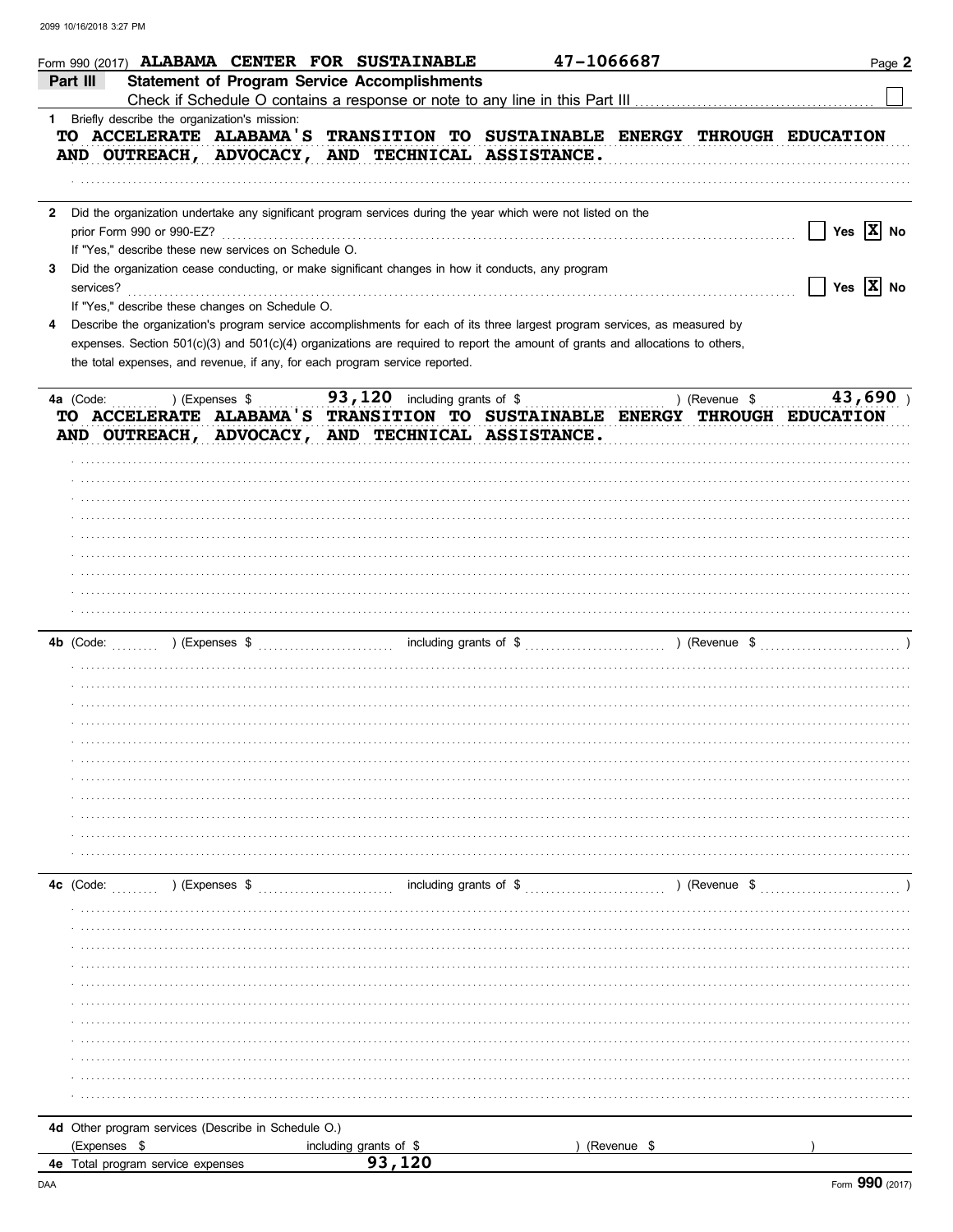|         |                                        |  | Form 990 (2017) ALABAMA CENTER FOR SUSTAINABLE |
|---------|----------------------------------------|--|------------------------------------------------|
| Part IV | <b>Checklist of Required Schedules</b> |  |                                                |

|     |                                                                                                                                                                                                                                |                | Yes         | No                        |
|-----|--------------------------------------------------------------------------------------------------------------------------------------------------------------------------------------------------------------------------------|----------------|-------------|---------------------------|
| 1   | Is the organization described in section 501(c)(3) or 4947(a)(1) (other than a private foundation)? If "Yes,"                                                                                                                  |                |             |                           |
|     | complete Schedule A                                                                                                                                                                                                            | 1              | X           |                           |
| 2   |                                                                                                                                                                                                                                | $\mathbf{2}$   | $\mathbf x$ |                           |
| 3   | Did the organization engage in direct or indirect political campaign activities on behalf of or in opposition to                                                                                                               |                |             |                           |
|     | candidates for public office? If "Yes," complete Schedule C, Part I                                                                                                                                                            | 3              |             | X                         |
| 4   | Section 501(c)(3) organizations. Did the organization engage in lobbying activities, or have a section 501(h)                                                                                                                  |                |             |                           |
|     |                                                                                                                                                                                                                                | 4              |             | X                         |
| 5   | Is the organization a section $501(c)(4)$ , $501(c)(5)$ , or $501(c)(6)$ organization that receives membership dues,                                                                                                           |                |             |                           |
|     | assessments, or similar amounts as defined in Revenue Procedure 98-19? If "Yes," complete Schedule C.                                                                                                                          |                |             |                           |
|     | Part III                                                                                                                                                                                                                       | 5              |             | X                         |
| 6   | Did the organization maintain any donor advised funds or any similar funds or accounts for which donors                                                                                                                        |                |             |                           |
|     | have the right to provide advice on the distribution or investment of amounts in such funds or accounts? If                                                                                                                    |                |             |                           |
|     | "Yes," complete Schedule D, Part I                                                                                                                                                                                             | 6              |             | X                         |
| 7   | Did the organization receive or hold a conservation easement, including easements to preserve open space,                                                                                                                      |                |             | X                         |
|     | the environment, historic land areas, or historic structures? If "Yes," complete Schedule D, Part II                                                                                                                           | $\overline{7}$ |             |                           |
| 8   | Did the organization maintain collections of works of art, historical treasures, or other similar assets? If "Yes,"                                                                                                            |                |             | X                         |
|     | complete Schedule D, Part III                                                                                                                                                                                                  | 8              |             |                           |
| 9   | Did the organization report an amount in Part X, line 21, for escrow or custodial account liability, serve as a                                                                                                                |                |             |                           |
|     | custodian for amounts not listed in Part X; or provide credit counseling, debt management, credit repair, or                                                                                                                   |                |             | X                         |
|     | debt negotiation services? If "Yes," complete Schedule D, Part IV [[11][20] COLORGIAL RESPARENT RESPARENT RESPARENT RESPARENT RESPARENT RESPARENT RESPARENT RESPARENT RESPARENT RESPARENT RESPARENT RESPARENT RESPARENT RESPAR | 9              |             |                           |
| 10  | Did the organization, directly or through a related organization, hold assets in temporarily restricted                                                                                                                        |                |             | x                         |
|     | endowments, permanent endowments, or quasi-endowments? If "Yes," complete Schedule D, Part V                                                                                                                                   | 10             |             |                           |
| 11  | If the organization's answer to any of the following questions is "Yes," then complete Schedule D, Parts VI,<br>VII, VIII, IX, or X as applicable.                                                                             |                |             |                           |
| а   | Did the organization report an amount for land, buildings, and equipment in Part X, line 10? If "Yes,"                                                                                                                         |                |             |                           |
|     | complete Schedule D, Part VI                                                                                                                                                                                                   | 11a            | X           |                           |
| b   | Did the organization report an amount for investments—other securities in Part X, line 12 that is 5% or more                                                                                                                   |                |             |                           |
|     |                                                                                                                                                                                                                                | 11b            |             | X                         |
| c   | Did the organization report an amount for investments—program related in Part X, line 13 that is 5% or more                                                                                                                    |                |             |                           |
|     |                                                                                                                                                                                                                                | 11c            |             | X                         |
| d   | Did the organization report an amount for other assets in Part X, line 15 that is 5% or more of its total assets                                                                                                               |                |             |                           |
|     | reported in Part X, line 16? If "Yes," complete Schedule D, Part IX                                                                                                                                                            | 11d            |             | X                         |
|     | Did the organization report an amount for other liabilities in Part X, line 25? If "Yes," complete Schedule D, Part X                                                                                                          | 11e            | X           |                           |
| f.  | Did the organization's separate or consolidated financial statements for the tax year include a footnote that addresses                                                                                                        |                |             |                           |
|     | the organization's liability for uncertain tax positions under FIN 48 (ASC 740)? If "Yes," complete Schedule D, Part X                                                                                                         | 11f            |             | X                         |
|     | 12a Did the organization obtain separate, independent audited financial statements for the tax year? If "Yes," complete                                                                                                        |                |             |                           |
|     |                                                                                                                                                                                                                                | 12a            |             | X                         |
| b   | Was the organization included in consolidated, independent audited financial statements for the tax year? If                                                                                                                   |                |             |                           |
|     | "Yes," and if the organization answered "No" to line 12a, then completing Schedule D, Parts XI and XII is optional                                                                                                             | 12b            |             | X                         |
| 13  |                                                                                                                                                                                                                                | 13             |             | $\mathbf x$               |
| 14a |                                                                                                                                                                                                                                | 14a            |             | $\boldsymbol{\mathrm{X}}$ |
| b   | Did the organization have aggregate revenues or expenses of more than \$10,000 from grantmaking,                                                                                                                               |                |             |                           |
|     | fundraising, business, investment, and program service activities outside the United States, or aggregate                                                                                                                      |                |             |                           |
|     | foreign investments valued at \$100,000 or more? If "Yes," complete Schedule F, Parts I and IV [[[[[[[[[[[[[[[                                                                                                                 | 14b            |             | X                         |
| 15  | Did the organization report on Part IX, column (A), line 3, more than \$5,000 of grants or other assistance to or                                                                                                              |                |             |                           |
|     | for any foreign organization? If "Yes," complete Schedule F, Parts II and IV                                                                                                                                                   | 15             |             | X                         |
| 16  | Did the organization report on Part IX, column (A), line 3, more than \$5,000 of aggregate grants or other                                                                                                                     |                |             |                           |
|     | assistance to or for foreign individuals? If "Yes," complete Schedule F, Parts III and IV [[[[[[[[[[[[[[[[[[[                                                                                                                  | 16             |             | X                         |
| 17  | Did the organization report a total of more than \$15,000 of expenses for professional fundraising services on                                                                                                                 |                |             |                           |
|     |                                                                                                                                                                                                                                | 17             |             | X                         |
| 18  | Did the organization report more than \$15,000 total of fundraising event gross income and contributions on                                                                                                                    |                |             |                           |
|     | Part VIII, lines 1c and 8a? If "Yes," complete Schedule G, Part II                                                                                                                                                             | 18             |             | X                         |
| 19  | Did the organization report more than \$15,000 of gross income from gaming activities on Part VIII, line 9a?                                                                                                                   |                |             |                           |
|     | If "Yes." complete Schedule G. Part III                                                                                                                                                                                        | 19             |             | x                         |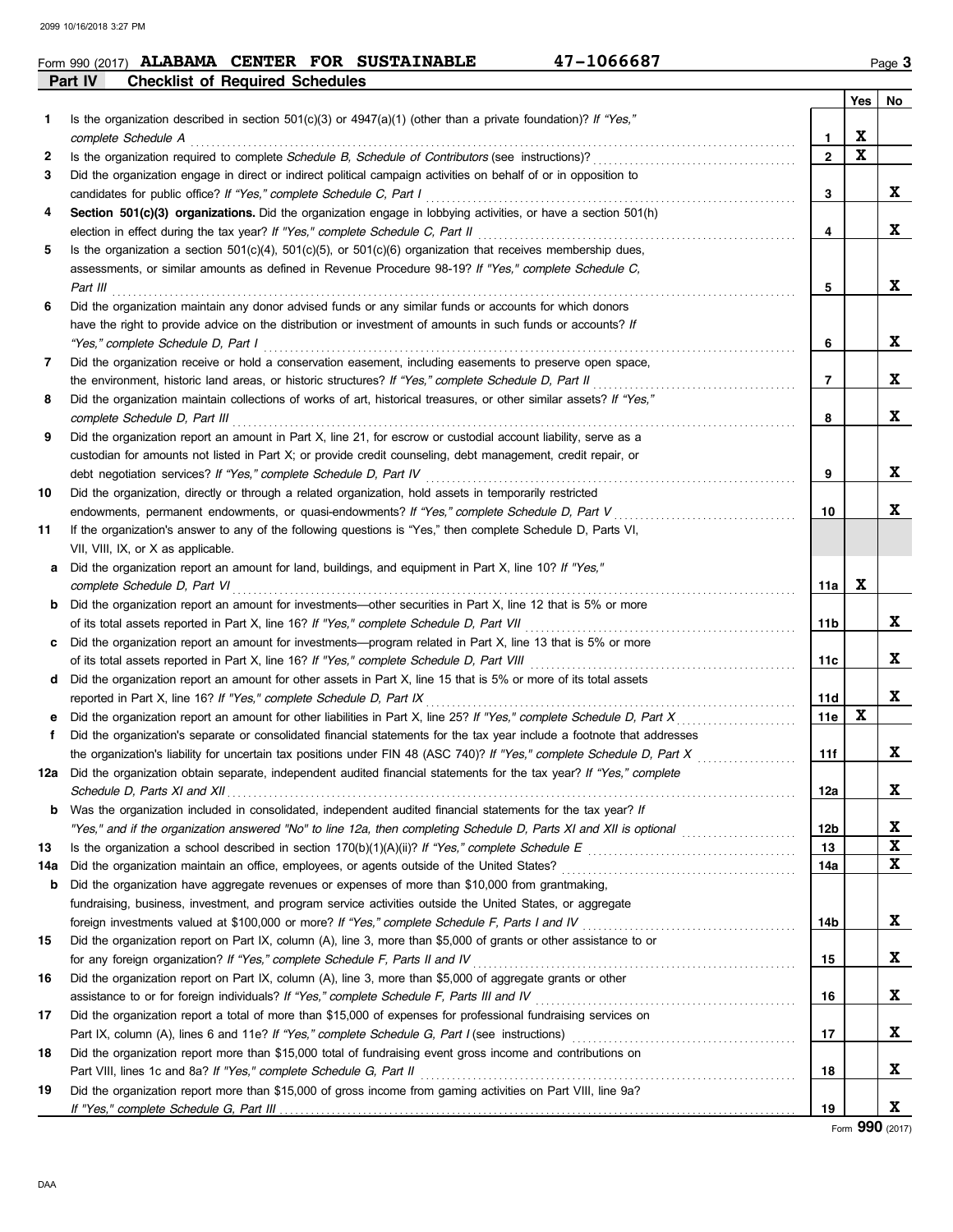**Part IV** 

Form 990 (2017) ALABAMA CENTER FOR SUSTAINABLE

**Checklist of Required Schedules (continued)** 

|     |                                                                                                                                                                                                                                                                                                                                                 |            | Yes | No.          |
|-----|-------------------------------------------------------------------------------------------------------------------------------------------------------------------------------------------------------------------------------------------------------------------------------------------------------------------------------------------------|------------|-----|--------------|
| 20a | Did the organization operate one or more hospital facilities? If "Yes," complete Schedule H                                                                                                                                                                                                                                                     | 20a        |     | $\mathbf x$  |
| b   | If "Yes" to line 20a, did the organization attach a copy of its audited financial statements to this return?                                                                                                                                                                                                                                    | <b>20b</b> |     |              |
| 21  | Did the organization report more than \$5,000 of grants or other assistance to any domestic organization or                                                                                                                                                                                                                                     |            |     |              |
|     | domestic government on Part IX, column (A), line 1? If "Yes," complete Schedule I, Parts I and II                                                                                                                                                                                                                                               | 21         |     | X            |
| 22  | Did the organization report more than \$5,000 of grants or other assistance to or for domestic individuals on                                                                                                                                                                                                                                   |            |     |              |
|     | Part IX, column (A), line 2? If "Yes," complete Schedule I, Parts I and III                                                                                                                                                                                                                                                                     | 22         |     | X            |
| 23  | Did the organization answer "Yes" to Part VII, Section A, line 3, 4, or 5 about compensation of the                                                                                                                                                                                                                                             |            |     |              |
|     | organization's current and former officers, directors, trustees, key employees, and highest compensated                                                                                                                                                                                                                                         |            |     |              |
|     | employees? If "Yes," complete Schedule J                                                                                                                                                                                                                                                                                                        | 23         |     | X            |
| 24a | Did the organization have a tax-exempt bond issue with an outstanding principal amount of more than                                                                                                                                                                                                                                             |            |     |              |
|     | \$100,000 as of the last day of the year, that was issued after December 31, 2002? If "Yes," answer lines 24b                                                                                                                                                                                                                                   |            |     |              |
|     | through 24d and complete Schedule K. If "No," go to line 25a                                                                                                                                                                                                                                                                                    | 24a        |     | X            |
| b   | Did the organization invest any proceeds of tax-exempt bonds beyond a temporary period exception?                                                                                                                                                                                                                                               | 24b        |     |              |
| c   | Did the organization maintain an escrow account other than a refunding escrow at any time during the year                                                                                                                                                                                                                                       |            |     |              |
|     | to defease any tax-exempt bonds?                                                                                                                                                                                                                                                                                                                | 24c        |     |              |
| d   | Did the organization act as an "on behalf of" issuer for bonds outstanding at any time during the year?                                                                                                                                                                                                                                         | 24d        |     |              |
| 25a | Section 501(c)(3), 501(c)(4), and 501(c)(29) organizations. Did the organization engage in an excess benefit                                                                                                                                                                                                                                    |            |     |              |
|     | transaction with a disqualified person during the year? If "Yes," complete Schedule L, Part I                                                                                                                                                                                                                                                   | 25a        |     | X            |
| b   | Is the organization aware that it engaged in an excess benefit transaction with a disqualified person in a prior                                                                                                                                                                                                                                |            |     |              |
|     | year, and that the transaction has not been reported on any of the organization's prior Forms 990 or 990-EZ?                                                                                                                                                                                                                                    |            |     |              |
|     | If "Yes," complete Schedule L, Part I                                                                                                                                                                                                                                                                                                           | 25b        |     | X            |
| 26  | Did the organization report any amount on Part X, line 5, 6, or 22 for receivables from or payables to any                                                                                                                                                                                                                                      |            |     |              |
|     | current or former officers, directors, trustees, key employees, highest compensated employees, or                                                                                                                                                                                                                                               |            |     |              |
|     | disqualified persons? If "Yes," complete Schedule L, Part II                                                                                                                                                                                                                                                                                    | 26         |     | X            |
| 27  | Did the organization provide a grant or other assistance to an officer, director, trustee, key employee,                                                                                                                                                                                                                                        |            |     |              |
|     | substantial contributor or employee thereof, a grant selection committee member, or to a 35% controlled                                                                                                                                                                                                                                         |            |     |              |
|     | entity or family member of any of these persons? If "Yes," complete Schedule L, Part III                                                                                                                                                                                                                                                        | 27         |     | X            |
| 28  | Was the organization a party to a business transaction with one of the following parties (see Schedule L,                                                                                                                                                                                                                                       |            |     |              |
|     | Part IV instructions for applicable filing thresholds, conditions, and exceptions):                                                                                                                                                                                                                                                             |            |     |              |
| а   | A current or former officer, director, trustee, or key employee? If "Yes," complete Schedule L, Part IV                                                                                                                                                                                                                                         | 28a        |     | X            |
| b   | A family member of a current or former officer, director, trustee, or key employee? If "Yes," complete                                                                                                                                                                                                                                          |            |     |              |
|     | Schedule L, Part IV                                                                                                                                                                                                                                                                                                                             | 28b        |     | X            |
| c   | An entity of which a current or former officer, director, trustee, or key employee (or a family member thereof)                                                                                                                                                                                                                                 |            |     | X            |
|     | was an officer, director, trustee, or direct or indirect owner? If "Yes," complete Schedule L, Part IV                                                                                                                                                                                                                                          | 28c        |     | $\mathbf{x}$ |
| 29  | Did the organization receive more than \$25,000 in non-cash contributions? If "Yes," complete Schedule M<br>Did the organization receive contributions of art, historical treasures, or other similar assets, or qualified                                                                                                                      | 29         |     |              |
| 30  |                                                                                                                                                                                                                                                                                                                                                 | 30         |     | X            |
|     | conservation contributions? If "Yes," complete Schedule M<br>Did the organization liquidate, terminate, or dissolve and cease operations? If "Yes," complete Schedule N,                                                                                                                                                                        |            |     |              |
| 31  |                                                                                                                                                                                                                                                                                                                                                 | 31         |     | $\mathbf{x}$ |
| 32  | Part $I$<br>Did the organization sell, exchange, dispose of, or transfer more than 25% of its net assets? If "Yes,"                                                                                                                                                                                                                             |            |     |              |
|     |                                                                                                                                                                                                                                                                                                                                                 | 32         |     | X            |
| 33  | complete Schedule N, Part II et al. (2008) and the complete Schedule N, Part II et al. (2009) and the complete $S$ chedule N, Part II et al. (2009) and the complete $S$ chedule N, Part II et al. (2009) and the complete $S$ ch<br>Did the organization own 100% of an entity disregarded as separate from the organization under Regulations |            |     |              |
|     | sections 301.7701-2 and 301.7701-3? If "Yes," complete Schedule R, Part I                                                                                                                                                                                                                                                                       | 33         |     | X            |
| 34  | Was the organization related to any tax-exempt or taxable entity? If "Yes," complete Schedule R, Part II, III,                                                                                                                                                                                                                                  |            |     |              |
|     | or IV, and Part V, line 1                                                                                                                                                                                                                                                                                                                       | 34         |     | X            |
| 35a |                                                                                                                                                                                                                                                                                                                                                 | 35a        |     | $\mathbf{x}$ |
| b   | If "Yes" to line 35a, did the organization receive any payment from or engage in any transaction with a                                                                                                                                                                                                                                         |            |     |              |
|     | controlled entity within the meaning of section 512(b)(13)? If "Yes," complete Schedule R, Part V, line 2                                                                                                                                                                                                                                       | 35b        |     |              |
| 36  | Section 501(c)(3) organizations. Did the organization make any transfers to an exempt non-charitable                                                                                                                                                                                                                                            |            |     |              |
|     | related organization? If "Yes," complete Schedule R, Part V, line 2                                                                                                                                                                                                                                                                             | 36         |     | X            |
| 37  | Did the organization conduct more than 5% of its activities through an entity that is not a related organization                                                                                                                                                                                                                                |            |     |              |
|     | and that is treated as a partnership for federal income tax purposes? If "Yes," complete Schedule R,                                                                                                                                                                                                                                            |            |     |              |
|     | Part VI                                                                                                                                                                                                                                                                                                                                         | 37         |     | X            |
| 38  | Did the organization complete Schedule O and provide explanations in Schedule O for Part VI, lines 11b and                                                                                                                                                                                                                                      |            |     |              |

 $38 \mid X$ 

Page 4

47-1066687

19? Note. All Form 990 filers are required to complete Schedule O.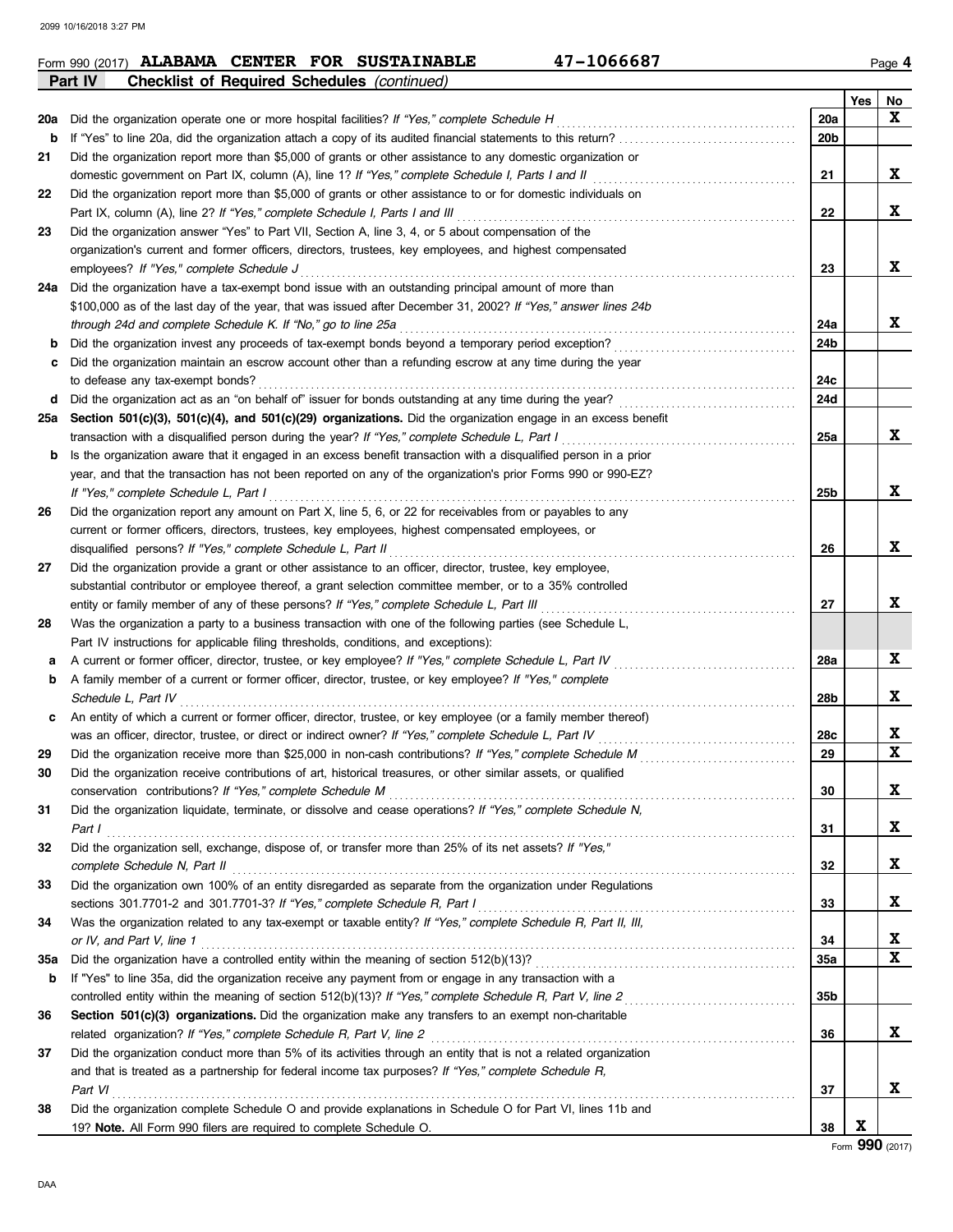Form 990 (2017) ALABAMA CENTER FOR SUSTAINABLE

|        | Part V<br>Statements Regarding Other IRS Filings and Tax Compliance                                                                |                 |              |                |     |    |
|--------|------------------------------------------------------------------------------------------------------------------------------------|-----------------|--------------|----------------|-----|----|
|        | Check if Schedule O contains a response or note to any line in this Part V                                                         |                 |              |                |     |    |
|        |                                                                                                                                    |                 |              |                | Yes | No |
| 1a     | Enter the number reported in Box 3 of Form 1096. Enter -0- if not applicable                                                       | 1a              | 6            |                |     |    |
| b      | Enter the number of Forms W-2G included in line 1a. Enter -0- if not applicable                                                    | 1 <sub>b</sub>  | $\mathbf 0$  |                |     |    |
| c      | Did the organization comply with backup withholding rules for reportable payments to vendors and                                   |                 |              |                |     |    |
|        | reportable gaming (gambling) winnings to prize winners?                                                                            |                 |              | 1c             |     |    |
| 2a     | Enter the number of employees reported on Form W-3, Transmittal of Wage and Tax                                                    |                 |              |                |     |    |
|        | Statements, filed for the calendar year ending with or within the year covered by this return                                      | 2a              | $\mathbf{2}$ |                |     |    |
| b      | If at least one is reported on line 2a, did the organization file all required federal employment tax returns?                     |                 |              | 2 <sub>b</sub> | X   |    |
|        | Note. If the sum of lines 1a and 2a is greater than 250, you may be required to e-file (see instructions)                          |                 |              |                |     |    |
| За     | Did the organization have unrelated business gross income of \$1,000 or more during the year?                                      |                 |              | За             |     | X  |
| b      | If "Yes," has it filed a Form 990-T for this year? If "No" to line 3b, provide an explanation in Schedule O                        |                 |              | 3b             |     |    |
| 4a     | At any time during the calendar year, did the organization have an interest in, or a signature or other authority                  |                 |              |                |     |    |
|        | over, a financial account in a foreign country (such as a bank account, securities account, or other financial                     |                 |              |                |     |    |
|        | account)?                                                                                                                          |                 |              | 4a             |     | X  |
| b      | If "Yes," enter the name of the foreign country:                                                                                   |                 |              |                |     |    |
|        | See instructions for filing requirements for FinCEN Form 114, Report of Foreign Bank and Financial Accounts                        |                 |              |                |     |    |
|        | (FBAR).                                                                                                                            |                 |              |                |     |    |
| 5a     | Was the organization a party to a prohibited tax shelter transaction at any time during the tax year?                              |                 |              | 5a             |     | X  |
| b      |                                                                                                                                    |                 |              | 5b             |     | X  |
| c      | If "Yes" to line 5a or 5b, did the organization file Form 8886-T?                                                                  |                 |              | 5c             |     |    |
| ба     | Does the organization have annual gross receipts that are normally greater than \$100,000, and did the                             |                 |              |                |     |    |
|        | organization solicit any contributions that were not tax deductible as charitable contributions?                                   |                 |              | 6a             |     | X  |
| b      | If "Yes," did the organization include with every solicitation an express statement that such contributions or                     |                 |              |                |     |    |
|        | gifts were not tax deductible?                                                                                                     |                 |              | 6b             |     |    |
| 7      | Organizations that may receive deductible contributions under section 170(c).                                                      |                 |              |                |     |    |
| а      | Did the organization receive a payment in excess of \$75 made partly as a contribution and partly for goods                        |                 |              |                |     | X  |
|        | and services provided to the payor?                                                                                                |                 |              | 7a             |     |    |
| b      | Did the organization sell, exchange, or otherwise dispose of tangible personal property for which it was                           |                 |              | 7b             |     |    |
| c      |                                                                                                                                    |                 |              | 7с             |     | X  |
|        |                                                                                                                                    | 7d              |              |                |     |    |
| d<br>е |                                                                                                                                    |                 |              | 7е             |     | X  |
| f      | Did the organization, during the year, pay premiums, directly or indirectly, on a personal benefit contract?                       |                 |              | 7f             |     | X  |
| g      |                                                                                                                                    |                 |              | 7g             |     |    |
| h      | If the organization received a contribution of cars, boats, airplanes, or other vehicles, did the organization file a Form 1098-C? |                 |              | 7h             |     |    |
|        | Sponsoring organizations maintaining donor advised funds. Did a donor advised fund maintained by the                               |                 |              |                |     |    |
|        |                                                                                                                                    |                 |              | 8              |     |    |
| 9      | Sponsoring organizations maintaining donor advised funds.                                                                          |                 |              |                |     |    |
| а      | Did the sponsoring organization make any taxable distributions under section 4966?                                                 |                 |              | 9a             |     |    |
| b      |                                                                                                                                    |                 |              | 9b             |     |    |
| 10     | Section 501(c)(7) organizations. Enter:                                                                                            |                 |              |                |     |    |
| а      |                                                                                                                                    | 10a             |              |                |     |    |
| b      | Gross receipts, included on Form 990, Part VIII, line 12, for public use of club facilities                                        | 10 <sub>b</sub> |              |                |     |    |
| 11     | Section 501(c)(12) organizations. Enter:                                                                                           |                 |              |                |     |    |
| а      | Gross income from members or shareholders                                                                                          | 11a             |              |                |     |    |
| b      | Gross income from other sources (Do not net amounts due or paid to other sources                                                   |                 |              |                |     |    |
|        | against amounts due or received from them.)                                                                                        | 11 <sub>b</sub> |              |                |     |    |
| 12a    | Section 4947(a)(1) non-exempt charitable trusts. Is the organization filing Form 990 in lieu of Form 1041?                         |                 |              | 12a            |     |    |
| b      | If "Yes," enter the amount of tax-exempt interest received or accrued during the year                                              | 12b             |              |                |     |    |
| 13     | Section 501(c)(29) qualified nonprofit health insurance issuers.                                                                   |                 |              |                |     |    |
| а      | Is the organization licensed to issue qualified health plans in more than one state?                                               |                 |              | 13a            |     |    |
|        | Note. See the instructions for additional information the organization must report on Schedule O.                                  |                 |              |                |     |    |
| b      | Enter the amount of reserves the organization is required to maintain by the states in which                                       |                 |              |                |     |    |
|        |                                                                                                                                    | 13 <sub>b</sub> |              |                |     |    |
| c      | Enter the amount of reserves on hand                                                                                               | 13c             |              |                |     |    |
| 14a    | Did the organization receive any payments for indoor tanning services during the tax year?                                         |                 |              | 14a            |     | X  |
| b      |                                                                                                                                    |                 |              | 14b            |     |    |
|        |                                                                                                                                    |                 |              |                |     |    |

Form  $990$  (2017)

47-1066687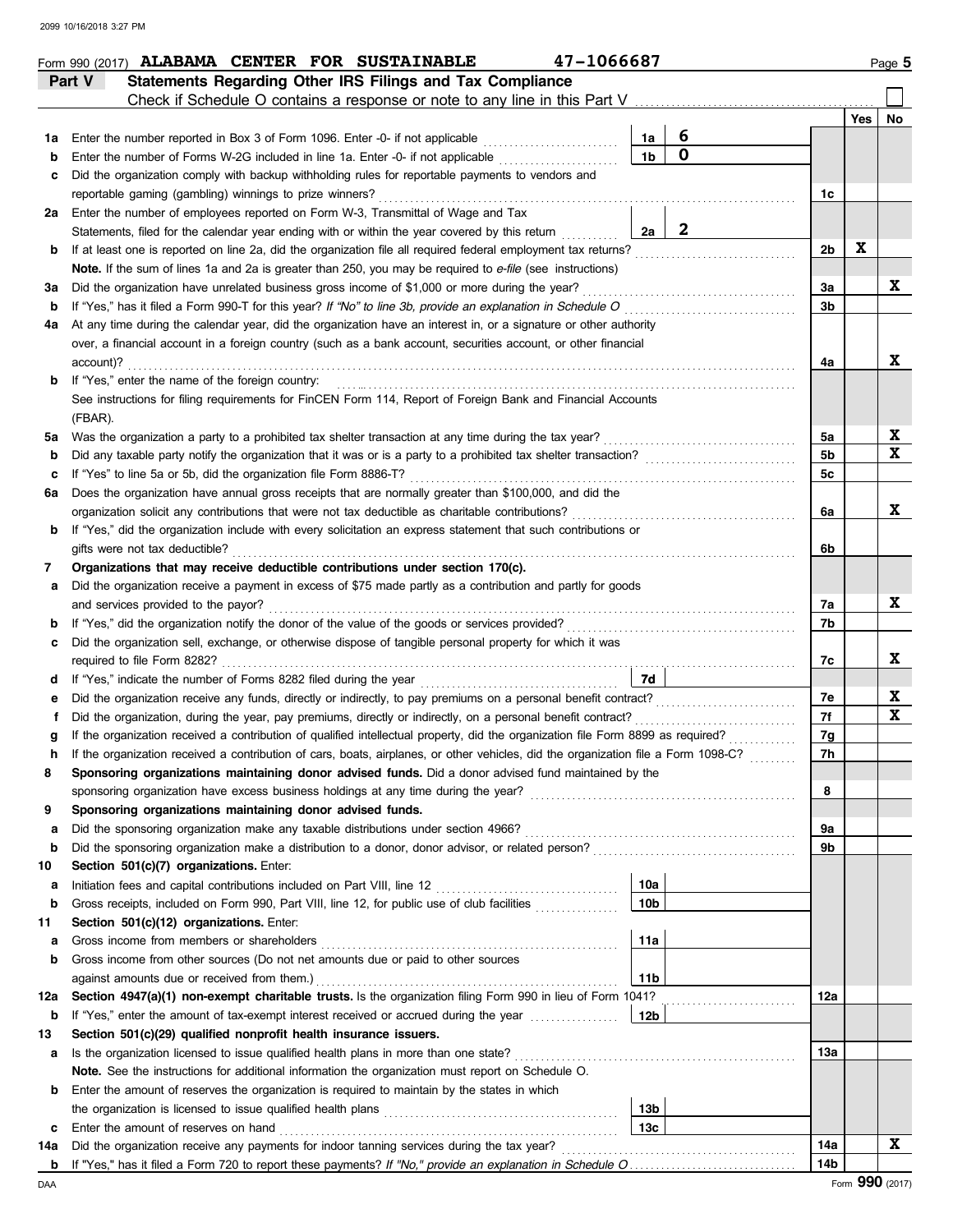Part VI

Form 990 (2017) ALABAMA CENTER FOR SUSTAINABLE

|     | response to line 8a, 8b, or 10b below, describe the circumstances, processes, or changes in Schedule O. See instructions.           |   |                 |                         |                  |  |  |  |  |  |  |  |
|-----|-------------------------------------------------------------------------------------------------------------------------------------|---|-----------------|-------------------------|------------------|--|--|--|--|--|--|--|
|     |                                                                                                                                     |   |                 |                         | X                |  |  |  |  |  |  |  |
|     | Section A. Governing Body and Management                                                                                            |   |                 |                         |                  |  |  |  |  |  |  |  |
|     |                                                                                                                                     |   |                 | Yes                     | No               |  |  |  |  |  |  |  |
| 1a  | Enter the number of voting members of the governing body at the end of the tax year<br>1a                                           | 5 |                 |                         |                  |  |  |  |  |  |  |  |
|     | If there are material differences in voting rights among members of the governing body, or                                          |   |                 |                         |                  |  |  |  |  |  |  |  |
|     | if the governing body delegated broad authority to an executive committee or similar                                                |   |                 |                         |                  |  |  |  |  |  |  |  |
|     | committee, explain in Schedule O.                                                                                                   |   |                 |                         |                  |  |  |  |  |  |  |  |
| b   | 1b<br>Enter the number of voting members included in line 1a, above, who are independent                                            | 5 |                 |                         |                  |  |  |  |  |  |  |  |
| 2   | Did any officer, director, trustee, or key employee have a family relationship or a business relationship with                      |   |                 |                         |                  |  |  |  |  |  |  |  |
|     | any other officer, director, trustee, or key employee?                                                                              |   | $\mathbf{2}$    |                         | X                |  |  |  |  |  |  |  |
| 3   | Did the organization delegate control over management duties customarily performed by or under the direct                           |   |                 |                         |                  |  |  |  |  |  |  |  |
|     | supervision of officers, directors, or trustees, or key employees to a management company or other person?                          |   | 3               |                         | X<br>$\mathbf x$ |  |  |  |  |  |  |  |
| 4   | Did the organization make any significant changes to its governing documents since the prior Form 990 was filed?                    |   |                 |                         |                  |  |  |  |  |  |  |  |
| 5   | Did the organization become aware during the year of a significant diversion of the organization's assets?                          |   |                 |                         |                  |  |  |  |  |  |  |  |
| 6   | Did the organization have members or stockholders?                                                                                  |   | 6               |                         | X                |  |  |  |  |  |  |  |
| 7a  | Did the organization have members, stockholders, or other persons who had the power to elect or appoint                             |   |                 |                         |                  |  |  |  |  |  |  |  |
|     | one or more members of the governing body?                                                                                          |   | 7a              |                         | X                |  |  |  |  |  |  |  |
| b   | Are any governance decisions of the organization reserved to (or subject to approval by) members,                                   |   |                 |                         |                  |  |  |  |  |  |  |  |
|     | stockholders, or persons other than the governing body?                                                                             |   | 7b              |                         | X                |  |  |  |  |  |  |  |
| 8   | Did the organization contemporaneously document the meetings held or written actions undertaken during the year by the following:   |   |                 |                         |                  |  |  |  |  |  |  |  |
| а   | The governing body?                                                                                                                 |   | 8а              | X                       |                  |  |  |  |  |  |  |  |
| b   | Each committee with authority to act on behalf of the governing body?                                                               |   | 8b              | X                       |                  |  |  |  |  |  |  |  |
| 9   | Is there any officer, director, trustee, or key employee listed in Part VII, Section A, who cannot be reached at                    |   |                 |                         |                  |  |  |  |  |  |  |  |
|     |                                                                                                                                     |   | 9               |                         | X                |  |  |  |  |  |  |  |
|     | <b>Section B. Policies</b> (This Section B requests information about policies not required by the Internal Revenue Code.)          |   |                 |                         |                  |  |  |  |  |  |  |  |
|     |                                                                                                                                     |   |                 | Yes                     | No               |  |  |  |  |  |  |  |
| 10a | Did the organization have local chapters, branches, or affiliates?                                                                  |   | 10a             |                         | $\mathbf x$      |  |  |  |  |  |  |  |
| b   | If "Yes," did the organization have written policies and procedures governing the activities of such chapters,                      |   |                 |                         |                  |  |  |  |  |  |  |  |
|     | affiliates, and branches to ensure their operations are consistent with the organization's exempt purposes?                         |   | 10b             |                         |                  |  |  |  |  |  |  |  |
| 11a | Has the organization provided a complete copy of this Form 990 to all members of its governing body before filing the form?         |   |                 |                         |                  |  |  |  |  |  |  |  |
| b   | Describe in Schedule O the process, if any, used by the organization to review this Form 990.                                       |   |                 |                         |                  |  |  |  |  |  |  |  |
| 12a | Did the organization have a written conflict of interest policy? If "No," go to line 13                                             |   | 12a             | X                       |                  |  |  |  |  |  |  |  |
| b   | Were officers, directors, or trustees, and key employees required to disclose annually interests that could give rise to conflicts? |   | 12 <sub>b</sub> | $\mathbf x$             |                  |  |  |  |  |  |  |  |
| c   | Did the organization regularly and consistently monitor and enforce compliance with the policy? If "Yes,"                           |   |                 |                         |                  |  |  |  |  |  |  |  |
|     | describe in Schedule O how this was done                                                                                            |   | 12c             | X                       |                  |  |  |  |  |  |  |  |
| 13  | Did the organization have a written whistleblower policy?                                                                           |   | 13              | $\mathbf x$             |                  |  |  |  |  |  |  |  |
|     | .<br>Did the organization have a written document retention and destruction policy?                                                 |   | 14              | $\overline{\mathbf{X}}$ |                  |  |  |  |  |  |  |  |
| 15  | Did the process for determining compensation of the following persons include a review and approval by                              |   |                 |                         |                  |  |  |  |  |  |  |  |
|     | independent persons, comparability data, and contemporaneous substantiation of the deliberation and decision?                       |   |                 |                         |                  |  |  |  |  |  |  |  |
| а   | The organization's CEO, Executive Director, or top management official                                                              |   | 15a             | X                       |                  |  |  |  |  |  |  |  |
| b   | Other officers or key employees of the organization                                                                                 |   | 15b             | X                       |                  |  |  |  |  |  |  |  |
|     | If "Yes" to line 15a or 15b, describe the process in Schedule O (see instructions).                                                 |   |                 |                         |                  |  |  |  |  |  |  |  |
| 16a | Did the organization invest in, contribute assets to, or participate in a joint venture or similar arrangement                      |   |                 |                         |                  |  |  |  |  |  |  |  |
|     | with a taxable entity during the year?                                                                                              |   | 16a             |                         | X                |  |  |  |  |  |  |  |
| b   | If "Yes," did the organization follow a written policy or procedure requiring the organization to evaluate its                      |   |                 |                         |                  |  |  |  |  |  |  |  |
|     | participation in joint venture arrangements under applicable federal tax law, and take steps to safeguard the                       |   |                 |                         |                  |  |  |  |  |  |  |  |
|     |                                                                                                                                     |   | 16b             |                         |                  |  |  |  |  |  |  |  |
|     | <b>Section C. Disclosure</b>                                                                                                        |   |                 |                         |                  |  |  |  |  |  |  |  |
| 17  | List the states with which a copy of this Form 990 is required to be filed<br>AL                                                    |   |                 |                         |                  |  |  |  |  |  |  |  |
| 18  | Section 6104 requires an organization to make its Forms 1023 (or 1024 if applicable), 990, and 990-T (Section 501(c)(3)s only)      |   |                 |                         |                  |  |  |  |  |  |  |  |
|     | available for public inspection. Indicate how you made these available. Check all that apply.                                       |   |                 |                         |                  |  |  |  |  |  |  |  |
|     | X <br>Another's website $ \mathbf{X} $ Upon request<br>Own website<br>Other (explain in Schedule O)                                 |   |                 |                         |                  |  |  |  |  |  |  |  |
| 19  | Describe in Schedule O whether (and if so, how) the organization made its governing documents, conflict of interest policy, and     |   |                 |                         |                  |  |  |  |  |  |  |  |
|     | financial statements available to the public during the tax year.                                                                   |   |                 |                         |                  |  |  |  |  |  |  |  |
| 20  | State the name, address, and telephone number of the person who possesses the organization's books and records:                     |   |                 |                         |                  |  |  |  |  |  |  |  |
|     | 27246 CRAZY HORSE WAY<br><b>RANDY BUCKNER</b>                                                                                       |   |                 |                         |                  |  |  |  |  |  |  |  |
|     | AL 35773<br><b>TONEY</b>                                                                                                            |   | 256-812-1431    |                         |                  |  |  |  |  |  |  |  |
| DAA |                                                                                                                                     |   |                 | Form 990 (2017          |                  |  |  |  |  |  |  |  |
|     |                                                                                                                                     |   |                 |                         |                  |  |  |  |  |  |  |  |

47-1066687

Governance, Management, and Disclosure For each "Yes" response to lines 2 through 7b below, and for a "No"

Page 6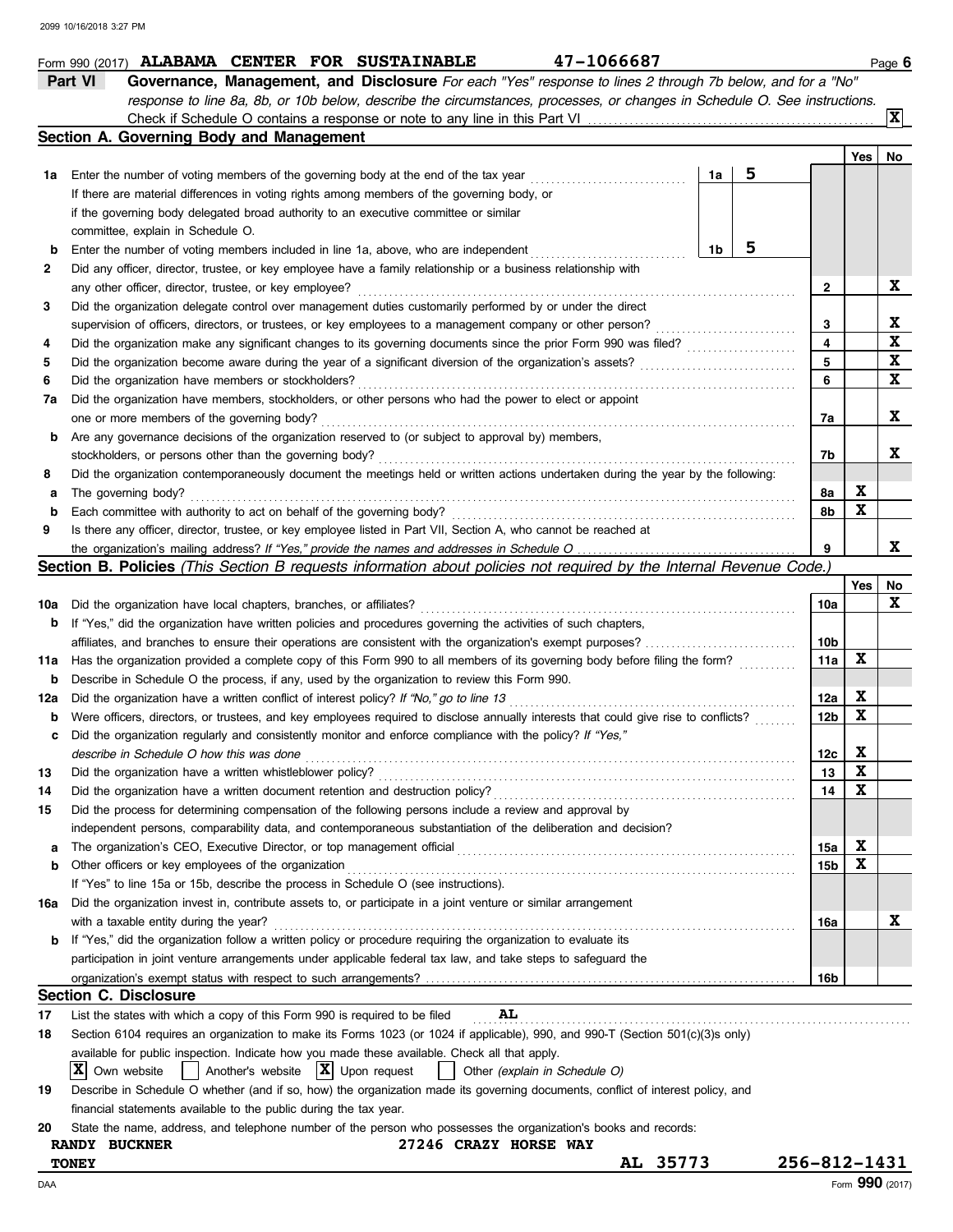| Form 990 (2017)                                                                                                                                                                                                             |                                                                                                                                                               |  |  | ALABAMA CENTER FOR SUSTAINABLE | 47–1066687 | Page 7                                                                                           |  |  |  |  |
|-----------------------------------------------------------------------------------------------------------------------------------------------------------------------------------------------------------------------------|---------------------------------------------------------------------------------------------------------------------------------------------------------------|--|--|--------------------------------|------------|--------------------------------------------------------------------------------------------------|--|--|--|--|
| <b>Part VII</b>                                                                                                                                                                                                             |                                                                                                                                                               |  |  |                                |            | Compensation of Officers, Directors, Trustees, Key Employees, Highest Compensated Employees, and |  |  |  |  |
|                                                                                                                                                                                                                             | <b>Independent Contractors</b>                                                                                                                                |  |  |                                |            |                                                                                                  |  |  |  |  |
|                                                                                                                                                                                                                             | Check if Schedule O contains a response or note to any line in this Part VII                                                                                  |  |  |                                |            |                                                                                                  |  |  |  |  |
| Section A.<br>Officers, Directors, Trustees, Key Employees, and Highest Compensated Employees                                                                                                                               |                                                                                                                                                               |  |  |                                |            |                                                                                                  |  |  |  |  |
|                                                                                                                                                                                                                             | 1a Complete this table for all persons required to be listed. Report compensation for the calendar year ending with or within the<br>organization's tax year. |  |  |                                |            |                                                                                                  |  |  |  |  |
| • List all of the organization's current officers, directors, trustees (whether individuals or organizations), regardless of amount of<br>compensation. Enter -0- in columns (D), (E), and (F) if no compensation was paid. |                                                                                                                                                               |  |  |                                |            |                                                                                                  |  |  |  |  |

 $47 - 1066687$ 

• List all of the organization's current key employees, if any. See instructions for definition of "key employee."

• List the organization's five current highest compensated employees (other than an officer, director, trustee, or key employee) who received reportable compensation (Box 5 of Form W-2 and/or Box 7 of Form 1099-MISC) of more than \$100,000 from the organization and any related organizations.

• List all of the organization's former officers, key employees, and highest compensated employees who received more than \$100,000 of reportable compensation from the organization and any related organizations.

• List all of the organization's former directors or trustees that received, in the capacity as a former director or trustee of the organization, more than \$10,000 of reportable compensation from the organization and any related organizations. List persons in the following order: individual trustees or directors; institutional trustees; officers; key employees; highest compensated employees; and former such persons.

 $|\overline{x}|$  Check this box if neither the organization nor any related organization compensated any current officer, director, or trustee.

| (A)<br>Name and Title            | (B)<br>Average                |                           |                       | (C)<br>Position |              |                                                                  |        | (D)<br>Reportable | (E)<br>Reportable        | (F)<br>Estimated            |
|----------------------------------|-------------------------------|---------------------------|-----------------------|-----------------|--------------|------------------------------------------------------------------|--------|-------------------|--------------------------|-----------------------------|
|                                  | hours per                     |                           |                       |                 |              | (do not check more than one                                      |        | compensation      | compensation from        | amount of                   |
|                                  | week<br>(list any             |                           |                       |                 |              | box, unless person is both an<br>officer and a director/trustee) |        | from<br>the       | related<br>organizations | other<br>compensation       |
|                                  | hours for                     |                           |                       |                 |              |                                                                  |        | organization      | (W-2/1099-MISC)          | from the                    |
|                                  | related                       |                           |                       | Officer         |              |                                                                  | Former | (W-2/1099-MISC)   |                          | organization<br>and related |
|                                  | organizations<br>below dotted | Individual<br>or director |                       |                 | Key employee |                                                                  |        |                   |                          | organizations               |
|                                  | line)                         | trustee                   |                       |                 |              |                                                                  |        |                   |                          |                             |
|                                  |                               |                           | Institutional trustee |                 |              | Highest compensated<br>employee                                  |        |                   |                          |                             |
| $(1)$ EDWAN O'NEAL               |                               |                           |                       |                 |              |                                                                  |        |                   |                          |                             |
|                                  | 0.00                          |                           |                       |                 |              |                                                                  |        |                   |                          |                             |
| <b>DIRECTOR</b>                  | 0.00                          | $\mathbf x$               |                       |                 |              |                                                                  |        | 0                 | $\mathbf 0$              | $\mathbf 0$                 |
| (2) RANDY BUCKNER                |                               |                           |                       |                 |              |                                                                  |        |                   |                          |                             |
|                                  | 5.00                          |                           |                       |                 |              |                                                                  |        |                   |                          |                             |
| CEO/CHAIRMAN                     | 0.00                          | $\mathbf X$               |                       | $\mathbf x$     |              |                                                                  |        | 0                 | $\mathbf 0$              | $\mathbf 0$                 |
| (3) JOHN WHITMAN                 |                               |                           |                       |                 |              |                                                                  |        |                   |                          |                             |
|                                  | 0.00                          |                           |                       |                 |              |                                                                  |        |                   |                          |                             |
| <b>DIRECTOR</b>                  | 0.00                          | $\mathbf x$               |                       |                 |              |                                                                  |        | 0                 | $\mathbf 0$              | $\mathbf 0$                 |
| (4) TODD POWERS                  |                               |                           |                       |                 |              |                                                                  |        |                   |                          |                             |
|                                  | 0.00                          |                           |                       |                 |              |                                                                  |        |                   |                          |                             |
| DIRECTOR/VICE CHAIR              | 0.00                          | $\mathbf x$               |                       | $\mathbf x$     |              |                                                                  |        | 0                 | $\mathbf 0$              | $\mathbf 0$                 |
| (5) DARRYL BIRD                  |                               |                           |                       |                 |              |                                                                  |        |                   |                          |                             |
|                                  | 0.00                          |                           |                       |                 |              |                                                                  |        |                   |                          |                             |
| DIRECTOR/SECRETARY               | 0.00                          | $\mathbf x$               |                       | $\mathbf x$     |              |                                                                  |        | 0                 | $\mathbf 0$              | $\mathbf 0$                 |
| $(6)$ RICHARD<br><b>WILLIAMS</b> |                               |                           |                       |                 |              |                                                                  |        |                   |                          |                             |
|                                  | 0.00                          |                           |                       |                 |              |                                                                  |        |                   |                          |                             |
| <b>DIRECTOR/TREASURER</b>        | 0.00                          | $\mathbf x$               |                       | $\mathbf x$     |              |                                                                  |        | 0                 | $\mathbf 0$              | $\mathbf 0$                 |
| (7) JACK STEWART                 |                               |                           |                       |                 |              |                                                                  |        |                   |                          |                             |
|                                  | 0.00                          |                           |                       |                 |              |                                                                  |        |                   |                          |                             |
| <b>DIRECTOR</b>                  | 0.00                          | $\boldsymbol{\mathrm{X}}$ |                       |                 |              |                                                                  |        | 0                 | $\mathbf 0$              | $\mathbf 0$                 |
| (8)                              |                               |                           |                       |                 |              |                                                                  |        |                   |                          |                             |
|                                  |                               |                           |                       |                 |              |                                                                  |        |                   |                          |                             |
|                                  |                               |                           |                       |                 |              |                                                                  |        |                   |                          |                             |
| (9)                              |                               |                           |                       |                 |              |                                                                  |        |                   |                          |                             |
|                                  |                               |                           |                       |                 |              |                                                                  |        |                   |                          |                             |
|                                  |                               |                           |                       |                 |              |                                                                  |        |                   |                          |                             |
| (10)                             |                               |                           |                       |                 |              |                                                                  |        |                   |                          |                             |
|                                  |                               |                           |                       |                 |              |                                                                  |        |                   |                          |                             |
| (11)                             |                               |                           |                       |                 |              |                                                                  |        |                   |                          |                             |
|                                  |                               |                           |                       |                 |              |                                                                  |        |                   |                          |                             |
|                                  |                               |                           |                       |                 |              |                                                                  |        |                   |                          |                             |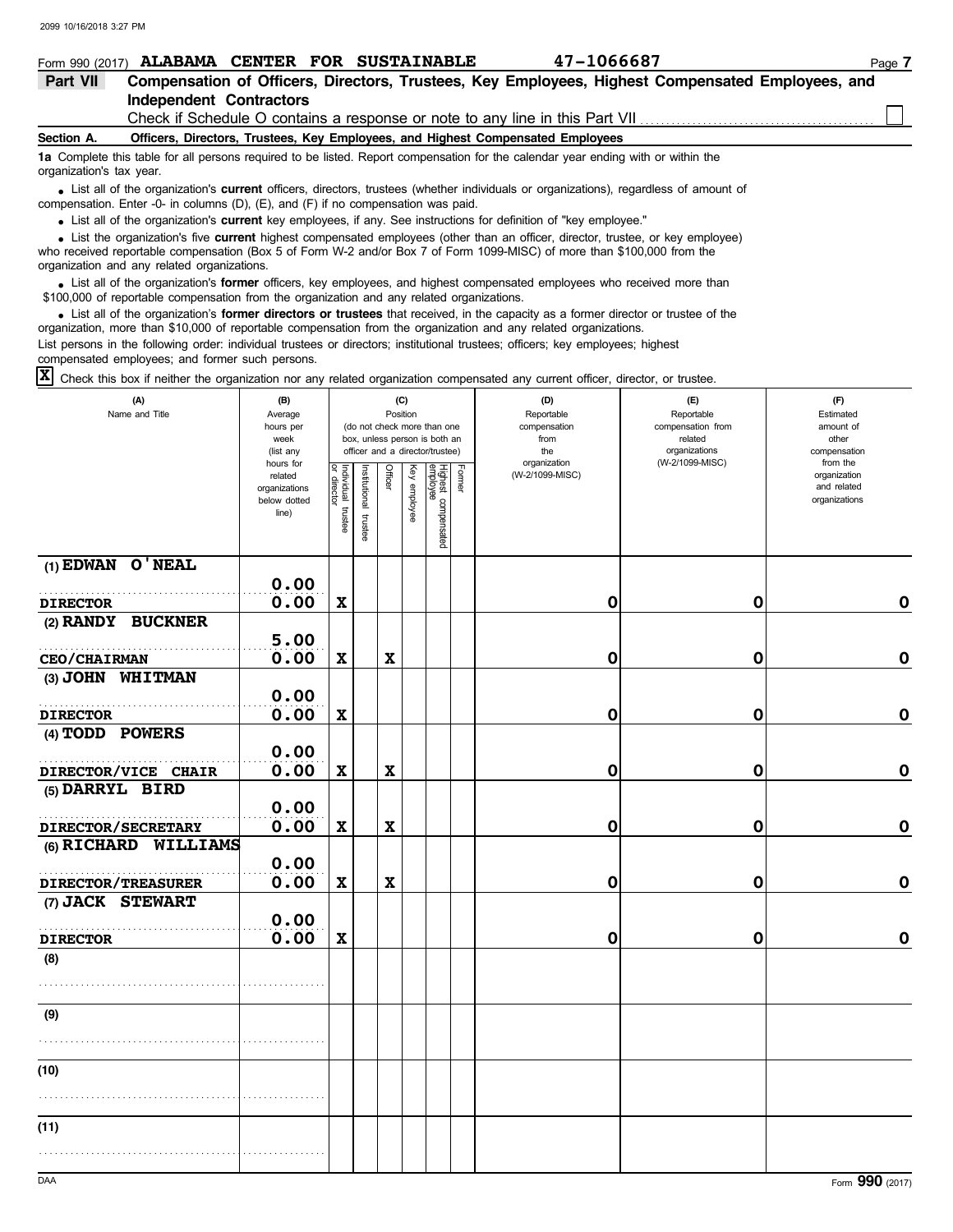| Form 990 (2017)<br>Part VII | ALABAMA CENTER FOR SUSTAINABLE                                                                                                                                      |                                                                |                                   |                          |                 |                                                                                                 |                                 |                                                                  | 47-1066687<br>Section A. Officers, Directors, Trustees, Key Employees, and Highest Compensated Employees (continued)                                                                                                                                   |                                                                    |  |                                              |                     | Page 8 |
|-----------------------------|---------------------------------------------------------------------------------------------------------------------------------------------------------------------|----------------------------------------------------------------|-----------------------------------|--------------------------|-----------------|-------------------------------------------------------------------------------------------------|---------------------------------|------------------------------------------------------------------|--------------------------------------------------------------------------------------------------------------------------------------------------------------------------------------------------------------------------------------------------------|--------------------------------------------------------------------|--|----------------------------------------------|---------------------|--------|
|                             | (A)<br>Name and title                                                                                                                                               | (B)<br>Average<br>hours per<br>week<br>(list any               |                                   |                          | (C)<br>Position | (do not check more than one<br>box, unless person is both an<br>officer and a director/trustee) |                                 | (D)<br>Reportable<br>compensation<br>from<br>the<br>organization | (F)<br>Reportable<br>compensation from<br>related<br>organizations<br>(W-2/1099-MISC)                                                                                                                                                                  | (F)<br>Estimated<br>amount of<br>other<br>compensation<br>from the |  |                                              |                     |        |
|                             |                                                                                                                                                                     | hours for<br>related<br>organizations<br>below dotted<br>line) | Individual trustee<br>or director | Institutional<br>trustee | Officer         | Key employee                                                                                    | Highest compensated<br>employee | Former                                                           | (W-2/1099-MISC)                                                                                                                                                                                                                                        |                                                                    |  | organization<br>and related<br>organizations |                     |        |
|                             |                                                                                                                                                                     |                                                                |                                   |                          |                 |                                                                                                 |                                 |                                                                  |                                                                                                                                                                                                                                                        |                                                                    |  |                                              |                     |        |
|                             |                                                                                                                                                                     |                                                                |                                   |                          |                 |                                                                                                 |                                 |                                                                  |                                                                                                                                                                                                                                                        |                                                                    |  |                                              |                     |        |
|                             |                                                                                                                                                                     |                                                                |                                   |                          |                 |                                                                                                 |                                 |                                                                  |                                                                                                                                                                                                                                                        |                                                                    |  |                                              |                     |        |
|                             |                                                                                                                                                                     |                                                                |                                   |                          |                 |                                                                                                 |                                 |                                                                  |                                                                                                                                                                                                                                                        |                                                                    |  |                                              |                     |        |
|                             |                                                                                                                                                                     |                                                                |                                   |                          |                 |                                                                                                 |                                 |                                                                  |                                                                                                                                                                                                                                                        |                                                                    |  |                                              |                     |        |
|                             |                                                                                                                                                                     |                                                                |                                   |                          |                 |                                                                                                 |                                 |                                                                  |                                                                                                                                                                                                                                                        |                                                                    |  |                                              |                     |        |
|                             |                                                                                                                                                                     |                                                                |                                   |                          |                 |                                                                                                 |                                 |                                                                  |                                                                                                                                                                                                                                                        |                                                                    |  |                                              |                     |        |
|                             |                                                                                                                                                                     |                                                                |                                   |                          |                 |                                                                                                 |                                 |                                                                  |                                                                                                                                                                                                                                                        |                                                                    |  |                                              |                     |        |
|                             | c Total from continuation sheets to Part VII, Section A                                                                                                             |                                                                |                                   |                          |                 |                                                                                                 |                                 |                                                                  |                                                                                                                                                                                                                                                        |                                                                    |  |                                              |                     |        |
| d                           |                                                                                                                                                                     |                                                                |                                   |                          |                 |                                                                                                 |                                 |                                                                  |                                                                                                                                                                                                                                                        |                                                                    |  |                                              |                     |        |
| $\mathbf{2}$                | reportable compensation from the organization                                                                                                                       |                                                                |                                   | O                        |                 |                                                                                                 |                                 |                                                                  | Total number of individuals (including but not limited to those listed above) who received more than \$100,000 of                                                                                                                                      |                                                                    |  |                                              |                     |        |
|                             |                                                                                                                                                                     |                                                                |                                   |                          |                 |                                                                                                 |                                 |                                                                  | Did the organization list any former officer, director, or trustee, key employee, or highest compensated                                                                                                                                               |                                                                    |  |                                              | Yes                 | No     |
| 3                           |                                                                                                                                                                     |                                                                |                                   |                          |                 |                                                                                                 |                                 |                                                                  |                                                                                                                                                                                                                                                        |                                                                    |  | 3                                            |                     | X      |
| 4                           |                                                                                                                                                                     |                                                                |                                   |                          |                 |                                                                                                 |                                 |                                                                  | For any individual listed on line 1a, is the sum of reportable compensation and other compensation from the<br>organization and related organizations greater than \$150,000? If "Yes," complete Schedule J for such                                   |                                                                    |  |                                              |                     |        |
|                             |                                                                                                                                                                     |                                                                |                                   |                          |                 |                                                                                                 |                                 |                                                                  |                                                                                                                                                                                                                                                        |                                                                    |  | 4                                            |                     | X      |
| 5                           | for services rendered to the organization? If "Yes," complete Schedule J for such person                                                                            |                                                                |                                   |                          |                 |                                                                                                 |                                 |                                                                  | Did any person listed on line 1a receive or accrue compensation from any unrelated organization or individual                                                                                                                                          |                                                                    |  | 5                                            |                     | X      |
|                             | Section B. Independent Contractors                                                                                                                                  |                                                                |                                   |                          |                 |                                                                                                 |                                 |                                                                  |                                                                                                                                                                                                                                                        |                                                                    |  |                                              |                     |        |
| 1                           |                                                                                                                                                                     |                                                                |                                   |                          |                 |                                                                                                 |                                 |                                                                  | Complete this table for your five highest compensated independent contractors that received more than \$100,000 of<br>compensation from the organization. Report compensation for the calendar year ending with or within the organization's tax year. |                                                                    |  |                                              |                     |        |
|                             |                                                                                                                                                                     | (A)<br>Name and business address                               |                                   |                          |                 |                                                                                                 |                                 |                                                                  |                                                                                                                                                                                                                                                        | (B)<br>Description of services                                     |  |                                              | (C)<br>Compensation |        |
|                             |                                                                                                                                                                     |                                                                |                                   |                          |                 |                                                                                                 |                                 |                                                                  |                                                                                                                                                                                                                                                        |                                                                    |  |                                              |                     |        |
|                             |                                                                                                                                                                     |                                                                |                                   |                          |                 |                                                                                                 |                                 |                                                                  |                                                                                                                                                                                                                                                        |                                                                    |  |                                              |                     |        |
|                             |                                                                                                                                                                     |                                                                |                                   |                          |                 |                                                                                                 |                                 |                                                                  |                                                                                                                                                                                                                                                        |                                                                    |  |                                              |                     |        |
|                             |                                                                                                                                                                     |                                                                |                                   |                          |                 |                                                                                                 |                                 |                                                                  |                                                                                                                                                                                                                                                        |                                                                    |  |                                              |                     |        |
|                             |                                                                                                                                                                     |                                                                |                                   |                          |                 |                                                                                                 |                                 |                                                                  |                                                                                                                                                                                                                                                        |                                                                    |  |                                              |                     |        |
| $\mathbf{2}$                | Total number of independent contractors (including but not limited to those listed above) who<br>received more than \$100,000 of compensation from the organization |                                                                |                                   |                          |                 |                                                                                                 |                                 |                                                                  |                                                                                                                                                                                                                                                        |                                                                    |  |                                              |                     |        |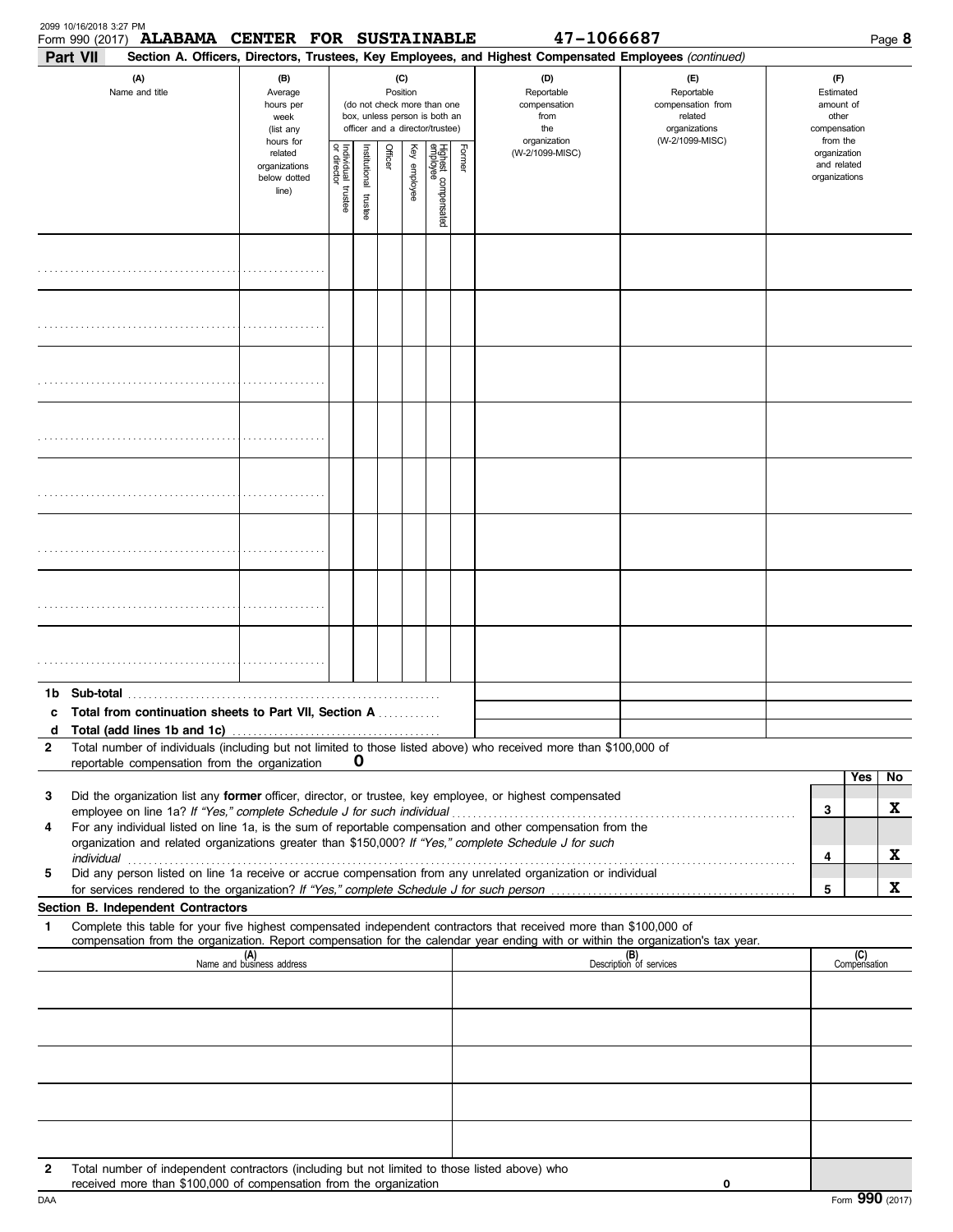|                  |                             |  | Form 990 (2017) ALABAMA CENTER FOR SUSTAINABLE | 47–1066687 |
|------------------|-----------------------------|--|------------------------------------------------|------------|
| <b>Part VIII</b> | <b>Statement of Revenue</b> |  |                                                |            |

Page 9

|                                                           |        |                                                                |                |                   | (A)<br>Total revenue | (B)<br>Related or<br>exempt<br>function<br>revenue | (C)<br>Unrelated<br>business<br>revenue | (D)<br>Revenue<br>excluded from tax<br>under sections<br>512-514 |
|-----------------------------------------------------------|--------|----------------------------------------------------------------|----------------|-------------------|----------------------|----------------------------------------------------|-----------------------------------------|------------------------------------------------------------------|
|                                                           |        | 1a Federated campaigns                                         | 1a             |                   |                      |                                                    |                                         |                                                                  |
| Contributions, Gifts, Grants<br>and Other Similar Amounts |        | <b>b</b> Membership dues                                       | 1b             |                   |                      |                                                    |                                         |                                                                  |
|                                                           |        | c Fundraising events                                           | 1c             |                   |                      |                                                    |                                         |                                                                  |
|                                                           |        | d Related organizations                                        | 1 <sub>d</sub> |                   |                      |                                                    |                                         |                                                                  |
|                                                           |        | e Government grants (contributions)                            | 1e             | 69,912            |                      |                                                    |                                         |                                                                  |
|                                                           |        | f All other contributions, gifts, grants,                      |                |                   |                      |                                                    |                                         |                                                                  |
|                                                           |        | and similar amounts not included above                         | 1f             | 42,936            |                      |                                                    |                                         |                                                                  |
|                                                           |        | g Noncash contributions included in lines 1a-1f:               |                |                   |                      |                                                    |                                         |                                                                  |
|                                                           |        |                                                                |                | $\frac{1}{2}$     | 112,848              |                                                    |                                         |                                                                  |
|                                                           |        | Busn. Code                                                     |                |                   |                      |                                                    |                                         |                                                                  |
| Program Service Revenue                                   | 2a     | PROGRAM SERVICE REVENUE                                        |                | 900099            | 43,690               | 43,690                                             |                                         |                                                                  |
|                                                           | b      |                                                                |                |                   |                      |                                                    |                                         |                                                                  |
|                                                           | с      |                                                                |                |                   |                      |                                                    |                                         |                                                                  |
|                                                           | d      |                                                                |                |                   |                      |                                                    |                                         |                                                                  |
|                                                           |        |                                                                |                |                   |                      |                                                    |                                         |                                                                  |
|                                                           |        |                                                                |                |                   |                      |                                                    |                                         |                                                                  |
|                                                           |        | f All other program service revenue                            |                |                   | 43,690               |                                                    |                                         |                                                                  |
|                                                           | 3      | Investment income (including dividends, interest,              |                |                   |                      |                                                    |                                         |                                                                  |
|                                                           |        |                                                                |                |                   |                      |                                                    |                                         |                                                                  |
|                                                           | 4      | Income from investment of tax-exempt bond proceeds             |                |                   |                      |                                                    |                                         |                                                                  |
|                                                           | 5      |                                                                |                |                   |                      |                                                    |                                         |                                                                  |
|                                                           |        | (i) Real                                                       |                | (ii) Personal     |                      |                                                    |                                         |                                                                  |
|                                                           | 6a     | Gross rents                                                    |                |                   |                      |                                                    |                                         |                                                                  |
|                                                           | b      | Less: rental exps.                                             |                |                   |                      |                                                    |                                         |                                                                  |
|                                                           |        | Rental inc. or (loss)                                          |                |                   |                      |                                                    |                                         |                                                                  |
|                                                           | с<br>d | Net rental income or (loss)                                    |                |                   |                      |                                                    |                                         |                                                                  |
|                                                           |        | <b>7a</b> Gross amount from<br>(i) Securities                  |                | (ii) Other        |                      |                                                    |                                         |                                                                  |
|                                                           |        | sales of assets                                                |                |                   |                      |                                                    |                                         |                                                                  |
|                                                           |        | other than inventory<br>Less: cost or other                    |                |                   |                      |                                                    |                                         |                                                                  |
|                                                           |        | basis & sales exps.                                            |                |                   |                      |                                                    |                                         |                                                                  |
|                                                           |        | c Gain or (loss)                                               |                |                   |                      |                                                    |                                         |                                                                  |
|                                                           | d      |                                                                |                |                   |                      |                                                    |                                         |                                                                  |
|                                                           |        | 8a Gross income from fundraising events                        |                |                   |                      |                                                    |                                         |                                                                  |
| Φ                                                         |        | (not including \$                                              |                |                   |                      |                                                    |                                         |                                                                  |
|                                                           |        | .<br>of contributions reported on line 1c).                    |                |                   |                      |                                                    |                                         |                                                                  |
| Other Revenu                                              |        |                                                                | a              | 3,462             |                      |                                                    |                                         |                                                                  |
|                                                           |        | See Part IV, line 18<br><b>b</b> Less: direct expenses         | b              | 3,335             |                      |                                                    |                                         |                                                                  |
|                                                           |        | c Net income or (loss) from fundraising events                 |                |                   | 127                  |                                                    |                                         |                                                                  |
|                                                           |        | 9a Gross income from gaming activities.                        |                |                   |                      |                                                    |                                         |                                                                  |
|                                                           |        | See Part IV, line 19 $\ldots$ a                                |                |                   |                      |                                                    |                                         |                                                                  |
|                                                           |        | <b>b</b> Less: direct expenses                                 | b              |                   |                      |                                                    |                                         |                                                                  |
|                                                           |        | c Net income or (loss) from gaming activities                  |                |                   |                      |                                                    |                                         |                                                                  |
|                                                           |        | 10a Gross sales of inventory, less                             |                |                   |                      |                                                    |                                         |                                                                  |
|                                                           |        | returns and allowances                                         | a              |                   |                      |                                                    |                                         |                                                                  |
|                                                           |        | <b>b</b> Less: cost of goods sold                              | b              |                   |                      |                                                    |                                         |                                                                  |
|                                                           |        | <b>c</b> Net income or (loss) from sales of inventory $\ldots$ |                |                   |                      |                                                    |                                         |                                                                  |
|                                                           |        | Miscellaneous Revenue                                          |                | <b>Busn. Code</b> |                      |                                                    |                                         |                                                                  |
|                                                           | 11a    |                                                                |                |                   |                      |                                                    |                                         |                                                                  |
|                                                           | b      |                                                                |                |                   |                      |                                                    |                                         |                                                                  |
|                                                           | с      |                                                                |                |                   |                      |                                                    |                                         |                                                                  |
|                                                           |        |                                                                |                |                   |                      |                                                    |                                         |                                                                  |
|                                                           |        |                                                                |                |                   |                      |                                                    |                                         |                                                                  |
|                                                           |        | 12 Total revenue. See instructions.                            |                |                   | 156,665              | 43,690                                             | 0                                       | 0                                                                |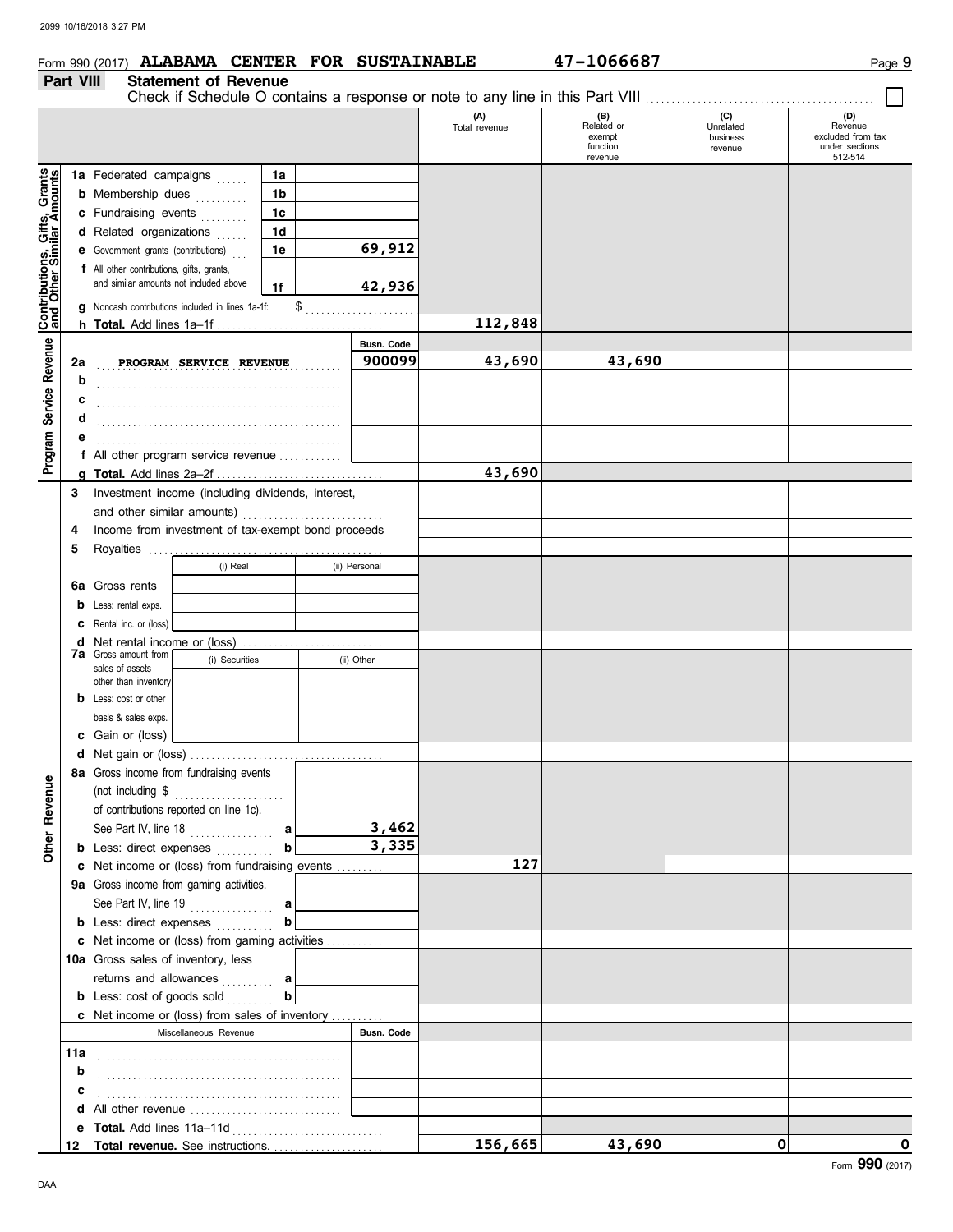### Form 990 (2017) ALABAMA CENTER FOR SUSTAINABLE 47-1066687 **Part IX Statement of Functional Expenses**

|          | Section 501(c)(3) and 501(c)(4) organizations must complete all columns. All other organizations must complete column (A).<br>Check if Schedule O contains a response or note to any line in this Part IX                    |                       |                             |                                    |                         |
|----------|------------------------------------------------------------------------------------------------------------------------------------------------------------------------------------------------------------------------------|-----------------------|-----------------------------|------------------------------------|-------------------------|
|          | Do not include amounts reported on lines 6b,                                                                                                                                                                                 | (A)                   | (B)                         | (C)                                | (D)                     |
|          | 7b, 8b, 9b, and 10b of Part VIII.                                                                                                                                                                                            | Total expenses        | Program service<br>expenses | Management and<br>general expenses | Fundraising<br>expenses |
| 1.       | Grants and other assistance to domestic organizations                                                                                                                                                                        |                       |                             |                                    |                         |
|          | and domestic governments. See Part IV, line 21                                                                                                                                                                               |                       |                             |                                    |                         |
|          | 2 Grants and other assistance to domestic                                                                                                                                                                                    |                       |                             |                                    |                         |
|          | individuals. See Part IV, line 22                                                                                                                                                                                            |                       |                             |                                    |                         |
| 3        | Grants and other assistance to foreign                                                                                                                                                                                       |                       |                             |                                    |                         |
|          | organizations, foreign governments, and foreign                                                                                                                                                                              |                       |                             |                                    |                         |
|          | individuals. See Part IV, lines 15 and 16                                                                                                                                                                                    |                       |                             |                                    |                         |
| 4        | Benefits paid to or for members                                                                                                                                                                                              |                       |                             |                                    |                         |
| 5        | Compensation of current officers, directors,                                                                                                                                                                                 |                       |                             |                                    |                         |
|          | trustees, and key employees                                                                                                                                                                                                  | 107,679               | 77,862                      | 29,817                             |                         |
| 6        | Compensation not included above, to disqualified                                                                                                                                                                             |                       |                             |                                    |                         |
|          | persons (as defined under section 4958(f)(1)) and                                                                                                                                                                            |                       |                             |                                    |                         |
|          | persons described in section 4958(c)(3)(B)                                                                                                                                                                                   |                       |                             |                                    |                         |
| 7        | Other salaries and wages                                                                                                                                                                                                     |                       |                             |                                    |                         |
| 8        | Pension plan accruals and contributions (include                                                                                                                                                                             |                       |                             |                                    |                         |
|          | section 401(k) and 403(b) employer contributions)                                                                                                                                                                            |                       |                             |                                    |                         |
| 9<br>10  | Other employee benefits<br>Payroll taxes                                                                                                                                                                                     | 8,237                 |                             | 8,237                              |                         |
| 11       | Fees for services (non-employees):                                                                                                                                                                                           |                       |                             |                                    |                         |
| а        |                                                                                                                                                                                                                              |                       |                             |                                    |                         |
| b        | Legal                                                                                                                                                                                                                        |                       |                             |                                    |                         |
| с        |                                                                                                                                                                                                                              |                       |                             |                                    |                         |
| d        | Lobbying                                                                                                                                                                                                                     |                       |                             |                                    |                         |
|          | Professional fundraising services. See Part IV, line 17                                                                                                                                                                      |                       |                             |                                    |                         |
| f        | Investment management fees                                                                                                                                                                                                   |                       |                             |                                    |                         |
| q        | Other. (If line 11g amount exceeds 10% of line 25, column                                                                                                                                                                    |                       |                             |                                    |                         |
|          | (A) amount, list line 11g expenses on Schedule O.)                                                                                                                                                                           |                       | 65                          | 1,839                              |                         |
|          | 12 Advertising and promotion                                                                                                                                                                                                 | $\frac{1,905}{1,133}$ | 846                         | $\overline{287}$                   |                         |
| 13       |                                                                                                                                                                                                                              | 2,969                 | 1,843                       | 1,126                              |                         |
| 14       |                                                                                                                                                                                                                              |                       |                             |                                    |                         |
| 15       | Royalties                                                                                                                                                                                                                    |                       |                             |                                    |                         |
| 16       |                                                                                                                                                                                                                              |                       |                             |                                    |                         |
| 17       | Travel                                                                                                                                                                                                                       | 2,467                 | 2,467                       |                                    |                         |
| 18       | Payments of travel or entertainment expenses                                                                                                                                                                                 |                       |                             |                                    |                         |
|          | for any federal, state, or local public officials                                                                                                                                                                            |                       |                             |                                    |                         |
| 19       | Conferences, conventions, and meetings                                                                                                                                                                                       | 125                   | 125                         |                                    |                         |
| 20       | Interest                                                                                                                                                                                                                     |                       |                             |                                    |                         |
| 21       | Depreciation, depletion, and amortization                                                                                                                                                                                    | 826                   | 826                         |                                    |                         |
| 22<br>23 |                                                                                                                                                                                                                              | 1,309                 |                             | 1,309                              |                         |
| 24       | Insurance<br>Other expenses. Itemize expenses not covered                                                                                                                                                                    |                       |                             |                                    |                         |
|          | above (List miscellaneous expenses in line 24e. If                                                                                                                                                                           |                       |                             |                                    |                         |
|          | line 24e amount exceeds 10% of line 25, column                                                                                                                                                                               |                       |                             |                                    |                         |
|          | (A) amount, list line 24e expenses on Schedule O.)                                                                                                                                                                           |                       |                             |                                    |                         |
| a        | <b>CONTRACTORS</b>                                                                                                                                                                                                           | 8,125                 | 8,125                       |                                    |                         |
| b        | <b>SOFTWARE</b>                                                                                                                                                                                                              | 1,877                 | 901                         | 976                                |                         |
| c        | MEMBERSHIP, DUES, MEETING                                                                                                                                                                                                    | 696                   |                             | 696                                |                         |
| d        | <b>STORAGE</b>                                                                                                                                                                                                               | 626                   |                             | 626                                |                         |
|          | e All other expenses                                                                                                                                                                                                         | 345                   | 60                          |                                    | 278                     |
| 25       | Total functional expenses. Add lines 1 through 24e                                                                                                                                                                           | 138,319               | 93,120                      | 44,920                             | $\overline{279}$        |
| 26       | Joint costs. Complete this line only if the<br>organization reported in column (B) joint costs<br>from a combined educational campaign and<br>fundraising solicitation. Check here<br>if<br>following SOP 98-2 (ASC 958-720) |                       |                             |                                    |                         |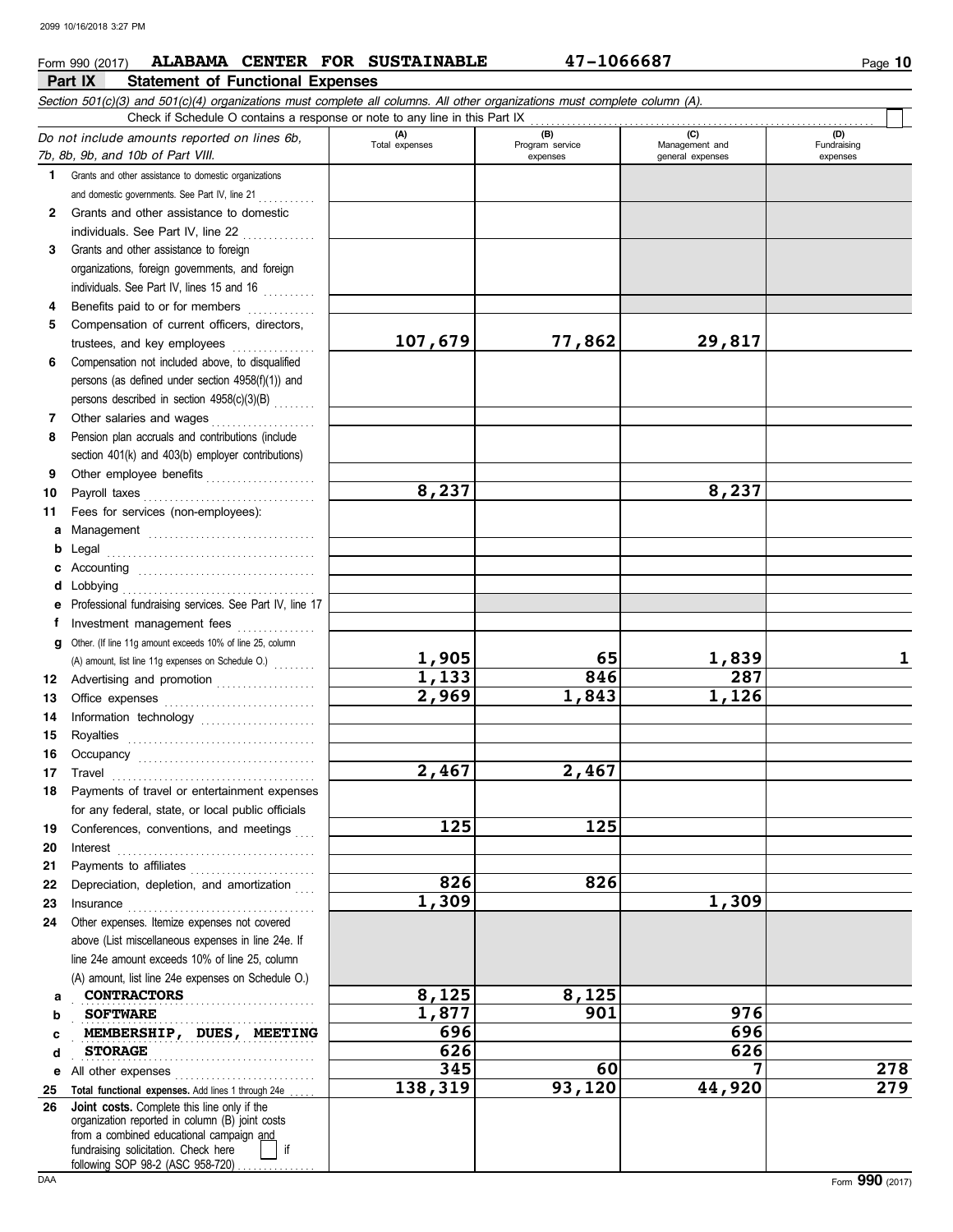| ∽ane |  |  |
|------|--|--|
|------|--|--|

### 47-1066687 ALABAMA CENTER FOR SUSTAINABLE Form 990 (2017) Part X **Balance Sheet** Check if Schedule O contains a response or note to any line in this Part X  $(A)$  $(B)$ Beginning of year End of year 7,426 14,043  $\mathbf{1}$  $\mathbf{1}$  $\overline{2}$  $2^{\circ}$  $3<sup>1</sup>$ Pledges and grants receivable, net entertainment contains and grants received and  $\mathbf{3}$ 7,261 20,345  $\overline{\mathbf{4}}$  $\overline{4}$ 5 Loans and other receivables from current and former officers, directors, trustees, key employees, and highest compensated employees. 5 6 Loans and other receivables from other disqualified persons (as defined under section 4958(f)(1)), persons described in section 4958(c)(3)(B), and contributing employers and sponsoring organizations of section 501(c)(9) voluntary employees' beneficiary organizations (see instructions). Complete Part II of Schedule L  $\bf 6$ Assets Notes and loans receivable, net **construction and construction** and loans receivable, net  $\overline{7}$  $\overline{7}$ Inventories for sale or use *communication* and the contract of the contract of the contract of the contract of the contract of the contract of the contract of the contract of the contract of the contract of the contract o 8 8 4,889 4,889 Prepaid expenses and deferred charges  $\mathbf{q}$ q 10a Land, buildings, and equipment: cost or other basis. Complete Part VI of Schedule D 3,370  $|10a|$ 2,889 1,307 2,063  $|10b|$  $10<sub>c</sub>$  $11$  $11$  $12$  $12<sup>2</sup>$  $13$ 13  $14$ Intangible assets with a control of the control of the control of the control of the control of the control of the control of the control of the control of the control of the control of the control of the control of the co 14 394 15  $15$  $22,465$ 41,734 16 16 808 301 Accounts payable and accrued expenses [11] [11] Accounts and accrued expenses [11] Accounts payable and accrued expenses  $17$  $17$ 18 18 19 Deferred revenue **contract and the contract of the contract of the contract of the contract of the contract of the contract of the contract of the contract of the contract of the contract of the contract of the contract of** 19 20 20 Escrow or custodial account liability. Complete Part IV of Schedule D  $21$  $21$  $22$ Loans and other payables to current and former officers, directors, Liabilities trustees, key employees, highest compensated employees, and  $22$ 23 23 Unsecured notes and loans payable to unrelated third parties  $24$ 24 25 Other liabilities (including federal income tax, payables to related third parties, and other liabilities not included on lines 17-24). Complete Part X 1,430 of Schedule D 25 808 26 26 1,731 Total liabilities. Add lines 17 through 25  $\overline{X}$  and Organizations that follow SFAS 117 (ASC 958), check here **Balances** complete lines 27 through 29, and lines 33 and 34. 21,657 40,003 27 27 Temporarily restricted net assets with a state of the state of the state of the state of the state of the state of the state of the state of the state of the state of the state of the state of the state of the state of the 28 28 **Net Assets or Fund** 29 Permanently restricted net assets [11] results and response to response the results of the results of the results of the results of the results of the results of the results of the results of the results of the results of 29  $\Box$  and Organizations that do not follow SFAS 117 (ASC 958), check here complete lines 30 through 34. 30 30 31 Paid-in or capital surplus, or land, building, or equipment fund  $31$ 32 32 21,657 40,003 33 33 22,465 41,734 34 Total liabilities and net assets/fund balances ............................ 34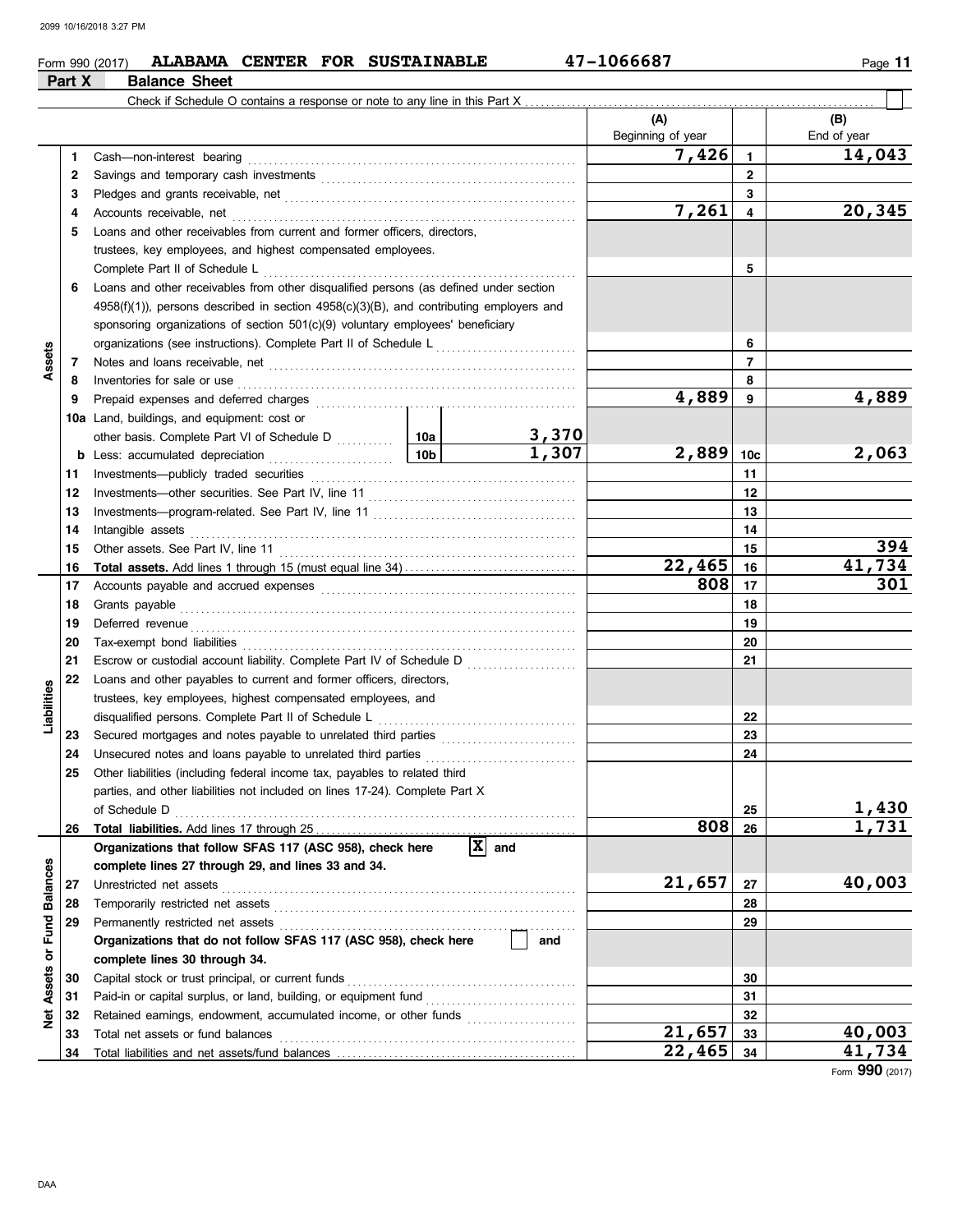|    | 47-1066687<br>Form 990 (2017) ALABAMA CENTER FOR SUSTAINABLE                                                                  |                         |    |     | Page 12  |
|----|-------------------------------------------------------------------------------------------------------------------------------|-------------------------|----|-----|----------|
|    | <b>Reconciliation of Net Assets</b><br>Part XI                                                                                |                         |    |     |          |
|    |                                                                                                                               |                         |    |     |          |
| 1  |                                                                                                                               | $\mathbf{1}$            |    |     | 156, 665 |
| 2  |                                                                                                                               | $\overline{2}$          |    |     | 138,319  |
| 3  | Revenue less expenses. Subtract line 2 from line 1                                                                            | $\overline{3}$          |    |     | 18,346   |
| 4  |                                                                                                                               | $\overline{\mathbf{4}}$ |    |     | 21,657   |
| 5  |                                                                                                                               | 5                       |    |     |          |
| 6  | Donated services and use of facilities <b>constructs</b> and the service of the service of the services and use of facilities | 6                       |    |     |          |
| 7  | Investment expenses <b>contract and the expenses</b>                                                                          | $\overline{7}$          |    |     |          |
| 8  | Prior period adjustments entertainments and a statement of the statement of the statement of the statement of                 | 8                       |    |     |          |
| 9  |                                                                                                                               | 9                       |    |     |          |
| 10 | Net assets or fund balances at end of year. Combine lines 3 through 9 (must equal Part X, line                                |                         |    |     |          |
|    | 33, column (B))                                                                                                               | 10                      |    |     | 40,003   |
|    | <b>Financial Statements and Reporting</b><br>Part XII                                                                         |                         |    |     |          |
|    |                                                                                                                               |                         |    |     |          |
|    |                                                                                                                               |                         |    | Yes | No       |
| 1  | $ \mathbf{X} $<br>Accounting method used to prepare the Form 990:<br>Cash<br>Accrual<br>Other                                 |                         |    |     |          |
|    | If the organization changed its method of accounting from a prior year or checked "Other," explain in                         |                         |    |     |          |
|    | Schedule O.                                                                                                                   |                         |    |     |          |
|    | 2a Were the organization's financial statements compiled or reviewed by an independent accountant?                            |                         | 2a |     | x        |
|    | If "Yes," check a box below to indicate whether the financial statements for the year were compiled or                        |                         |    |     |          |
|    | reviewed on a separate basis, consolidated basis, or both:                                                                    |                         |    |     |          |
|    | Separate basis<br>Consolidated basis<br>Both consolidated and separate basis                                                  |                         |    |     |          |
|    | <b>b</b> Were the organization's financial statements audited by an independent accountant?                                   |                         | 2b |     | x        |
|    | If "Yes," check a box below to indicate whether the financial statements for the year were audited on a                       |                         |    |     |          |
|    | separate basis, consolidated basis, or both:                                                                                  |                         |    |     |          |
|    | Separate basis<br>Consolidated basis<br>Both consolidated and separate basis                                                  |                         |    |     |          |
|    | c If "Yes" to line 2a or 2b, does the organization have a committee that assumes responsibility for oversight                 |                         |    |     |          |
|    | of the audit, review, or compilation of its financial statements and selection of an independent accountant?                  |                         | 2c |     |          |
|    | If the organization changed either its oversight process or selection process during the tax year, explain in                 |                         |    |     |          |
|    | Schedule O.                                                                                                                   |                         |    |     |          |
|    | 3a As a result of a federal award, was the organization required to undergo an audit or audits as set forth in                |                         |    |     |          |
|    | the Single Audit Act and OMB Circular A-133?                                                                                  |                         | За |     | X        |
|    | b If "Yes," did the organization undergo the required audit or audits? If the organization did not undergo the                |                         |    |     |          |
|    | required audit or audits, explain why in Schedule O and describe any steps taken to undergo such audits.                      |                         | 3b |     |          |

Form 990 (2017)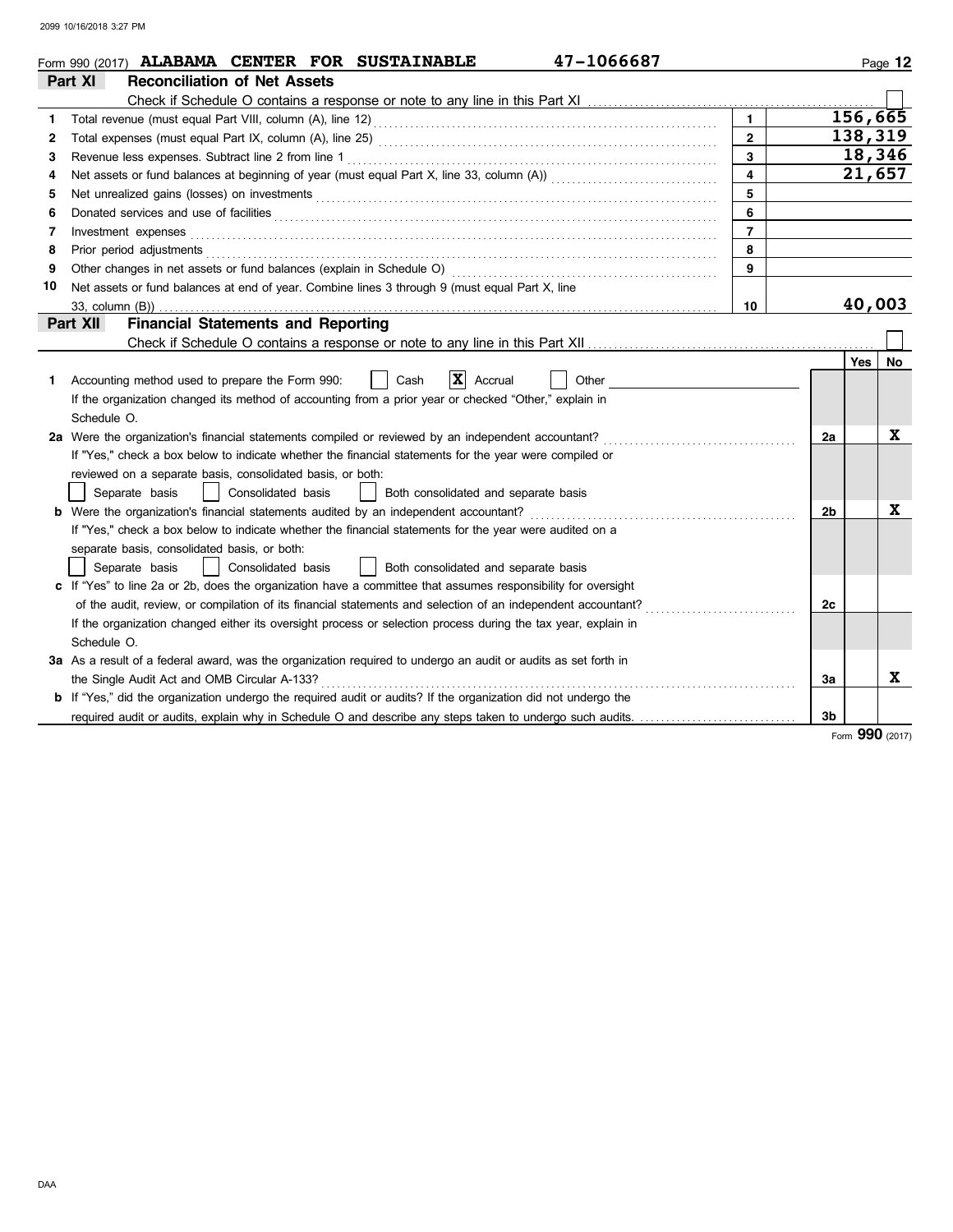| <b>SCHEDULE A</b>                                                                        |                                                                                                                                  | <b>Public Charity Status and Public Support</b>                                                                                                                                                                                                                 |                          |                                                                                                                                                                                                                                                                        | OMB No. 1545-0047                    |  |  |  |
|------------------------------------------------------------------------------------------|----------------------------------------------------------------------------------------------------------------------------------|-----------------------------------------------------------------------------------------------------------------------------------------------------------------------------------------------------------------------------------------------------------------|--------------------------|------------------------------------------------------------------------------------------------------------------------------------------------------------------------------------------------------------------------------------------------------------------------|--------------------------------------|--|--|--|
| (Form 990 or 990-EZ)                                                                     | 2017<br>Complete if the organization is a section $501(c)(3)$ organization or a section $4947(a)(1)$ nonexempt charitable trust. |                                                                                                                                                                                                                                                                 |                          |                                                                                                                                                                                                                                                                        |                                      |  |  |  |
| Department of the Treasury                                                               |                                                                                                                                  | Attach to Form 990 or Form 990-EZ.                                                                                                                                                                                                                              | Open to Public           |                                                                                                                                                                                                                                                                        |                                      |  |  |  |
| Internal Revenue Service                                                                 |                                                                                                                                  | Go to www.irs.gov/Form990 for instructions and the latest information.                                                                                                                                                                                          |                          |                                                                                                                                                                                                                                                                        | Inspection                           |  |  |  |
| Name of the organization                                                                 | <b>ALABAMA</b><br><b>ENERGY</b>                                                                                                  | <b>CENTER FOR SUSTAINABLE</b>                                                                                                                                                                                                                                   |                          | 47–1066687                                                                                                                                                                                                                                                             | Employer identification number       |  |  |  |
| Part I                                                                                   |                                                                                                                                  |                                                                                                                                                                                                                                                                 |                          | <b>Reason for Public Charity Status (All organizations must complete this part.) See instructions.</b>                                                                                                                                                                 |                                      |  |  |  |
|                                                                                          |                                                                                                                                  | The organization is not a private foundation because it is: (For lines 1 through 12, check only one box.)                                                                                                                                                       |                          |                                                                                                                                                                                                                                                                        |                                      |  |  |  |
| 1                                                                                        |                                                                                                                                  | A church, convention of churches, or association of churches described in section 170(b)(1)(A)(i).                                                                                                                                                              |                          |                                                                                                                                                                                                                                                                        |                                      |  |  |  |
| 2<br>3                                                                                   |                                                                                                                                  | A school described in <b>section 170(b)(1)(A)(ii).</b> (Attach Schedule E (Form 990 or 990-EZ).)<br>A hospital or a cooperative hospital service organization described in section $170(b)(1)(A)(iii)$ .                                                        |                          |                                                                                                                                                                                                                                                                        |                                      |  |  |  |
| 4                                                                                        |                                                                                                                                  |                                                                                                                                                                                                                                                                 |                          | A medical research organization operated in conjunction with a hospital described in section 170(b)(1)(A)(iii). Enter the hospital's name,                                                                                                                             |                                      |  |  |  |
| city, and state:                                                                         |                                                                                                                                  |                                                                                                                                                                                                                                                                 |                          |                                                                                                                                                                                                                                                                        |                                      |  |  |  |
| 5                                                                                        |                                                                                                                                  | An organization operated for the benefit of a college or university owned or operated by a governmental unit described in                                                                                                                                       |                          |                                                                                                                                                                                                                                                                        |                                      |  |  |  |
|                                                                                          | section 170(b)(1)(A)(iv). (Complete Part II.)                                                                                    |                                                                                                                                                                                                                                                                 |                          |                                                                                                                                                                                                                                                                        |                                      |  |  |  |
| 6<br>X                                                                                   |                                                                                                                                  | A federal, state, or local government or governmental unit described in section 170(b)(1)(A)(v).                                                                                                                                                                |                          |                                                                                                                                                                                                                                                                        |                                      |  |  |  |
| 7                                                                                        | described in section 170(b)(1)(A)(vi). (Complete Part II.)                                                                       | An organization that normally receives a substantial part of its support from a governmental unit or from the general public                                                                                                                                    |                          |                                                                                                                                                                                                                                                                        |                                      |  |  |  |
| 8                                                                                        |                                                                                                                                  | A community trust described in section 170(b)(1)(A)(vi). (Complete Part II.)                                                                                                                                                                                    |                          |                                                                                                                                                                                                                                                                        |                                      |  |  |  |
| 9<br>university:                                                                         |                                                                                                                                  | An agricultural research organization described in section 170(b)(1)(A)(ix) operated in conjunction with a land-grant college<br>or university or a non-land grant college of agriculture (see instructions). Enter the name, city, and state of the college or |                          |                                                                                                                                                                                                                                                                        |                                      |  |  |  |
| 10                                                                                       |                                                                                                                                  | An organization that normally receives: (1) more than 33 1/3% of its support from contributions, membership fees, and gross                                                                                                                                     |                          |                                                                                                                                                                                                                                                                        |                                      |  |  |  |
|                                                                                          |                                                                                                                                  | receipts from activities related to its exempt functions—subject to certain exceptions, and (2) no more than 33 1/3% of its<br>support from gross investment income and unrelated business taxable income (less section 511 tax) from businesses                |                          |                                                                                                                                                                                                                                                                        |                                      |  |  |  |
|                                                                                          |                                                                                                                                  | acquired by the organization after June 30, 1975. See section 509(a)(2). (Complete Part III.)                                                                                                                                                                   |                          |                                                                                                                                                                                                                                                                        |                                      |  |  |  |
| 11                                                                                       |                                                                                                                                  | An organization organized and operated exclusively to test for public safety. See section 509(a)(4).                                                                                                                                                            |                          |                                                                                                                                                                                                                                                                        |                                      |  |  |  |
| 12                                                                                       |                                                                                                                                  |                                                                                                                                                                                                                                                                 |                          | An organization organized and operated exclusively for the benefit of, to perform the functions of, or to carry out the purposes                                                                                                                                       |                                      |  |  |  |
|                                                                                          |                                                                                                                                  |                                                                                                                                                                                                                                                                 |                          | of one or more publicly supported organizations described in section $509(a)(1)$ or section $509(a)(2)$ . See section $509(a)(3)$ .<br>Check the box in lines 12a through 12d that describes the type of supporting organization and complete lines 12e, 12f, and 12g. |                                      |  |  |  |
| a                                                                                        |                                                                                                                                  | Type I. A supporting organization operated, supervised, or controlled by its supported organization(s), typically by giving                                                                                                                                     |                          |                                                                                                                                                                                                                                                                        |                                      |  |  |  |
|                                                                                          |                                                                                                                                  | the supported organization(s) the power to regularly appoint or elect a majority of the directors or trustees of the                                                                                                                                            |                          |                                                                                                                                                                                                                                                                        |                                      |  |  |  |
|                                                                                          |                                                                                                                                  | supporting organization. You must complete Part IV, Sections A and B.                                                                                                                                                                                           |                          |                                                                                                                                                                                                                                                                        |                                      |  |  |  |
| b                                                                                        |                                                                                                                                  | Type II. A supporting organization supervised or controlled in connection with its supported organization(s), by having<br>control or management of the supporting organization vested in the same persons that control or manage the supported                 |                          |                                                                                                                                                                                                                                                                        |                                      |  |  |  |
|                                                                                          |                                                                                                                                  | organization(s). You must complete Part IV, Sections A and C.                                                                                                                                                                                                   |                          |                                                                                                                                                                                                                                                                        |                                      |  |  |  |
| c                                                                                        |                                                                                                                                  | its supported organization(s) (see instructions). You must complete Part IV, Sections A, D, and E.                                                                                                                                                              |                          | Type III functionally integrated. A supporting organization operated in connection with, and functionally integrated with,                                                                                                                                             |                                      |  |  |  |
| d                                                                                        |                                                                                                                                  |                                                                                                                                                                                                                                                                 |                          | Type III non-functionally integrated. A supporting organization operated in connection with its supported organization(s)                                                                                                                                              |                                      |  |  |  |
|                                                                                          |                                                                                                                                  | that is not functionally integrated. The organization generally must satisfy a distribution requirement and an attentiveness<br>requirement (see instructions). You must complete Part IV, Sections A and D, and Part V.                                        |                          |                                                                                                                                                                                                                                                                        |                                      |  |  |  |
| е                                                                                        |                                                                                                                                  | Check this box if the organization received a written determination from the IRS that it is a Type I, Type II, Type III                                                                                                                                         |                          |                                                                                                                                                                                                                                                                        |                                      |  |  |  |
|                                                                                          |                                                                                                                                  | functionally integrated, or Type III non-functionally integrated supporting organization.                                                                                                                                                                       |                          |                                                                                                                                                                                                                                                                        |                                      |  |  |  |
| f                                                                                        | Enter the number of supported organizations                                                                                      |                                                                                                                                                                                                                                                                 |                          |                                                                                                                                                                                                                                                                        |                                      |  |  |  |
| g<br>(i) Name of supported                                                               | $(ii)$ $EIN$                                                                                                                     | Provide the following information about the supported organization(s).<br>(iii) Type of organization                                                                                                                                                            | (iv) Is the organization | (v) Amount of monetary                                                                                                                                                                                                                                                 | (vi) Amount of                       |  |  |  |
| organization                                                                             |                                                                                                                                  | (described on lines 1-10                                                                                                                                                                                                                                        | listed in your governing | support (see                                                                                                                                                                                                                                                           | other support (see                   |  |  |  |
|                                                                                          |                                                                                                                                  | above (see instructions))                                                                                                                                                                                                                                       | document?                | instructions)                                                                                                                                                                                                                                                          | instructions)                        |  |  |  |
| (A)                                                                                      |                                                                                                                                  |                                                                                                                                                                                                                                                                 | Yes<br>No                |                                                                                                                                                                                                                                                                        |                                      |  |  |  |
|                                                                                          |                                                                                                                                  |                                                                                                                                                                                                                                                                 |                          |                                                                                                                                                                                                                                                                        |                                      |  |  |  |
| (B)                                                                                      |                                                                                                                                  |                                                                                                                                                                                                                                                                 |                          |                                                                                                                                                                                                                                                                        |                                      |  |  |  |
| (C)                                                                                      |                                                                                                                                  |                                                                                                                                                                                                                                                                 |                          |                                                                                                                                                                                                                                                                        |                                      |  |  |  |
| (D)                                                                                      |                                                                                                                                  |                                                                                                                                                                                                                                                                 |                          |                                                                                                                                                                                                                                                                        |                                      |  |  |  |
| (E)                                                                                      |                                                                                                                                  |                                                                                                                                                                                                                                                                 |                          |                                                                                                                                                                                                                                                                        |                                      |  |  |  |
|                                                                                          |                                                                                                                                  |                                                                                                                                                                                                                                                                 |                          |                                                                                                                                                                                                                                                                        |                                      |  |  |  |
|                                                                                          |                                                                                                                                  |                                                                                                                                                                                                                                                                 |                          |                                                                                                                                                                                                                                                                        |                                      |  |  |  |
| Total<br>For Panerwork Reduction Act Notice, see the Instructions for Form 990 or 990-FZ |                                                                                                                                  |                                                                                                                                                                                                                                                                 |                          |                                                                                                                                                                                                                                                                        | Schedule A (Form 990 or 990-F7) 2017 |  |  |  |

tions for Form 990 or 990 aŗ e,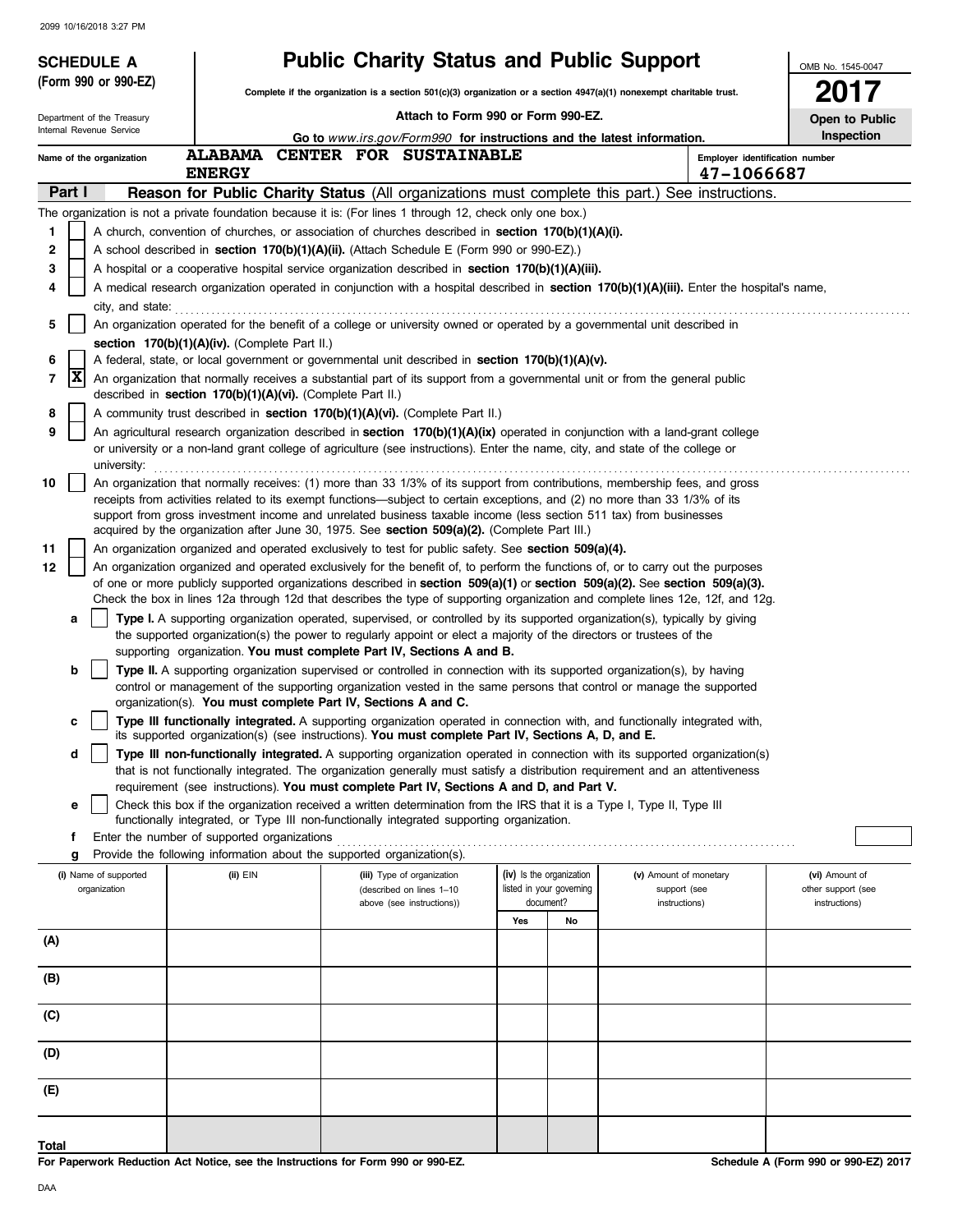|              | Schedule A (Form 990 or 990-EZ) 2017                                                                                                                                                                                                                                                  |          | ALABAMA CENTER FOR SUSTAINABLE |            |            | 47-1066687 | Page 2                             |
|--------------|---------------------------------------------------------------------------------------------------------------------------------------------------------------------------------------------------------------------------------------------------------------------------------------|----------|--------------------------------|------------|------------|------------|------------------------------------|
|              | Support Schedule for Organizations Described in Sections 170(b)(1)(A)(iv) and 170(b)(1)(A)(vi)<br>Part II                                                                                                                                                                             |          |                                |            |            |            |                                    |
|              | (Complete only if you checked the box on line 5, 7, or 8 of Part I or if the organization failed to qualify under                                                                                                                                                                     |          |                                |            |            |            |                                    |
|              | Part III. If the organization fails to qualify under the tests listed below, please complete Part III.)                                                                                                                                                                               |          |                                |            |            |            |                                    |
|              | <b>Section A. Public Support</b>                                                                                                                                                                                                                                                      |          |                                |            |            |            |                                    |
|              | Calendar year (or fiscal year beginning in)                                                                                                                                                                                                                                           | (a) 2013 | (b) 2014                       | $(c)$ 2015 | $(d)$ 2016 | (e) 2017   | (f) Total                          |
| 1.           | Gifts, grants, contributions, and                                                                                                                                                                                                                                                     |          |                                |            |            |            |                                    |
|              | membership fees received. (Do not                                                                                                                                                                                                                                                     |          |                                |            |            |            |                                    |
|              | include any "unusual grants.")                                                                                                                                                                                                                                                        |          | 4,258                          | 130,035    | 46,255     | 112,848    | 293,396                            |
| $\mathbf{2}$ | Tax revenues levied for the                                                                                                                                                                                                                                                           |          |                                |            |            |            |                                    |
|              | organization's benefit and either paid                                                                                                                                                                                                                                                |          |                                |            |            |            |                                    |
|              | to or expended on its behalf                                                                                                                                                                                                                                                          |          |                                |            |            |            |                                    |
| 3            | The value of services or facilities                                                                                                                                                                                                                                                   |          |                                |            |            |            |                                    |
|              | furnished by a governmental unit to the                                                                                                                                                                                                                                               |          |                                |            |            |            |                                    |
|              | organization without charge<br><u>.</u>                                                                                                                                                                                                                                               |          |                                |            |            |            |                                    |
| 4            | Total. Add lines 1 through 3                                                                                                                                                                                                                                                          |          | 4,258                          | 130,035    | 46,255     | 112,848    | 293,396                            |
| 5            | The portion of total contributions by<br>each person (other than a                                                                                                                                                                                                                    |          |                                |            |            |            |                                    |
|              | governmental unit or publicly                                                                                                                                                                                                                                                         |          |                                |            |            |            |                                    |
|              | supported organization) included on                                                                                                                                                                                                                                                   |          |                                |            |            |            |                                    |
|              | line 1 that exceeds 2% of the amount<br>shown on line 11, column (f)                                                                                                                                                                                                                  |          |                                |            |            |            |                                    |
| 6            | Public support. Subtract line 5 from line 4.                                                                                                                                                                                                                                          |          |                                |            |            |            | 293,396                            |
|              | <b>Section B. Total Support</b>                                                                                                                                                                                                                                                       |          |                                |            |            |            |                                    |
|              | Calendar year (or fiscal year beginning in)                                                                                                                                                                                                                                           | (a) 2013 | (b) 2014                       | $(c)$ 2015 | $(d)$ 2016 | (e) 2017   | (f) Total                          |
| 7            | Amounts from line 4                                                                                                                                                                                                                                                                   |          | 4,258                          | 130,035    | 46,255     | 112,848    | 293,396                            |
| 8            | Gross income from interest, dividends,                                                                                                                                                                                                                                                |          |                                |            |            |            |                                    |
|              | payments received on securities loans,                                                                                                                                                                                                                                                |          |                                |            |            |            |                                    |
|              | rents, royalties, and income from<br>similar sources                                                                                                                                                                                                                                  |          |                                |            |            |            | 1                                  |
|              |                                                                                                                                                                                                                                                                                       |          |                                |            |            |            |                                    |
| 9            | Net income from unrelated business<br>activities, whether or not the business                                                                                                                                                                                                         |          |                                |            |            |            |                                    |
|              | is regularly carried on $\ldots$ , $\ldots$                                                                                                                                                                                                                                           |          |                                |            |            |            |                                    |
| 10           | Other income. Do not include gain or                                                                                                                                                                                                                                                  |          |                                |            |            |            |                                    |
|              | loss from the sale of capital assets                                                                                                                                                                                                                                                  |          |                                |            |            |            |                                    |
|              |                                                                                                                                                                                                                                                                                       |          |                                |            |            |            |                                    |
| 11           | Total support. Add lines 7 through 10                                                                                                                                                                                                                                                 |          |                                |            |            |            | 293,397                            |
| 12           | Gross receipts from related activities, etc. (see instructions)                                                                                                                                                                                                                       |          |                                |            |            | 12         | 47,152                             |
|              | First five years. If the Form 990 is for the organization's first, second, third, fourth, or fifth tax year as a section 501(c)(3)                                                                                                                                                    |          |                                |            |            |            |                                    |
|              | organization, check this box and stop here manufactured and content to the state of the state of the state of the state of the state of the state of the state of the state of the state of the state of the state of the stat<br>Section C. Computation of Public Support Percentage |          |                                |            |            |            | $\blacktriangleright \overline{X}$ |
| 14           | Public support percentage for 2017 (line 6, column (f) divided by line 11, column (f)) [[[[[[[[[[[[[[[[[[[[[[                                                                                                                                                                         |          |                                |            |            | 14         | %                                  |
| 15           | Public support percentage from 2016 Schedule A, Part II, line 14                                                                                                                                                                                                                      |          |                                |            |            | 15         | %                                  |
| 16a          | 33 1/3% support test-2017. If the organization did not check the box on line 13, and line 14 is 33 1/3% or more, check this                                                                                                                                                           |          |                                |            |            |            |                                    |
|              | box and stop here. The organization qualifies as a publicly supported organization                                                                                                                                                                                                    |          |                                |            |            |            |                                    |
| b            | 33 1/3% support test-2016. If the organization did not check a box on line 13 or 16a, and line 15 is 33 1/3% or more, check                                                                                                                                                           |          |                                |            |            |            |                                    |
|              | this box and <b>stop here.</b> The organization qualifies as a publicly supported organization                                                                                                                                                                                        |          |                                |            |            |            |                                    |
|              | 17a 10%-facts-and-circumstances test-2017. If the organization did not check a box on line 13, 16a, or 16b, and line 14 is                                                                                                                                                            |          |                                |            |            |            |                                    |
|              | 10% or more, and if the organization meets the "facts-and-circumstances" test, check this box and stop here. Explain in                                                                                                                                                               |          |                                |            |            |            |                                    |
|              | Part VI how the organization meets the "facts-and-circumstances" test. The organization qualifies as a publicly supported                                                                                                                                                             |          |                                |            |            |            |                                    |
|              | organization                                                                                                                                                                                                                                                                          |          |                                |            |            |            |                                    |
| b            | 10%-facts-and-circumstances test-2016. If the organization did not check a box on line 13, 16a, 16b, or 17a, and line                                                                                                                                                                 |          |                                |            |            |            |                                    |
|              | 15 is 10% or more, and if the organization meets the "facts-and-circumstances" test, check this box and stop here.                                                                                                                                                                    |          |                                |            |            |            |                                    |
|              | Explain in Part VI how the organization meets the "facts-and-circumstances" test. The organization qualifies as a publicly                                                                                                                                                            |          |                                |            |            |            |                                    |
|              | supported organization                                                                                                                                                                                                                                                                |          |                                |            |            |            |                                    |
| 18           | Private foundation. If the organization did not check a box on line 13, 16a, 16b, 17a, or 17b, check this box and see                                                                                                                                                                 |          |                                |            |            |            |                                    |
|              | instructions                                                                                                                                                                                                                                                                          |          |                                |            |            |            |                                    |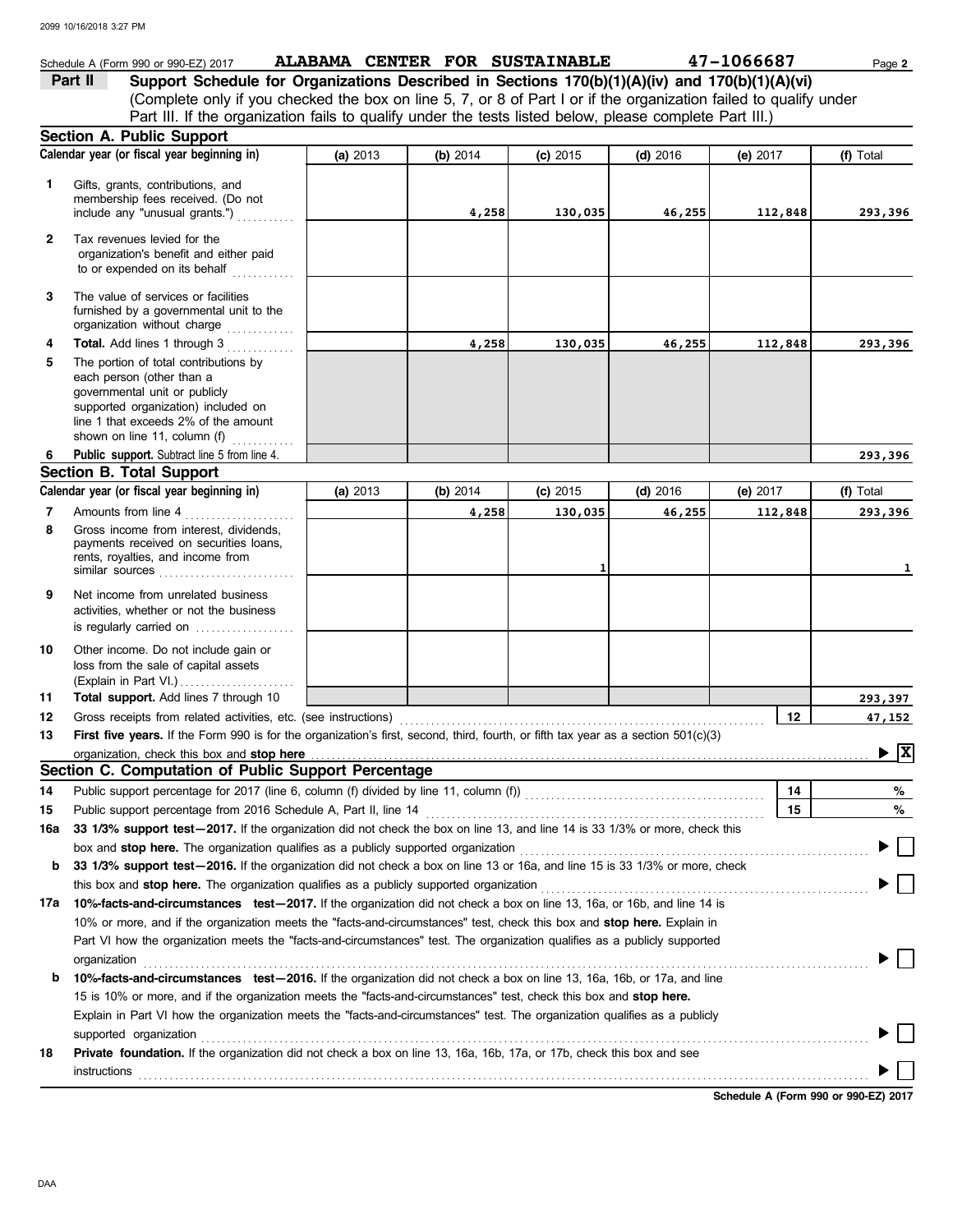|              | Schedule A (Form 990 or 990-EZ) 2017                                                                                                                                              |          |          | ALABAMA CENTER FOR SUSTAINABLE |            | 47-1066687 | Page 3    |
|--------------|-----------------------------------------------------------------------------------------------------------------------------------------------------------------------------------|----------|----------|--------------------------------|------------|------------|-----------|
|              | Support Schedule for Organizations Described in Section 509(a)(2)<br>Part III                                                                                                     |          |          |                                |            |            |           |
|              | (Complete only if you checked the box on line 10 of Part I or if the organization failed to qualify under Part II.                                                                |          |          |                                |            |            |           |
|              | If the organization fails to qualify under the tests listed below, please complete Part II.)                                                                                      |          |          |                                |            |            |           |
|              | Section A. Public Support                                                                                                                                                         |          |          |                                |            |            |           |
|              | Calendar year (or fiscal year beginning in)                                                                                                                                       | (a) 2013 | (b) 2014 | $(c)$ 2015                     | $(d)$ 2016 | (e) 2017   | (f) Total |
| 1            | Gifts, grants, contributions, and membership                                                                                                                                      |          |          |                                |            |            |           |
|              | fees received. (Do not include any "unusual grants.")                                                                                                                             |          |          |                                |            |            |           |
| $\mathbf{2}$ | Gross receipts from admissions, merchandise<br>sold or services performed, or facilities<br>furnished in any activity that is related to the<br>organization's tax-exempt purpose |          |          |                                |            |            |           |
| 3            | Gross receipts from activities that are not an<br>unrelated trade or business under section 513                                                                                   |          |          |                                |            |            |           |
| 4            | Tax revenues levied for the<br>organization's benefit and either paid<br>to or expended on its behalf                                                                             |          |          |                                |            |            |           |
| 5            | The value of services or facilities<br>furnished by a governmental unit to the<br>organization without charge                                                                     |          |          |                                |            |            |           |
| 6            | Total. Add lines 1 through 5                                                                                                                                                      |          |          |                                |            |            |           |
|              | 7a Amounts included on lines 1, 2, and 3<br>received from disqualified persons                                                                                                    |          |          |                                |            |            |           |
| b            | Amounts included on lines 2 and 3<br>received from other than disqualified<br>persons that exceed the greater of \$5,000<br>or 1% of the amount on line 13 for the year           |          |          |                                |            |            |           |
| c            | Add lines 7a and 7b                                                                                                                                                               |          |          |                                |            |            |           |
| 8            | Public support. (Subtract line 7c from<br>line $6.$ )                                                                                                                             |          |          |                                |            |            |           |
|              | <b>Section B. Total Support</b>                                                                                                                                                   |          |          |                                |            |            |           |
|              | Calendar year (or fiscal year beginning in)                                                                                                                                       | (a) 2013 | (b) 2014 | $(c)$ 2015                     | $(d)$ 2016 | (e) 2017   | (f) Total |
| 9            | Amounts from line 6<br>.                                                                                                                                                          |          |          |                                |            |            |           |
| 10a          | Gross income from interest, dividends,<br>payments received on securities loans, rents,<br>royalties, and income from similar sources                                             |          |          |                                |            |            |           |
| b            | Unrelated business taxable income (less<br>section 511 taxes) from businesses<br>acquired after June 30, 1975                                                                     |          |          |                                |            |            |           |
|              | Add lines 10a and 10b                                                                                                                                                             |          |          |                                |            |            |           |
| 11           | Net income from unrelated business<br>activities not included in line 10b, whether<br>or not the business is regularly carried on<br>$\ldots$                                     |          |          |                                |            |            |           |
| 12           | Other income. Do not include gain or<br>loss from the sale of capital assets<br>(Explain in Part VI.)                                                                             |          |          |                                |            |            |           |
| 13           | Total support. (Add lines 9, 10c, 11,<br>and 12.)                                                                                                                                 |          |          |                                |            |            |           |
| 14           | First five vears. If the Form 990 is for the organization's first, second, third, fourth, or fifth tax vear as a section 501(c)(3)                                                |          |          |                                |            |            |           |
|              | organization, check this box and stop here<br>Section C. Computation of Public Support Percentage                                                                                 |          |          |                                |            |            |           |
|              |                                                                                                                                                                                   |          |          |                                |            |            |           |
| 15           | Public support percentage for 2017 (line 8, column (f) divided by line 13, column (f)) [[[[[[[[[[[[[[[[[[[[[[                                                                     |          |          |                                |            | 15         | %         |
| 16           |                                                                                                                                                                                   |          |          |                                |            | 16         | %         |
|              | Section D. Computation of Investment Income Percentage                                                                                                                            |          |          |                                |            |            |           |
| 17           |                                                                                                                                                                                   |          |          |                                |            | 17         | %         |
| 18           | Investment income percentage from 2016 Schedule A, Part III, line 17                                                                                                              |          |          |                                |            | 18         | %         |
| 19a          | 33 1/3% support tests - 2017. If the organization did not check the box on line 14, and line 15 is more than 33 1/3%, and line                                                    |          |          |                                |            |            |           |
|              |                                                                                                                                                                                   |          |          |                                |            |            |           |
| b            | 33 1/3% support tests-2016. If the organization did not check a box on line 14 or line 19a, and line 16 is more than 33 1/3%, and                                                 |          |          |                                |            |            |           |
|              |                                                                                                                                                                                   |          |          |                                |            |            |           |
| 20           |                                                                                                                                                                                   |          |          |                                |            |            |           |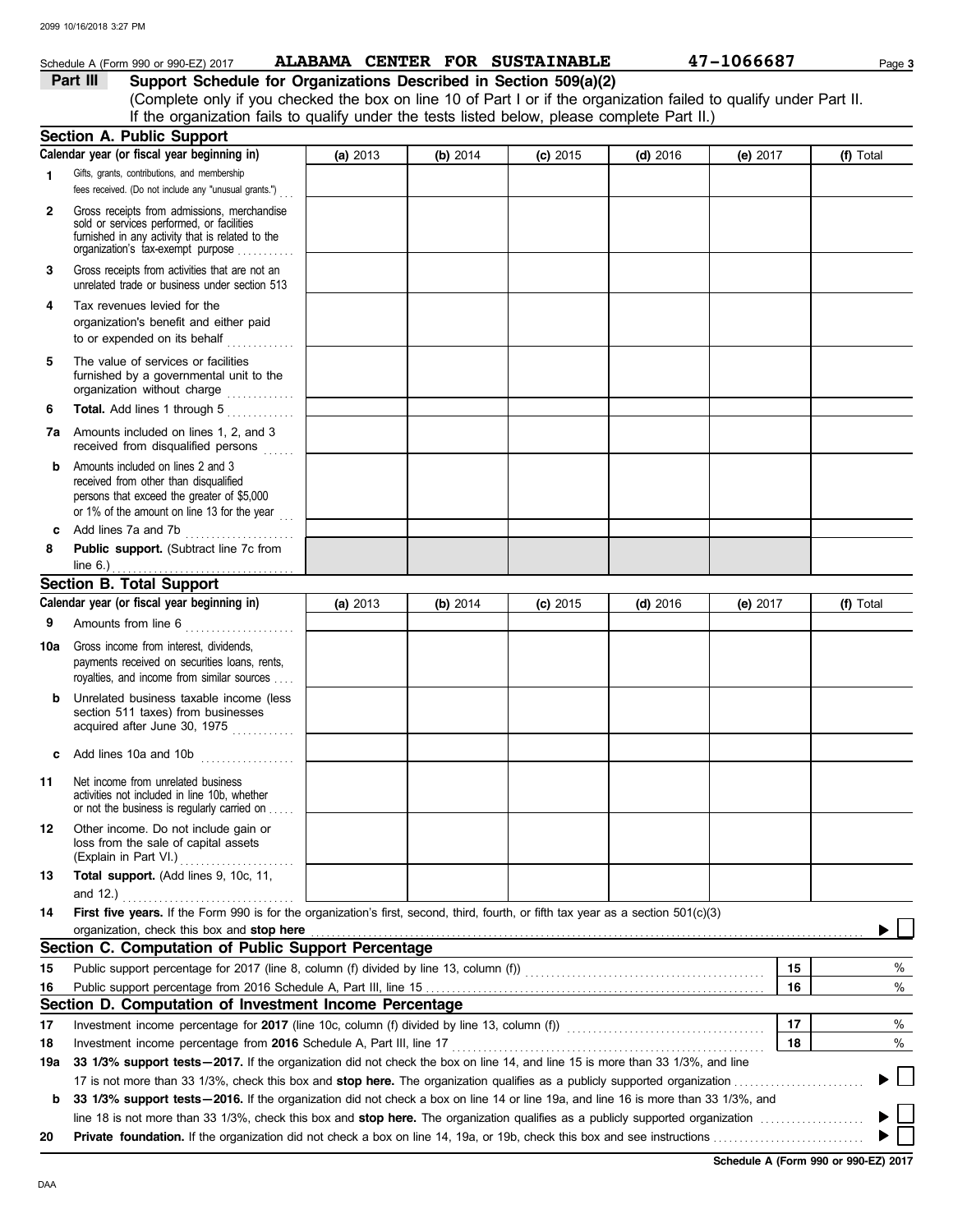|     | ALABAMA CENTER FOR SUSTAINABLE<br>Schedule A (Form 990 or 990-EZ) 2017                                                                                           | 47-1066687      |     | Page 4 |
|-----|------------------------------------------------------------------------------------------------------------------------------------------------------------------|-----------------|-----|--------|
|     | Part IV<br><b>Supporting Organizations</b>                                                                                                                       |                 |     |        |
|     | (Complete only if you checked a box in line 12 on Part I. If you checked 12a of Part I, complete Sections A                                                      |                 |     |        |
|     | and B. If you checked 12b of Part I, complete Sections A and C. If you checked 12c of Part I, complete                                                           |                 |     |        |
|     | Sections A, D, and E. If you checked 12d of Part I, complete Sections A and D, and complete Part V.)                                                             |                 |     |        |
|     | Section A. All Supporting Organizations                                                                                                                          |                 |     |        |
|     |                                                                                                                                                                  |                 | Yes | No     |
| 1   | Are all of the organization's supported organizations listed by name in the organization's governing                                                             |                 |     |        |
|     | documents? If "No," describe in Part VI how the supported organizations are designated. If designated by                                                         |                 |     |        |
|     | class or purpose, describe the designation. If historic and continuing relationship, explain.                                                                    | 1               |     |        |
| 2   | Did the organization have any supported organization that does not have an IRS determination of status                                                           |                 |     |        |
|     | under section 509(a)(1) or (2)? If "Yes," explain in Part VI how the organization determined that the supported                                                  |                 |     |        |
|     | organization was described in section 509(a)(1) or (2).                                                                                                          | 2               |     |        |
| За  | Did the organization have a supported organization described in section 501(c)(4), (5), or (6)? If "Yes," answer                                                 |                 |     |        |
|     | $(b)$ and $(c)$ below.                                                                                                                                           | За              |     |        |
| b   | Did the organization confirm that each supported organization qualified under section $501(c)(4)$ , (5), or (6) and                                              |                 |     |        |
|     | satisfied the public support tests under section 509(a)(2)? If "Yes," describe in Part VI when and how the                                                       |                 |     |        |
|     | organization made the determination.                                                                                                                             | 3b              |     |        |
| c   | Did the organization ensure that all support to such organizations was used exclusively for section $170(c)(2)(B)$                                               |                 |     |        |
|     | purposes? If "Yes," explain in Part VI what controls the organization put in place to ensure such use.                                                           | 3c              |     |        |
| 4a  | Was any supported organization not organized in the United States ("foreign supported organization")? If                                                         |                 |     |        |
|     | "Yes," and if you checked 12a or 12b in Part I, answer (b) and (c) below.                                                                                        | 4a              |     |        |
| b   | Did the organization have ultimate control and discretion in deciding whether to make grants to the foreign                                                      |                 |     |        |
|     | supported organization? If "Yes," describe in Part VI how the organization had such control and discretion                                                       |                 |     |        |
|     | despite being controlled or supervised by or in connection with its supported organizations.                                                                     | 4b              |     |        |
| c   | Did the organization support any foreign supported organization that does not have an IRS determination                                                          |                 |     |        |
|     | under sections $501(c)(3)$ and $509(a)(1)$ or $(2)$ ? If "Yes," explain in Part VI what controls the organization used                                           |                 |     |        |
|     | to ensure that all support to the foreign supported organization was used exclusively for section $170(c)(2)(B)$                                                 |                 |     |        |
|     | purposes.                                                                                                                                                        | 4c              |     |        |
| 5a  | Did the organization add, substitute, or remove any supported organizations during the tax year? If "Yes,"                                                       |                 |     |        |
|     | answer (b) and (c) below (if applicable). Also, provide detail in Part VI, including (i) the names and EIN                                                       |                 |     |        |
|     | numbers of the supported organizations added, substituted, or removed; (ii) the reasons for each such action;                                                    |                 |     |        |
|     | (iii) the authority under the organization's organizing document authorizing such action; and (iv) how the action                                                |                 |     |        |
|     | was accomplished (such as by amendment to the organizing document).                                                                                              | 5a              |     |        |
| b   | Type I or Type II only. Was any added or substituted supported organization part of a class already                                                              |                 |     |        |
|     | designated in the organization's organizing document?                                                                                                            | 5b              |     |        |
| c   | Substitutions only. Was the substitution the result of an event beyond the organization's control?                                                               | 5 <sub>c</sub>  |     |        |
| 6   | Did the organization provide support (whether in the form of grants or the provision of services or facilities) to                                               |                 |     |        |
|     | anyone other than (i) its supported organizations, (ii) individuals that are part of the charitable class benefited                                              |                 |     |        |
|     | by one or more of its supported organizations, or (iii) other supporting organizations that also support or                                                      |                 |     |        |
|     | benefit one or more of the filing organization's supported organizations? If "Yes," provide detail in Part VI.                                                   | 6               |     |        |
| 7   | Did the organization provide a grant, loan, compensation, or other similar payment to a substantial contributor                                                  |                 |     |        |
|     | (defined in section $4958(c)(3)(C)$ ), a family member of a substantial contributor, or a 35% controlled entity with                                             |                 |     |        |
|     | regard to a substantial contributor? If "Yes," complete Part I of Schedule L (Form 990 or 990-EZ).                                                               | 7               |     |        |
| 8   | Did the organization make a loan to a disqualified person (as defined in section 4958) not described in line 7?                                                  |                 |     |        |
|     | If "Yes," complete Part I of Schedule L (Form 990 or 990-EZ).                                                                                                    | 8               |     |        |
| 9а  | Was the organization controlled directly or indirectly at any time during the tax year by one or more                                                            |                 |     |        |
|     | disqualified persons as defined in section 4946 (other than foundation managers and organizations described                                                      |                 |     |        |
|     | in section $509(a)(1)$ or $(2)$ ? If "Yes," provide detail in Part VI.                                                                                           | 9a              |     |        |
| b   | Did one or more disqualified persons (as defined in line 9a) hold a controlling interest in any entity in which                                                  |                 |     |        |
|     | the supporting organization had an interest? If "Yes," provide detail in Part VI.                                                                                | 9b              |     |        |
| c   | Did a disqualified person (as defined in line 9a) have an ownership interest in, or derive any personal benefit                                                  |                 |     |        |
|     | from, assets in which the supporting organization also had an interest? If "Yes," provide detail in Part VI.                                                     | 9c              |     |        |
| 10a | Was the organization subject to the excess business holdings rules of section 4943 because of section                                                            |                 |     |        |
|     | 4943(f) (regarding certain Type II supporting organizations, and all Type III non-functionally integrated                                                        |                 |     |        |
|     | supporting organizations)? If "Yes," answer 10b below.<br>Did the organization have any excess business holdings in the tax year? (Use Schedule C, Form 4720, to | 10a             |     |        |
| b   | determine whether the organization had excess business holdings.)                                                                                                | 10 <sub>b</sub> |     |        |
|     |                                                                                                                                                                  |                 |     |        |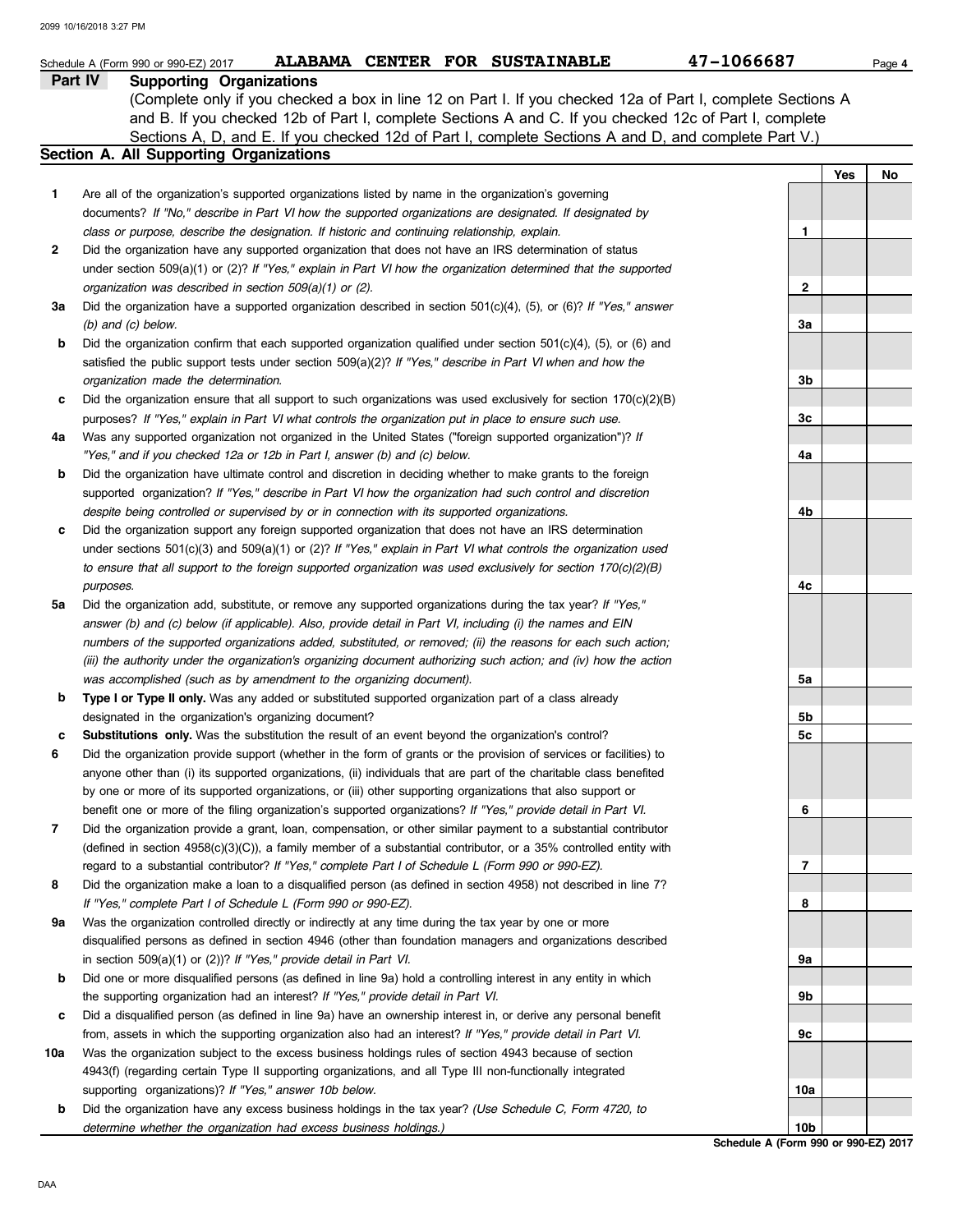|    | 47-1066687<br>ALABAMA CENTER FOR SUSTAINABLE<br>Schedule A (Form 990 or 990-EZ) 2017                                              |                 |     | Page 5 |
|----|-----------------------------------------------------------------------------------------------------------------------------------|-----------------|-----|--------|
|    | Part IV<br><b>Supporting Organizations (continued)</b>                                                                            |                 |     |        |
| 11 | Has the organization accepted a gift or contribution from any of the following persons?                                           |                 | Yes | No     |
| а  | A person who directly or indirectly controls, either alone or together with persons described in (b) and (c)                      |                 |     |        |
|    | below, the governing body of a supported organization?                                                                            | 11a             |     |        |
| b  | A family member of a person described in (a) above?                                                                               | 11 <sub>b</sub> |     |        |
| c  | A 35% controlled entity of a person described in (a) or (b) above? If "Yes" to a, b, or c, provide detail in Part VI.             | 11c             |     |        |
|    | Section B. Type I Supporting Organizations                                                                                        |                 |     |        |
|    |                                                                                                                                   |                 | Yes | No     |
| 1  | Did the directors, trustees, or membership of one or more supported organizations have the power to                               |                 |     |        |
|    | regularly appoint or elect at least a majority of the organization's directors or trustees at all times during the                |                 |     |        |
|    | tax year? If "No," describe in Part VI how the supported organization(s) effectively operated, supervised, or                     |                 |     |        |
|    | controlled the organization's activities. If the organization had more than one supported organization,                           |                 |     |        |
|    | describe how the powers to appoint and/or remove directors or trustees were allocated among the supported                         |                 |     |        |
|    | organizations and what conditions or restrictions, if any, applied to such powers during the tax year.                            | 1               |     |        |
| 2  | Did the organization operate for the benefit of any supported organization other than the supported                               |                 |     |        |
|    | organization(s) that operated, supervised, or controlled the supporting organization? If "Yes," explain in Part                   |                 |     |        |
|    | VI how providing such benefit carried out the purposes of the supported organization(s) that operated,                            |                 |     |        |
|    | supervised, or controlled the supporting organization.                                                                            | $\mathbf 2$     |     |        |
|    | Section C. Type II Supporting Organizations                                                                                       |                 |     |        |
|    |                                                                                                                                   |                 | Yes | No     |
| 1  | Were a majority of the organization's directors or trustees during the tax year also a majority of the directors                  |                 |     |        |
|    | or trustees of each of the organization's supported organization(s)? If "No," describe in Part VI how control                     |                 |     |        |
|    | or management of the supporting organization was vested in the same persons that controlled or managed                            |                 |     |        |
|    | the supported organization(s).                                                                                                    | $\mathbf{1}$    |     |        |
|    | Section D. All Type III Supporting Organizations                                                                                  |                 |     |        |
| 1  | Did the organization provide to each of its supported organizations, by the last day of the fifth month of the                    |                 | Yes | No     |
|    | organization's tax year, (i) a written notice describing the type and amount of support provided during the prior tax             |                 |     |        |
|    | year, (ii) a copy of the Form 990 that was most recently filed as of the date of notification, and (iii) copies of the            |                 |     |        |
|    | organization's governing documents in effect on the date of notification, to the extent not previously provided?                  | 1               |     |        |
| 2  | Were any of the organization's officers, directors, or trustees either (i) appointed or elected by the supported                  |                 |     |        |
|    | organization(s) or (ii) serving on the governing body of a supported organization? If "No," explain in Part VI how                |                 |     |        |
|    | the organization maintained a close and continuous working relationship with the supported organization(s).                       | 2               |     |        |
|    | By reason of the relationship described in (2), did the organization's supported organizations have a                             |                 |     |        |
| 3  | significant voice in the organization's investment policies and in directing the use of the organization's                        |                 |     |        |
|    | income or assets at all times during the tax year? If "Yes," describe in Part VI the role the organization's                      |                 |     |        |
|    | supported organizations played in this regard.                                                                                    | 3               |     |        |
|    | Section E. Type III Functionally-Integrated Supporting Organizations                                                              |                 |     |        |
| 1. | Check the box next to the method that the organization used to satisfy the Integral Part Test during the year (see instructions). |                 |     |        |
| а  | The organization satisfied the Activities Test. Complete line 2 below.                                                            |                 |     |        |
| b  | The organization is the parent of each of its supported organizations. Complete line 3 below.                                     |                 |     |        |
| c  | The organization supported a governmental entity. Describe in Part VI how you supported a government entity (see instructions).   |                 |     |        |
|    |                                                                                                                                   |                 |     |        |
| 2  | Activities Test. Answer (a) and (b) below.                                                                                        |                 | Yes | No     |
| а  | Did substantially all of the organization's activities during the tax year directly further the exempt purposes of                |                 |     |        |
|    | the supported organization(s) to which the organization was responsive? If "Yes," then in Part VI identify                        |                 |     |        |
|    | those supported organizations and explain how these activities directly furthered their exempt purposes,                          |                 |     |        |
|    | how the organization was responsive to those supported organizations, and how the organization determined                         |                 |     |        |
|    | that these activities constituted substantially all of its activities.                                                            | 2a              |     |        |
| b  | Did the activities described in (a) constitute activities that, but for the organization's involvement, one or more               |                 |     |        |
|    | of the organization's supported organization(s) would have been engaged in? If "Yes," explain in Part VI the                      |                 |     |        |
|    | reasons for the organization's position that its supported organization(s) would have engaged in these                            |                 |     |        |
|    | activities but for the organization's involvement.                                                                                | 2b              |     |        |
| 3  | Parent of Supported Organizations. Answer (a) and (b) below.                                                                      |                 |     |        |
| а  | Did the organization have the power to regularly appoint or elect a majority of the officers, directors, or                       |                 |     |        |
|    | trustees of each of the supported organizations? Provide details in Part VI.                                                      | 3a              |     |        |

b Did the organization exercise a substantial degree of direction over the policies, programs, and activities of each of its supported organizations? If "Yes," describe in Part VI the role played by the organization in this regard.

 $3<sub>b</sub>$ Schedule A (Form 990 or 990-EZ) 2017

DAA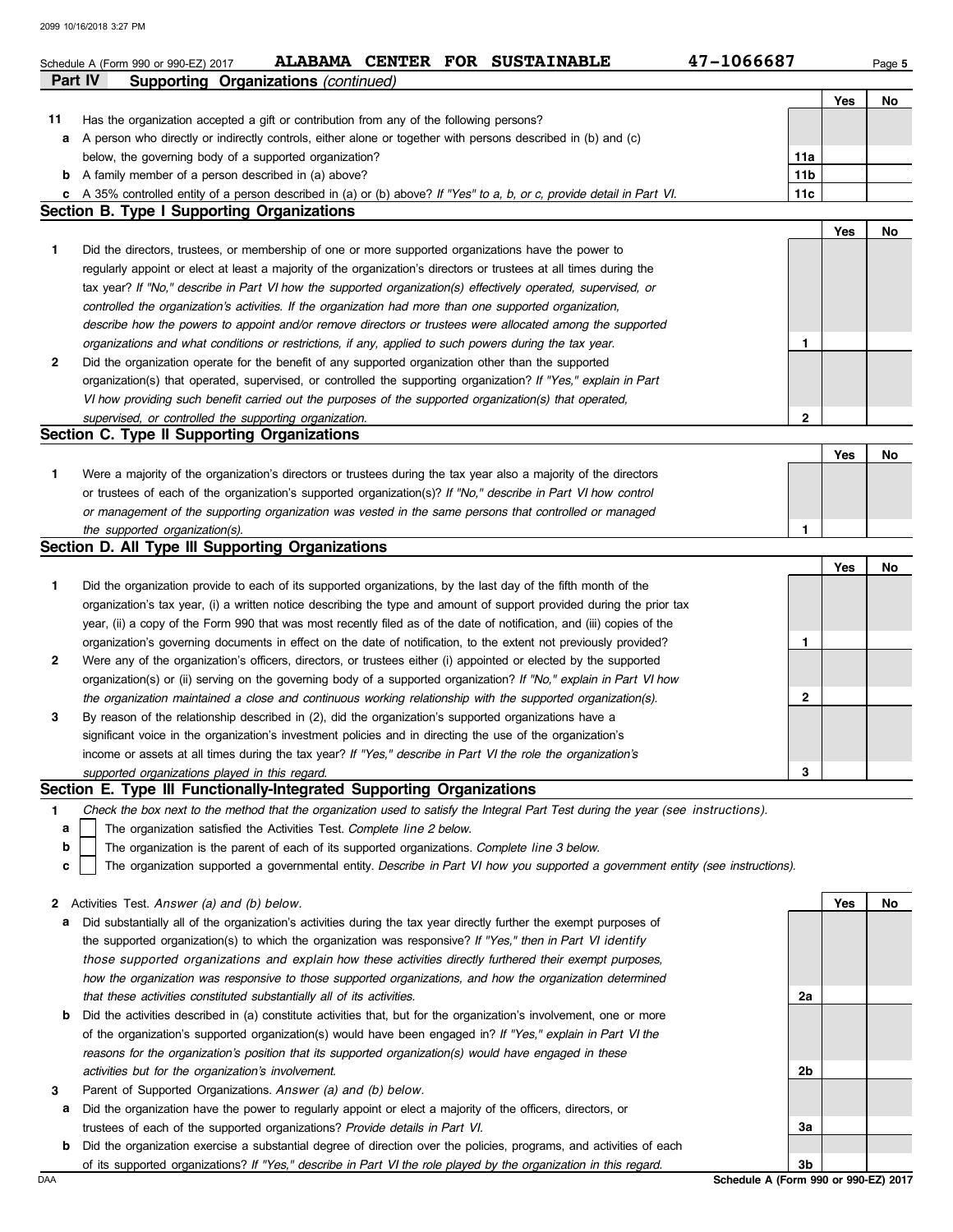| ALABAMA CENTER FOR SUSTAINABLE<br>Schedule A (Form 990 or 990-EZ) 2017                                                                           |                | 47-1066687     | Page 6                         |
|--------------------------------------------------------------------------------------------------------------------------------------------------|----------------|----------------|--------------------------------|
| Type III Non-Functionally Integrated 509(a)(3) Supporting Organizations<br><b>Part V</b>                                                         |                |                |                                |
| $\mathbf{1}$<br>Check here if the organization satisfied the Integral Part Test as a qualifying trust on Nov. 20, 1970 (explain in Part VI). See |                |                |                                |
| instructions. All other Type III non-functionally integrated supporting organizations must complete Sections A through E.                        |                |                |                                |
| Section A - Adjusted Net Income                                                                                                                  |                | (A) Prior Year | (B) Current Year<br>(optional) |
| Net short-term capital gain<br>1.                                                                                                                | 1              |                |                                |
| 2<br>Recoveries of prior-year distributions                                                                                                      | $\mathbf 2$    |                |                                |
| 3<br>Other gross income (see instructions)                                                                                                       | 3              |                |                                |
| 4<br>Add lines 1 through 3.                                                                                                                      | 4              |                |                                |
| 5<br>Depreciation and depletion                                                                                                                  | 5              |                |                                |
| 6<br>Portion of operating expenses paid or incurred for production or                                                                            |                |                |                                |
| collection of gross income or for management, conservation, or                                                                                   |                |                |                                |
| maintenance of property held for production of income (see instructions)                                                                         | 6              |                |                                |
| 7<br>Other expenses (see instructions)                                                                                                           | 7              |                |                                |
| 8<br><b>Adjusted Net Income</b> (subtract lines 5, 6 and 7 from line 4).                                                                         | 8              |                |                                |
| Section B - Minimum Asset Amount                                                                                                                 |                | (A) Prior Year | (B) Current Year<br>(optional) |
| Aggregate fair market value of all non-exempt-use assets (see<br>1.                                                                              |                |                |                                |
| instructions for short tax year or assets held for part of year):                                                                                |                |                |                                |
| <b>a</b> Average monthly value of securities                                                                                                     | 1a             |                |                                |
| <b>b</b> Average monthly cash balances                                                                                                           | 1b             |                |                                |
| Fair market value of other non-exempt-use assets<br>C                                                                                            | 1c             |                |                                |
| <b>Total</b> (add lines 1a, 1b, and 1c)<br>d                                                                                                     | 1d             |                |                                |
| <b>Discount</b> claimed for blockage or other<br>е                                                                                               |                |                |                                |
| factors (explain in detail in Part VI):                                                                                                          |                |                |                                |
| 2<br>Acquisition indebtedness applicable to non-exempt-use assets                                                                                | $\mathbf 2$    |                |                                |
| 3<br>Subtract line 2 from line 1d.                                                                                                               | 3              |                |                                |
| Cash deemed held for exempt use. Enter 1-1/2% of line 3 (for greater amount,<br>4                                                                |                |                |                                |
| see instructions)                                                                                                                                | 4              |                |                                |
| 5<br>Net value of non-exempt-use assets (subtract line 4 from line 3)                                                                            | 5              |                |                                |
| 6<br>Multiply line 5 by 035.                                                                                                                     | 6              |                |                                |
| 7<br>Recoveries of prior-year distributions                                                                                                      | $\overline{7}$ |                |                                |
| 8<br>Minimum Asset Amount (add line 7 to line 6)                                                                                                 | 8              |                |                                |
| Section C - Distributable Amount                                                                                                                 |                |                | <b>Current Year</b>            |
| Adjusted net income for prior year (from Section A, line 8, Column A)<br>1.                                                                      | 1              |                |                                |
| $\mathbf{2}$<br>Enter 85% of line 1.                                                                                                             | $\mathbf{2}$   |                |                                |
| 3<br>Minimum asset amount for prior year (from Section B, line 8, Column A)                                                                      | 3              |                |                                |
| 4<br>Enter greater of line 2 or line 3.                                                                                                          | 4              |                |                                |
| 5<br>Income tax imposed in prior year                                                                                                            | 5              |                |                                |
| <b>Distributable Amount.</b> Subtract line 5 from line 4, unless subject to<br>6                                                                 |                |                |                                |
| emergency temporary reduction (see instructions).                                                                                                | 6              |                |                                |

 $\overline{7}$ Check here if the current year is the organization's first as a non-functionally integrated Type III supporting organization (see instructions).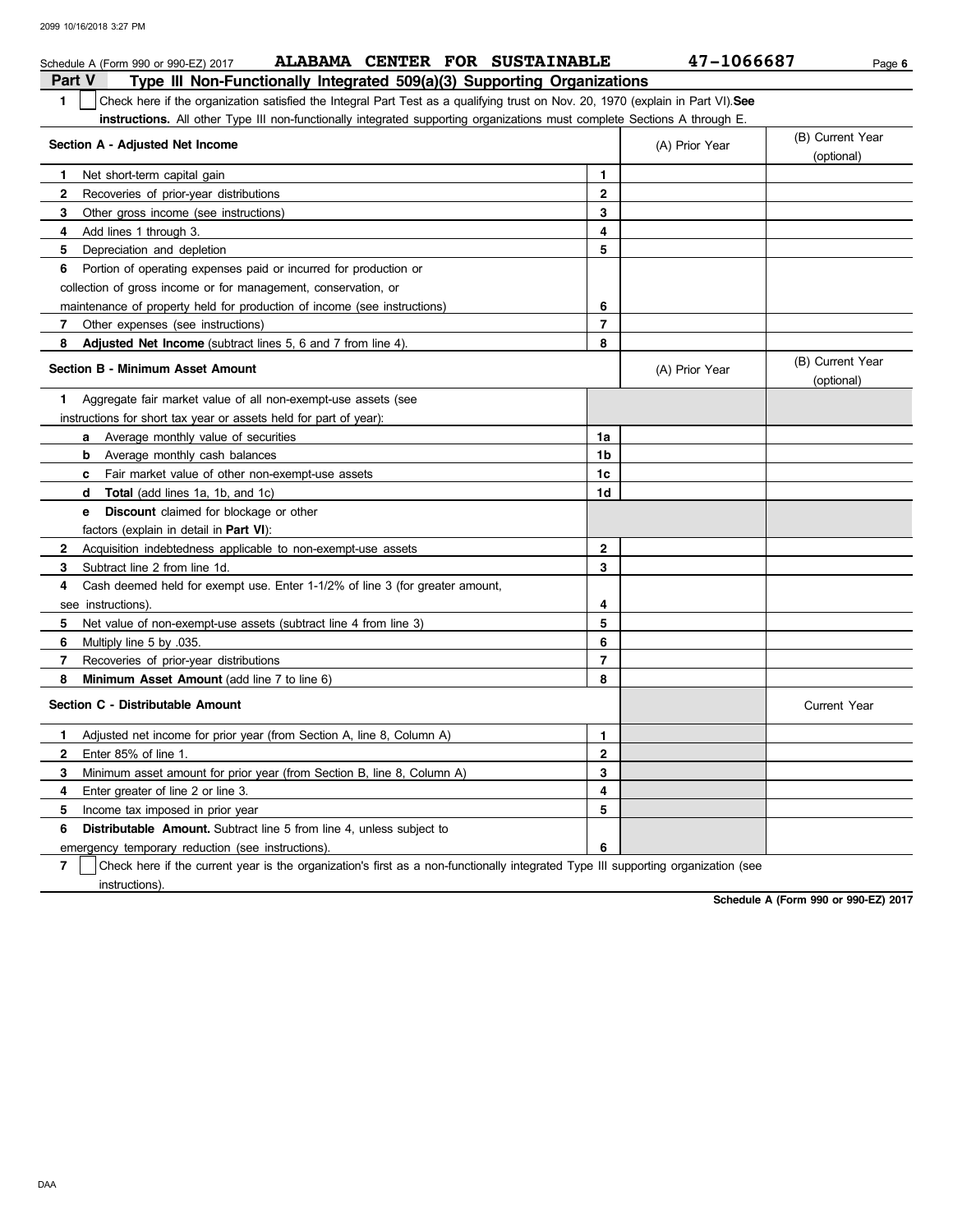|              | ALABAMA CENTER FOR SUSTAINABLE<br>Schedule A (Form 990 or 990-EZ) 2017                     |                             | 47-1066687                | Page 7               |
|--------------|--------------------------------------------------------------------------------------------|-----------------------------|---------------------------|----------------------|
| Part V       | Type III Non-Functionally Integrated 509(a)(3) Supporting Organizations (continued)        |                             |                           |                      |
|              | Section D - Distributions                                                                  |                             |                           | <b>Current Year</b>  |
| 1            | Amounts paid to supported organizations to accomplish exempt purposes                      |                             |                           |                      |
| $\mathbf{2}$ | Amounts paid to perform activity that directly furthers exempt purposes of supported       |                             |                           |                      |
|              | organizations, in excess of income from activity                                           |                             |                           |                      |
| 3            | Administrative expenses paid to accomplish exempt purposes of supported organizations      |                             |                           |                      |
| 4            | Amounts paid to acquire exempt-use assets                                                  |                             |                           |                      |
| 5            | Qualified set-aside amounts (prior IRS approval required)                                  |                             |                           |                      |
| 6            | Other distributions (describe in Part VI). See instructions.                               |                             |                           |                      |
| 7            | <b>Total annual distributions.</b> Add lines 1 through 6.                                  |                             |                           |                      |
| 8            | Distributions to attentive supported organizations to which the organization is responsive |                             |                           |                      |
|              | (provide details in <b>Part VI</b> ). See instructions.                                    |                             |                           |                      |
| 9            | Distributable amount for 2017 from Section C, line 6                                       |                             |                           |                      |
| 10           | Line 8 amount divided by line 9 amount                                                     |                             |                           |                      |
|              |                                                                                            | (i)                         | (ii)                      | (iii)                |
|              | Section E - Distribution Allocations (see instructions)                                    | <b>Excess Distributions</b> | <b>Underdistributions</b> | <b>Distributable</b> |
|              |                                                                                            |                             | Pre-2017                  | Amount for 2017      |
| 1.           | Distributable amount for 2017 from Section C, line 6                                       |                             |                           |                      |
| 2            | Underdistributions, if any, for years prior to 2017                                        |                             |                           |                      |
|              | (reasonable cause required-explain in Part VI). See                                        |                             |                           |                      |
| 3.           | instructions.<br>Excess distributions carryover, if any, to 2017:                          |                             |                           |                      |
| a            |                                                                                            |                             |                           |                      |
|              | $b$ From 2013                                                                              |                             |                           |                      |
|              |                                                                                            |                             |                           |                      |
|              | <b>d</b> From 2015                                                                         |                             |                           |                      |
|              | e From 2016                                                                                |                             |                           |                      |
|              | f Total of lines 3a through e                                                              |                             |                           |                      |
|              | g Applied to underdistributions of prior years                                             |                             |                           |                      |
|              | h Applied to 2017 distributable amount                                                     |                             |                           |                      |
| j.           | Carryover from 2012 not applied (see instructions)                                         |                             |                           |                      |
|              | Remainder. Subtract lines 3g, 3h, and 3i from 3f.                                          |                             |                           |                      |
| 4            | Distributions for 2017 from                                                                |                             |                           |                      |
|              | Section D, line 7:<br>\$                                                                   |                             |                           |                      |
|              | <b>a</b> Applied to underdistributions of prior years                                      |                             |                           |                      |
|              | <b>b</b> Applied to 2017 distributable amount                                              |                             |                           |                      |
|              | <b>c</b> Remainder. Subtract lines 4a and 4b from 4                                        |                             |                           |                      |
| 5            | Remaining underdistributions for years prior to 2017, if                                   |                             |                           |                      |
|              | any. Subtract lines 3g and 4a from line 2. For result                                      |                             |                           |                      |
|              | greater than zero, explain in Part VI. See instructions.                                   |                             |                           |                      |
| 6            | Remaining underdistributions for 2017. Subtract lines 3h                                   |                             |                           |                      |
|              | and 4b from line 1. For result greater than zero, explain in                               |                             |                           |                      |
|              | <b>Part VI.</b> See instructions.                                                          |                             |                           |                      |
| 7            | Excess distributions carryover to 2018. Add lines 3j                                       |                             |                           |                      |
|              | and 4c.                                                                                    |                             |                           |                      |
| 8            | Breakdown of line 7:                                                                       |                             |                           |                      |
|              | a Excess from 2013                                                                         |                             |                           |                      |
|              | <b>b</b> Excess from 2014                                                                  |                             |                           |                      |
|              | c Excess from 2015                                                                         |                             |                           |                      |
|              | d Excess from 2016                                                                         |                             |                           |                      |
|              | e Excess from 2017                                                                         |                             |                           |                      |
|              |                                                                                            |                             |                           |                      |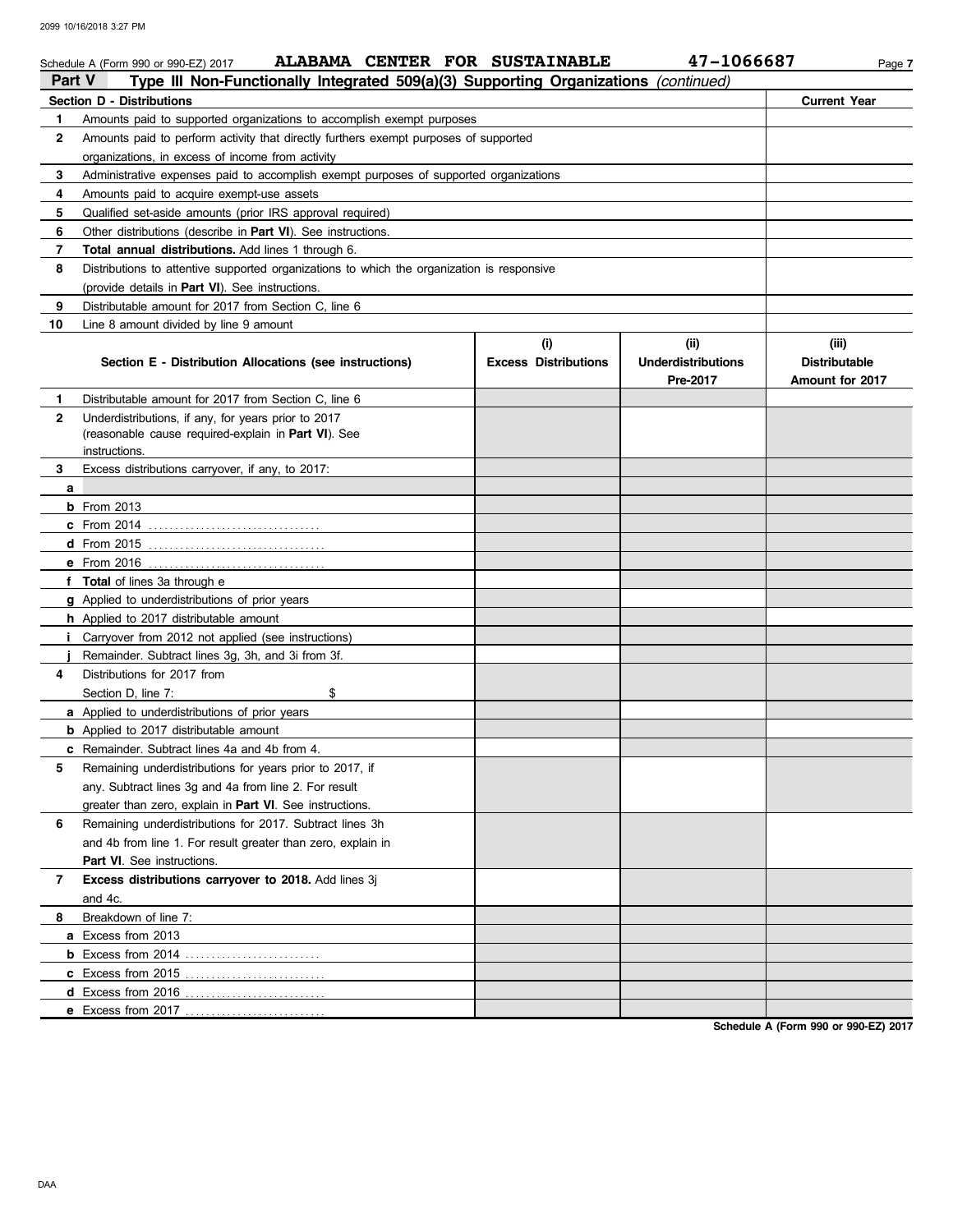|         | Schedule A (Form 990 or 990-EZ) 2017 |  | ALABAMA CENTER FOR SUSTAINABLE | 47-1066687                                                                                                                                                                                                                                                                                                                                                                                                                                                                                                                                                                                 | Page 8 |
|---------|--------------------------------------|--|--------------------------------|--------------------------------------------------------------------------------------------------------------------------------------------------------------------------------------------------------------------------------------------------------------------------------------------------------------------------------------------------------------------------------------------------------------------------------------------------------------------------------------------------------------------------------------------------------------------------------------------|--------|
| Part VI |                                      |  |                                | Supplemental Information. Provide the explanations required by Part II, line 10; Part II, line 17a or 17b; Part<br>III, line 12; Part IV, Section A, lines 1, 2, 3b, 3c, 4b, 4c, 5a, 6, 9a, 9b, 9c, 11a, 11b, and 11c; Part IV, Section<br>B, lines 1 and 2; Part IV, Section C, line 1; Part IV, Section D, lines 2 and 3; Part IV, Section E, lines 1c, 2a, 2b,<br>3a and 3b; Part V, line 1; Part V, Section B, line 1e; Part V, Section D, lines 5, 6, and 8; and Part V, Section E,<br>lines 2, 5, and 6. Also complete this part for any additional information. (See instructions.) |        |
|         |                                      |  |                                |                                                                                                                                                                                                                                                                                                                                                                                                                                                                                                                                                                                            |        |
|         |                                      |  |                                |                                                                                                                                                                                                                                                                                                                                                                                                                                                                                                                                                                                            |        |
|         |                                      |  |                                |                                                                                                                                                                                                                                                                                                                                                                                                                                                                                                                                                                                            |        |
|         |                                      |  |                                |                                                                                                                                                                                                                                                                                                                                                                                                                                                                                                                                                                                            |        |
|         |                                      |  |                                |                                                                                                                                                                                                                                                                                                                                                                                                                                                                                                                                                                                            |        |
|         |                                      |  |                                |                                                                                                                                                                                                                                                                                                                                                                                                                                                                                                                                                                                            |        |
|         |                                      |  |                                |                                                                                                                                                                                                                                                                                                                                                                                                                                                                                                                                                                                            |        |
|         |                                      |  |                                |                                                                                                                                                                                                                                                                                                                                                                                                                                                                                                                                                                                            |        |
|         |                                      |  |                                |                                                                                                                                                                                                                                                                                                                                                                                                                                                                                                                                                                                            |        |
|         |                                      |  |                                |                                                                                                                                                                                                                                                                                                                                                                                                                                                                                                                                                                                            |        |
|         |                                      |  |                                |                                                                                                                                                                                                                                                                                                                                                                                                                                                                                                                                                                                            |        |
|         |                                      |  |                                |                                                                                                                                                                                                                                                                                                                                                                                                                                                                                                                                                                                            |        |
|         |                                      |  |                                |                                                                                                                                                                                                                                                                                                                                                                                                                                                                                                                                                                                            |        |
|         |                                      |  |                                |                                                                                                                                                                                                                                                                                                                                                                                                                                                                                                                                                                                            |        |
|         |                                      |  |                                |                                                                                                                                                                                                                                                                                                                                                                                                                                                                                                                                                                                            |        |
|         |                                      |  |                                |                                                                                                                                                                                                                                                                                                                                                                                                                                                                                                                                                                                            |        |
|         |                                      |  |                                |                                                                                                                                                                                                                                                                                                                                                                                                                                                                                                                                                                                            |        |
|         |                                      |  |                                |                                                                                                                                                                                                                                                                                                                                                                                                                                                                                                                                                                                            |        |
|         |                                      |  |                                |                                                                                                                                                                                                                                                                                                                                                                                                                                                                                                                                                                                            |        |
|         |                                      |  |                                |                                                                                                                                                                                                                                                                                                                                                                                                                                                                                                                                                                                            |        |
|         |                                      |  |                                |                                                                                                                                                                                                                                                                                                                                                                                                                                                                                                                                                                                            |        |
|         |                                      |  |                                |                                                                                                                                                                                                                                                                                                                                                                                                                                                                                                                                                                                            |        |
|         |                                      |  |                                |                                                                                                                                                                                                                                                                                                                                                                                                                                                                                                                                                                                            |        |
|         |                                      |  |                                |                                                                                                                                                                                                                                                                                                                                                                                                                                                                                                                                                                                            |        |
|         |                                      |  |                                |                                                                                                                                                                                                                                                                                                                                                                                                                                                                                                                                                                                            |        |
|         |                                      |  |                                |                                                                                                                                                                                                                                                                                                                                                                                                                                                                                                                                                                                            |        |
|         |                                      |  |                                |                                                                                                                                                                                                                                                                                                                                                                                                                                                                                                                                                                                            |        |
|         |                                      |  |                                |                                                                                                                                                                                                                                                                                                                                                                                                                                                                                                                                                                                            |        |
|         |                                      |  |                                |                                                                                                                                                                                                                                                                                                                                                                                                                                                                                                                                                                                            |        |
|         |                                      |  |                                |                                                                                                                                                                                                                                                                                                                                                                                                                                                                                                                                                                                            |        |
|         |                                      |  |                                |                                                                                                                                                                                                                                                                                                                                                                                                                                                                                                                                                                                            |        |
|         |                                      |  |                                |                                                                                                                                                                                                                                                                                                                                                                                                                                                                                                                                                                                            |        |
|         |                                      |  |                                |                                                                                                                                                                                                                                                                                                                                                                                                                                                                                                                                                                                            |        |
|         |                                      |  |                                |                                                                                                                                                                                                                                                                                                                                                                                                                                                                                                                                                                                            |        |
|         |                                      |  |                                |                                                                                                                                                                                                                                                                                                                                                                                                                                                                                                                                                                                            |        |
|         |                                      |  |                                |                                                                                                                                                                                                                                                                                                                                                                                                                                                                                                                                                                                            |        |
|         |                                      |  |                                |                                                                                                                                                                                                                                                                                                                                                                                                                                                                                                                                                                                            |        |
|         |                                      |  |                                |                                                                                                                                                                                                                                                                                                                                                                                                                                                                                                                                                                                            |        |
|         |                                      |  |                                |                                                                                                                                                                                                                                                                                                                                                                                                                                                                                                                                                                                            |        |
|         |                                      |  |                                |                                                                                                                                                                                                                                                                                                                                                                                                                                                                                                                                                                                            |        |
|         |                                      |  |                                |                                                                                                                                                                                                                                                                                                                                                                                                                                                                                                                                                                                            |        |
|         |                                      |  |                                |                                                                                                                                                                                                                                                                                                                                                                                                                                                                                                                                                                                            |        |
|         |                                      |  |                                |                                                                                                                                                                                                                                                                                                                                                                                                                                                                                                                                                                                            |        |
|         |                                      |  |                                |                                                                                                                                                                                                                                                                                                                                                                                                                                                                                                                                                                                            |        |
|         |                                      |  |                                |                                                                                                                                                                                                                                                                                                                                                                                                                                                                                                                                                                                            |        |
|         |                                      |  |                                |                                                                                                                                                                                                                                                                                                                                                                                                                                                                                                                                                                                            |        |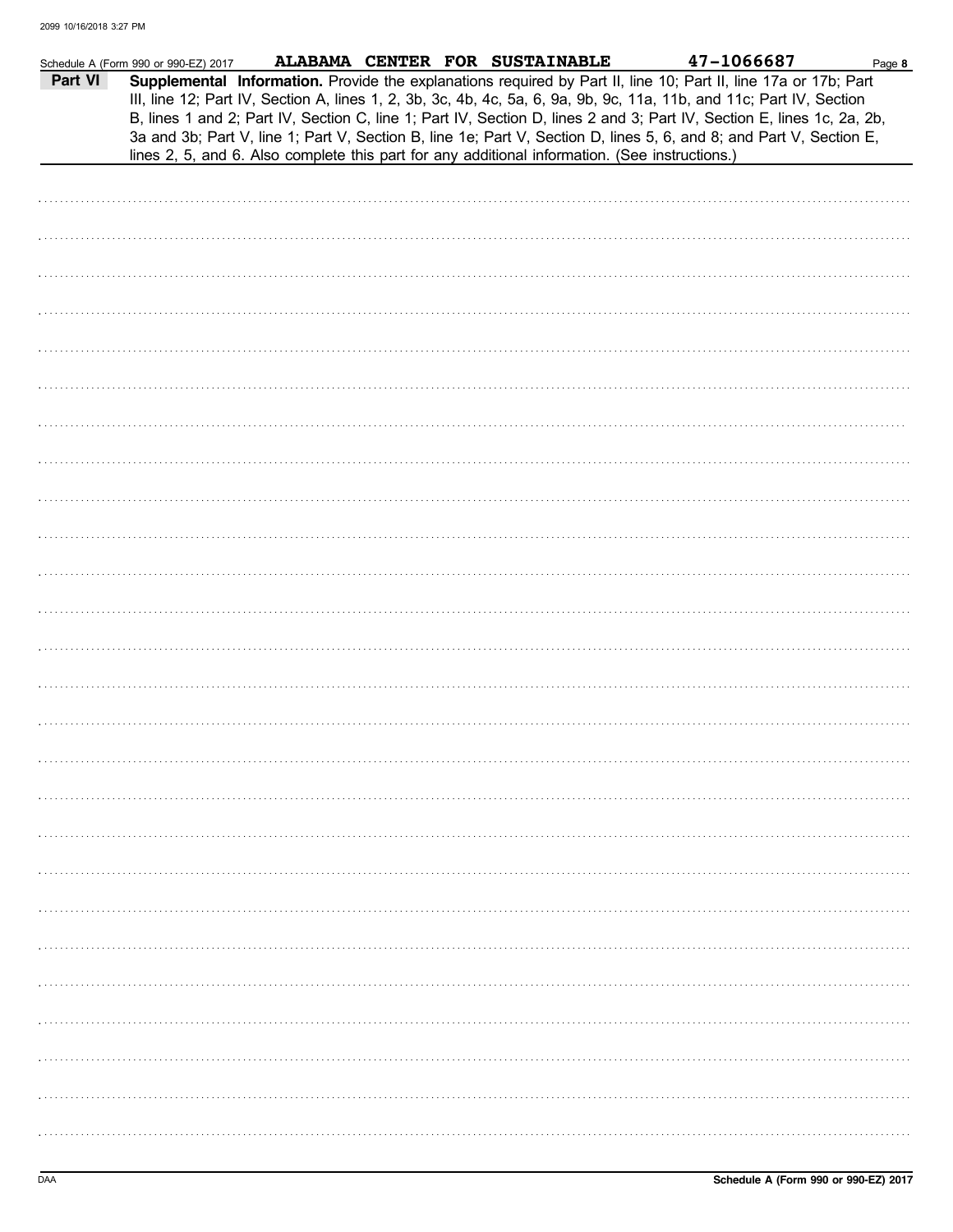**Schedule B** 

(Form 990, 990-EZ, or 990-PF)

Department of the Treasury

Internal Revenue Service

## **Schedule of Contributors**

Attach to Form 990, Form 990-EZ, or Form 990-PF. Go to www.irs.gov/Form990 for the latest information. OMB No. 1545-0047

2017

Employer identification number

| Name of the organization |  |  |                                |  |  |  |  |  |
|--------------------------|--|--|--------------------------------|--|--|--|--|--|
|                          |  |  | ALABAMA CENTER FOR SUSTAINABLE |  |  |  |  |  |
| <b>ENERGY</b>            |  |  |                                |  |  |  |  |  |

47-1066687

Organization type (check one):

| Filers of:         | Section:                                                                    |
|--------------------|-----------------------------------------------------------------------------|
| Form 990 or 990-EZ | $ \mathbf{X} $ 501(c)(<br>3 ) (enter number) organization                   |
|                    | $4947(a)(1)$ nonexempt charitable trust not treated as a private foundation |
|                    | 527 political organization                                                  |
| Form 990-PF        | 501(c)(3) exempt private foundation                                         |
|                    | $4947(a)(1)$ nonexempt charitable trust treated as a private foundation     |
|                    | $501(c)(3)$ taxable private foundation                                      |
|                    |                                                                             |

Check if your organization is covered by the General Rule or a Special Rule. Note: Only a section 501(c)(7), (8), or (10) organization can check boxes for both the General Rule and a Special Rule. See *instructions* 

### **General Rule**

For an organization filing Form 990, 990-EZ, or 990-PF that received, during the year, contributions totaling \$5,000 or more (in money or property) from any one contributor. Complete Parts I and II. See instructions for determining a contributor's total contributions.

### **Special Rules**

| $\boxed{\mathbf{X}}$ For an organization described in section 501(c)(3) filing Form 990 or 990-EZ that met the 33 <sup>1</sup> /3% support test of the |
|--------------------------------------------------------------------------------------------------------------------------------------------------------|
| regulations under sections 509(a)(1) and 170(b)(1)(A)(vi), that checked Schedule A (Form 990 or 990-EZ), Part II, line                                 |
| 13, 16a, or 16b, and that received from any one contributor, during the year, total contributions of the greater of (1)                                |
| \$5,000; or (2) 2% of the amount on (i) Form 990, Part VIII, line 1h; or (ii) Form 990-EZ, line 1. Complete Parts I and II.                            |
|                                                                                                                                                        |

For an organization described in section 501(c)(7), (8), or (10) filing Form 990 or 990-EZ that received from any one contributor, during the year, total contributions of more than \$1,000 exclusively for religious, charitable, scientific, literary, or educational purposes, or for the prevention of cruelty to children or animals. Complete Parts I, II, and III.

For an organization described in section 501(c)(7), (8), or (10) filing Form 990 or 990-EZ that received from any one contributor, during the year, contributions exclusively for religious, charitable, etc., purposes, but no such contributions totaled more than \$1,000. If this box is checked, enter here the total contributions that were received during the year for an exclusively religious, charitable, etc., purpose. Don't complete any of the parts unless the General Rule applies to this organization because it received nonexclusively religious, charitable, etc., contributions 

Caution: An organization that isn't covered by the General Rule and/or the Special Rules doesn't file Schedule B (Form 990, 990-EZ, or 990-PF), but it must answer "No" on Part IV, line 2, of its Form 990; or check the box on line H of its Form 990-EZ or on its Form 990-PF, Part I, line 2, to certify that it doesn't meet the filing requirements of Schedule B (Form 990, 990-EZ, or 990-PF).

For Paperwork Reduction Act Notice, see the instructions for Form 990, 990-EZ, or 990-PF.

 $\blacktriangleright$  \$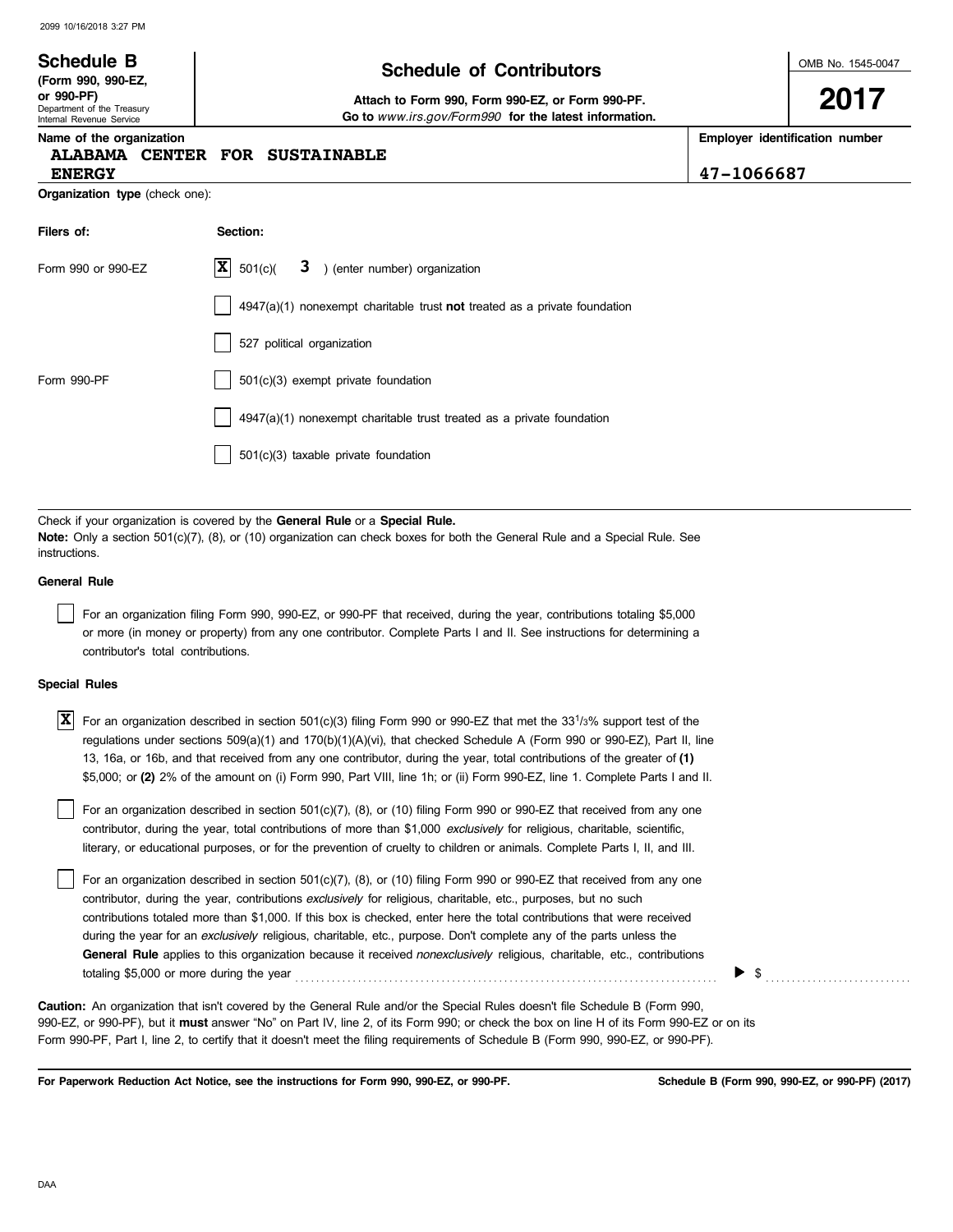|              | Schedule B (Form 990, 990-EZ, or 990-PF) (2017)                                                       | <b>PAGE</b>                       | 1 OF 1<br>Page 2                                                                             |
|--------------|-------------------------------------------------------------------------------------------------------|-----------------------------------|----------------------------------------------------------------------------------------------|
|              | Name of organization<br>ALABAMA CENTER FOR SUSTAINABLE                                                |                                   | Employer identification number<br>47-1066687                                                 |
| Part I       | <b>Contributors</b> (see instructions). Use duplicate copies of Part I if additional space is needed. |                                   |                                                                                              |
| (a)<br>No.   | (b)<br>Name, address, and ZIP + 4                                                                     | (c)<br><b>Total contributions</b> | (d)<br>Type of contribution                                                                  |
| $\mathbf{1}$ | TOYOTA MOTOR<br>1 COTTONVALLEY DR NW<br>AL 35810<br><b>HUNTSVILLE</b>                                 | 7,500<br>\$                       | X<br>Person<br>Payroll<br><b>Noncash</b><br>(Complete Part II for<br>noncash contributions.) |
| (a)<br>No.   | (b)<br>Name, address, and ZIP + 4                                                                     | (c)<br><b>Total contributions</b> | (d)<br>Type of contribution                                                                  |
|              |                                                                                                       | \$                                | Person<br>Payroll<br><b>Noncash</b><br>(Complete Part II for<br>noncash contributions.)      |
| (a)<br>No.   | (b)<br>Name, address, and ZIP + 4                                                                     | (c)<br><b>Total contributions</b> | (d)<br>Type of contribution                                                                  |
|              |                                                                                                       | \$                                | Person<br>Payroll<br>Noncash<br>(Complete Part II for<br>noncash contributions.)             |
| (a)<br>No.   | (b)<br>Name, address, and ZIP + 4                                                                     | (c)<br><b>Total contributions</b> | (d)<br>Type of contribution                                                                  |
|              |                                                                                                       | \$                                | Person<br>Payroll<br>Noncash<br>(Complete Part II for<br>noncash contributions.)             |
| (a)<br>No.   | (b)<br>Name, address, and ZIP + 4                                                                     | (c)<br><b>Total contributions</b> | (d)<br>Type of contribution                                                                  |
| .            |                                                                                                       | \$                                | Person<br>Payroll<br>Noncash<br>(Complete Part II for<br>noncash contributions.)             |
| (a)<br>No.   | (b)<br>Name, address, and ZIP + 4                                                                     | (c)<br><b>Total contributions</b> | (d)<br>Type of contribution                                                                  |
|              |                                                                                                       | \$                                | Person<br>Payroll<br>Noncash<br>(Complete Part II for                                        |

noncash contributions.)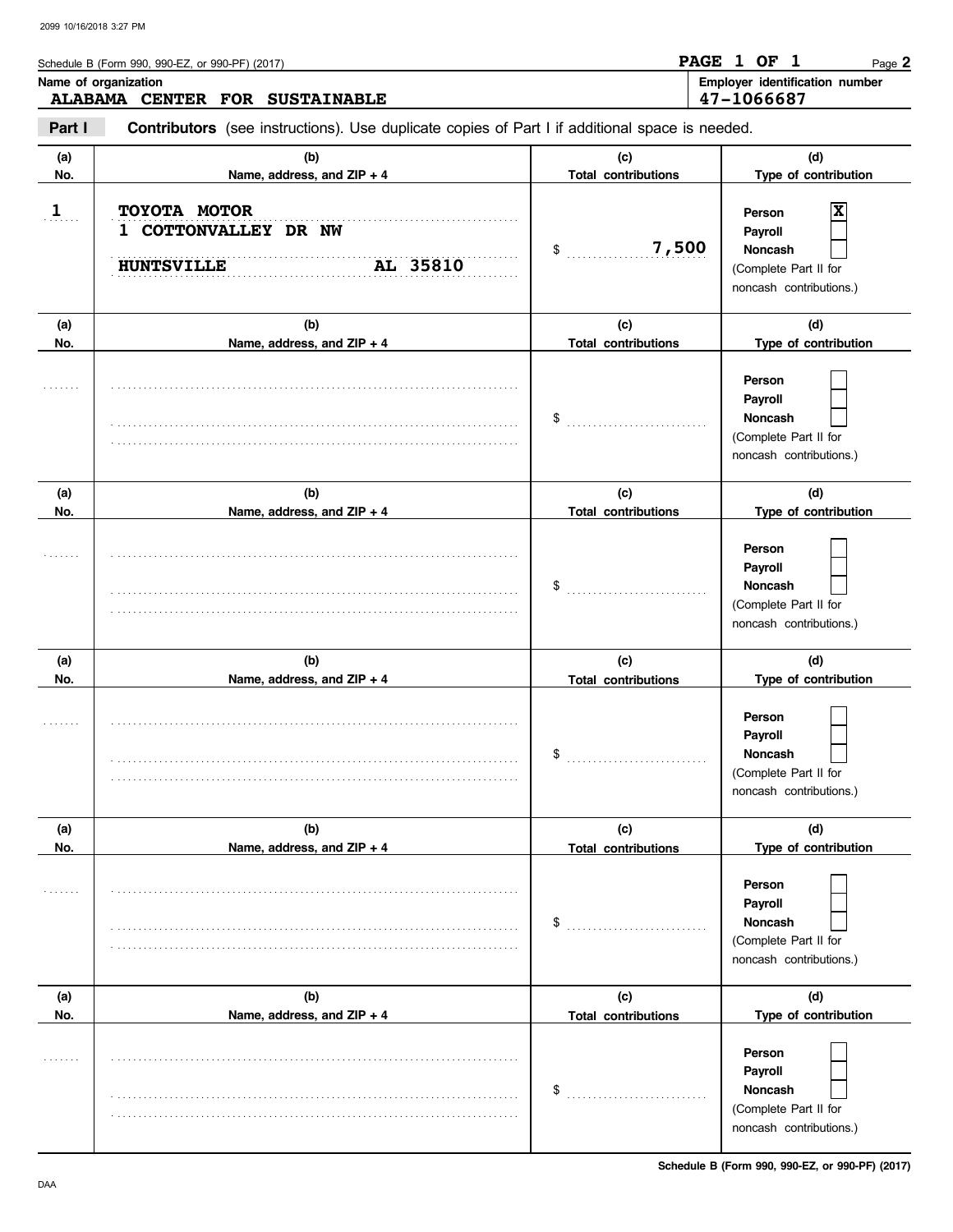| Complete if the organization answered "Yes" on Form 990,<br>(Form 990)<br>Part IV, line 6, 7, 8, 9, 10, 11a, 11b, 11c, 11d, 11e, 11f, 12a, or 12b.<br>Attach to Form 990.<br><b>Open to Public</b><br>Department of the Treasury<br>Internal Revenue Service<br><b>Inspection</b><br>Go to www.irs.gov/Form990 for instructions and the latest information.<br>Employer identification number<br>Name of the organization<br>ALABAMA CENTER FOR SUSTAINABLE<br>47-1066687<br><b>ENERGY</b><br>Organizations Maintaining Donor Advised Funds or Other Similar Funds or Accounts.<br>Part I<br>Complete if the organization answered "Yes" on Form 990, Part IV, line 6.<br>(a) Donor advised funds<br>(b) Funds and other accounts<br>Total number at end of year<br>1<br>Aggregate value of contributions to (during year) Materian Materian Materian Materian Materia Materia Materia<br>2<br>Aggregate value of grants from (during year) [[11] Aggregate value of grants from (during year) [[11] Aggregate value of grants from (during year) [[11] Aggregate value of grants from (during year) [11] Aggregate value of<br>3<br>4<br>Did the organization inform all donors and donor advisors in writing that the assets held in donor advised<br>5<br>Yes<br>No<br>Did the organization inform all grantees, donors, and donor advisors in writing that grant funds can be used<br>6<br>only for charitable purposes and not for the benefit of the donor or donor advisor, or for any other purpose<br>Yes<br>conferring impermissible private benefit?<br>No.<br>Part II<br><b>Conservation Easements.</b><br>Complete if the organization answered "Yes" on Form 990, Part IV, line 7.<br>Purpose(s) of conservation easements held by the organization (check all that apply).<br>Preservation of land for public use (e.g., recreation or education)<br>Preservation of a historically important land area<br>Preservation of a certified historic structure<br>Protection of natural habitat<br>Preservation of open space<br>Complete lines 2a through 2d if the organization held a qualified conservation contribution in the form of a conservation<br>$\mathbf{2}$<br>easement on the last day of the tax year.<br>Held at the End of the Tax Year<br>2a<br>а<br>2 <sub>b</sub><br>b<br>2c<br>Number of conservation easements included in (c) acquired after 7/25/06, and not on a<br>d<br>2d<br>historic structure listed in the National Register<br>Number of conservation easements modified, transferred, released, extinguished, or terminated by the organization during the<br>3<br>tax year<br>Number of states where property subject to conservation easement is located<br>Does the organization have a written policy regarding the periodic monitoring, inspection, handling of<br>5<br>$\Box$ Yes $\Box$<br>Staff and volunteer hours devoted to monitoring, inspecting, handling of violations, and enforcing conservation easements during the year<br>.<br>Amount of expenses incurred in monitoring, inspecting, handling of violations, and enforcing conservation easements during the year<br>7<br>$\$\ldots\ldots\ldots\ldots\ldots\ldots\ldots\ldots\ldots\ldots$<br>Does each conservation easement reported on line 2(d) above satisfy the requirements of section 170(h)(4)(B)(i)<br>8<br>Yes<br>In Part XIII, describe how the organization reports conservation easements in its revenue and expense statement, and<br>9<br>balance sheet, and include, if applicable, the text of the footnote to the organization's financial statements that describes the<br>organization's accounting for conservation easements.<br>Organizations Maintaining Collections of Art, Historical Treasures, or Other Similar Assets.<br>Part III<br>Complete if the organization answered "Yes" on Form 990, Part IV, line 8.<br>1a If the organization elected, as permitted under SFAS 116 (ASC 958), not to report in its revenue statement and balance sheet<br>works of art, historical treasures, or other similar assets held for public exhibition, education, or research in furtherance of<br>public service, provide, in Part XIII, the text of the footnote to its financial statements that describes these items.<br><b>b</b> If the organization elected, as permitted under SFAS 116 (ASC 958), to report in its revenue statement and balance sheet<br>works of art, historical treasures, or other similar assets held for public exhibition, education, or research in furtherance of<br>public service, provide the following amounts relating to these items:<br>(ii) Assets included in Form 990, Part X<br>If the organization received or held works of art, historical treasures, or other similar assets for financial gain, provide the<br>2<br>following amounts required to be reported under SFAS 116 (ASC 958) relating to these items:<br>a<br>b<br>For Paperwork Reduction Act Notice, see the Instructions for Form 990.<br>Schedule D (Form 990) 2017 | <b>SCHEDULE D</b> | <b>Supplemental Financial Statements</b> |  | OMB No. 1545-0047 |
|----------------------------------------------------------------------------------------------------------------------------------------------------------------------------------------------------------------------------------------------------------------------------------------------------------------------------------------------------------------------------------------------------------------------------------------------------------------------------------------------------------------------------------------------------------------------------------------------------------------------------------------------------------------------------------------------------------------------------------------------------------------------------------------------------------------------------------------------------------------------------------------------------------------------------------------------------------------------------------------------------------------------------------------------------------------------------------------------------------------------------------------------------------------------------------------------------------------------------------------------------------------------------------------------------------------------------------------------------------------------------------------------------------------------------------------------------------------------------------------------------------------------------------------------------------------------------------------------------------------------------------------------------------------------------------------------------------------------------------------------------------------------------------------------------------------------------------------------------------------------------------------------------------------------------------------------------------------------------------------------------------------------------------------------------------------------------------------------------------------------------------------------------------------------------------------------------------------------------------------------------------------------------------------------------------------------------------------------------------------------------------------------------------------------------------------------------------------------------------------------------------------------------------------------------------------------------------------------------------------------------------------------------------------------------------------------------------------------------------------------------------------------------------------------------------------------------------------------------------------------------------------------------------------------------------------------------------------------------------------------------------------------------------------------------------------------------------------------------------------------------------------------------------------------------------------------------------------------------------------------------------------------------------------------------------------------------------------------------------------------------------------------------------------------------------------------------------------------------------------------------------------------------------------------------------------------------------------------------------------------------------------------------------------------------------------------------------------------------------------------------------------------------------------------------------------------------------------------------------------------------------------------------------------------------------------------------------------------------------------------------------------------------------------------------------------------------------------------------------------------------------------------------------------------------------------------------------------------------------------------------------------------------------------------------------------------------------------------------------------------------------------------------------------------------------------------------------------------------------------------------------------------------------------------------------------------------------------------------------------------------------------------------------------------------------------------------------------------------------------------------------------------------------------------------------------------------------------------------------------------------------------------------------------------------------------------------------------------------------------------------------------------------|-------------------|------------------------------------------|--|-------------------|
|                                                                                                                                                                                                                                                                                                                                                                                                                                                                                                                                                                                                                                                                                                                                                                                                                                                                                                                                                                                                                                                                                                                                                                                                                                                                                                                                                                                                                                                                                                                                                                                                                                                                                                                                                                                                                                                                                                                                                                                                                                                                                                                                                                                                                                                                                                                                                                                                                                                                                                                                                                                                                                                                                                                                                                                                                                                                                                                                                                                                                                                                                                                                                                                                                                                                                                                                                                                                                                                                                                                                                                                                                                                                                                                                                                                                                                                                                                                                                                                                                                                                                                                                                                                                                                                                                                                                                                                                                                                                                                                                                                                                                                                                                                                                                                                                                                                                                                                                                                                                                            |                   |                                          |  |                   |
|                                                                                                                                                                                                                                                                                                                                                                                                                                                                                                                                                                                                                                                                                                                                                                                                                                                                                                                                                                                                                                                                                                                                                                                                                                                                                                                                                                                                                                                                                                                                                                                                                                                                                                                                                                                                                                                                                                                                                                                                                                                                                                                                                                                                                                                                                                                                                                                                                                                                                                                                                                                                                                                                                                                                                                                                                                                                                                                                                                                                                                                                                                                                                                                                                                                                                                                                                                                                                                                                                                                                                                                                                                                                                                                                                                                                                                                                                                                                                                                                                                                                                                                                                                                                                                                                                                                                                                                                                                                                                                                                                                                                                                                                                                                                                                                                                                                                                                                                                                                                                            |                   |                                          |  |                   |
|                                                                                                                                                                                                                                                                                                                                                                                                                                                                                                                                                                                                                                                                                                                                                                                                                                                                                                                                                                                                                                                                                                                                                                                                                                                                                                                                                                                                                                                                                                                                                                                                                                                                                                                                                                                                                                                                                                                                                                                                                                                                                                                                                                                                                                                                                                                                                                                                                                                                                                                                                                                                                                                                                                                                                                                                                                                                                                                                                                                                                                                                                                                                                                                                                                                                                                                                                                                                                                                                                                                                                                                                                                                                                                                                                                                                                                                                                                                                                                                                                                                                                                                                                                                                                                                                                                                                                                                                                                                                                                                                                                                                                                                                                                                                                                                                                                                                                                                                                                                                                            |                   |                                          |  |                   |
|                                                                                                                                                                                                                                                                                                                                                                                                                                                                                                                                                                                                                                                                                                                                                                                                                                                                                                                                                                                                                                                                                                                                                                                                                                                                                                                                                                                                                                                                                                                                                                                                                                                                                                                                                                                                                                                                                                                                                                                                                                                                                                                                                                                                                                                                                                                                                                                                                                                                                                                                                                                                                                                                                                                                                                                                                                                                                                                                                                                                                                                                                                                                                                                                                                                                                                                                                                                                                                                                                                                                                                                                                                                                                                                                                                                                                                                                                                                                                                                                                                                                                                                                                                                                                                                                                                                                                                                                                                                                                                                                                                                                                                                                                                                                                                                                                                                                                                                                                                                                                            |                   |                                          |  |                   |
|                                                                                                                                                                                                                                                                                                                                                                                                                                                                                                                                                                                                                                                                                                                                                                                                                                                                                                                                                                                                                                                                                                                                                                                                                                                                                                                                                                                                                                                                                                                                                                                                                                                                                                                                                                                                                                                                                                                                                                                                                                                                                                                                                                                                                                                                                                                                                                                                                                                                                                                                                                                                                                                                                                                                                                                                                                                                                                                                                                                                                                                                                                                                                                                                                                                                                                                                                                                                                                                                                                                                                                                                                                                                                                                                                                                                                                                                                                                                                                                                                                                                                                                                                                                                                                                                                                                                                                                                                                                                                                                                                                                                                                                                                                                                                                                                                                                                                                                                                                                                                            |                   |                                          |  |                   |
|                                                                                                                                                                                                                                                                                                                                                                                                                                                                                                                                                                                                                                                                                                                                                                                                                                                                                                                                                                                                                                                                                                                                                                                                                                                                                                                                                                                                                                                                                                                                                                                                                                                                                                                                                                                                                                                                                                                                                                                                                                                                                                                                                                                                                                                                                                                                                                                                                                                                                                                                                                                                                                                                                                                                                                                                                                                                                                                                                                                                                                                                                                                                                                                                                                                                                                                                                                                                                                                                                                                                                                                                                                                                                                                                                                                                                                                                                                                                                                                                                                                                                                                                                                                                                                                                                                                                                                                                                                                                                                                                                                                                                                                                                                                                                                                                                                                                                                                                                                                                                            |                   |                                          |  |                   |
|                                                                                                                                                                                                                                                                                                                                                                                                                                                                                                                                                                                                                                                                                                                                                                                                                                                                                                                                                                                                                                                                                                                                                                                                                                                                                                                                                                                                                                                                                                                                                                                                                                                                                                                                                                                                                                                                                                                                                                                                                                                                                                                                                                                                                                                                                                                                                                                                                                                                                                                                                                                                                                                                                                                                                                                                                                                                                                                                                                                                                                                                                                                                                                                                                                                                                                                                                                                                                                                                                                                                                                                                                                                                                                                                                                                                                                                                                                                                                                                                                                                                                                                                                                                                                                                                                                                                                                                                                                                                                                                                                                                                                                                                                                                                                                                                                                                                                                                                                                                                                            |                   |                                          |  |                   |
|                                                                                                                                                                                                                                                                                                                                                                                                                                                                                                                                                                                                                                                                                                                                                                                                                                                                                                                                                                                                                                                                                                                                                                                                                                                                                                                                                                                                                                                                                                                                                                                                                                                                                                                                                                                                                                                                                                                                                                                                                                                                                                                                                                                                                                                                                                                                                                                                                                                                                                                                                                                                                                                                                                                                                                                                                                                                                                                                                                                                                                                                                                                                                                                                                                                                                                                                                                                                                                                                                                                                                                                                                                                                                                                                                                                                                                                                                                                                                                                                                                                                                                                                                                                                                                                                                                                                                                                                                                                                                                                                                                                                                                                                                                                                                                                                                                                                                                                                                                                                                            |                   |                                          |  |                   |
|                                                                                                                                                                                                                                                                                                                                                                                                                                                                                                                                                                                                                                                                                                                                                                                                                                                                                                                                                                                                                                                                                                                                                                                                                                                                                                                                                                                                                                                                                                                                                                                                                                                                                                                                                                                                                                                                                                                                                                                                                                                                                                                                                                                                                                                                                                                                                                                                                                                                                                                                                                                                                                                                                                                                                                                                                                                                                                                                                                                                                                                                                                                                                                                                                                                                                                                                                                                                                                                                                                                                                                                                                                                                                                                                                                                                                                                                                                                                                                                                                                                                                                                                                                                                                                                                                                                                                                                                                                                                                                                                                                                                                                                                                                                                                                                                                                                                                                                                                                                                                            |                   |                                          |  |                   |
|                                                                                                                                                                                                                                                                                                                                                                                                                                                                                                                                                                                                                                                                                                                                                                                                                                                                                                                                                                                                                                                                                                                                                                                                                                                                                                                                                                                                                                                                                                                                                                                                                                                                                                                                                                                                                                                                                                                                                                                                                                                                                                                                                                                                                                                                                                                                                                                                                                                                                                                                                                                                                                                                                                                                                                                                                                                                                                                                                                                                                                                                                                                                                                                                                                                                                                                                                                                                                                                                                                                                                                                                                                                                                                                                                                                                                                                                                                                                                                                                                                                                                                                                                                                                                                                                                                                                                                                                                                                                                                                                                                                                                                                                                                                                                                                                                                                                                                                                                                                                                            |                   |                                          |  |                   |
|                                                                                                                                                                                                                                                                                                                                                                                                                                                                                                                                                                                                                                                                                                                                                                                                                                                                                                                                                                                                                                                                                                                                                                                                                                                                                                                                                                                                                                                                                                                                                                                                                                                                                                                                                                                                                                                                                                                                                                                                                                                                                                                                                                                                                                                                                                                                                                                                                                                                                                                                                                                                                                                                                                                                                                                                                                                                                                                                                                                                                                                                                                                                                                                                                                                                                                                                                                                                                                                                                                                                                                                                                                                                                                                                                                                                                                                                                                                                                                                                                                                                                                                                                                                                                                                                                                                                                                                                                                                                                                                                                                                                                                                                                                                                                                                                                                                                                                                                                                                                                            |                   |                                          |  |                   |
|                                                                                                                                                                                                                                                                                                                                                                                                                                                                                                                                                                                                                                                                                                                                                                                                                                                                                                                                                                                                                                                                                                                                                                                                                                                                                                                                                                                                                                                                                                                                                                                                                                                                                                                                                                                                                                                                                                                                                                                                                                                                                                                                                                                                                                                                                                                                                                                                                                                                                                                                                                                                                                                                                                                                                                                                                                                                                                                                                                                                                                                                                                                                                                                                                                                                                                                                                                                                                                                                                                                                                                                                                                                                                                                                                                                                                                                                                                                                                                                                                                                                                                                                                                                                                                                                                                                                                                                                                                                                                                                                                                                                                                                                                                                                                                                                                                                                                                                                                                                                                            |                   |                                          |  |                   |
|                                                                                                                                                                                                                                                                                                                                                                                                                                                                                                                                                                                                                                                                                                                                                                                                                                                                                                                                                                                                                                                                                                                                                                                                                                                                                                                                                                                                                                                                                                                                                                                                                                                                                                                                                                                                                                                                                                                                                                                                                                                                                                                                                                                                                                                                                                                                                                                                                                                                                                                                                                                                                                                                                                                                                                                                                                                                                                                                                                                                                                                                                                                                                                                                                                                                                                                                                                                                                                                                                                                                                                                                                                                                                                                                                                                                                                                                                                                                                                                                                                                                                                                                                                                                                                                                                                                                                                                                                                                                                                                                                                                                                                                                                                                                                                                                                                                                                                                                                                                                                            |                   |                                          |  |                   |
|                                                                                                                                                                                                                                                                                                                                                                                                                                                                                                                                                                                                                                                                                                                                                                                                                                                                                                                                                                                                                                                                                                                                                                                                                                                                                                                                                                                                                                                                                                                                                                                                                                                                                                                                                                                                                                                                                                                                                                                                                                                                                                                                                                                                                                                                                                                                                                                                                                                                                                                                                                                                                                                                                                                                                                                                                                                                                                                                                                                                                                                                                                                                                                                                                                                                                                                                                                                                                                                                                                                                                                                                                                                                                                                                                                                                                                                                                                                                                                                                                                                                                                                                                                                                                                                                                                                                                                                                                                                                                                                                                                                                                                                                                                                                                                                                                                                                                                                                                                                                                            |                   |                                          |  |                   |
|                                                                                                                                                                                                                                                                                                                                                                                                                                                                                                                                                                                                                                                                                                                                                                                                                                                                                                                                                                                                                                                                                                                                                                                                                                                                                                                                                                                                                                                                                                                                                                                                                                                                                                                                                                                                                                                                                                                                                                                                                                                                                                                                                                                                                                                                                                                                                                                                                                                                                                                                                                                                                                                                                                                                                                                                                                                                                                                                                                                                                                                                                                                                                                                                                                                                                                                                                                                                                                                                                                                                                                                                                                                                                                                                                                                                                                                                                                                                                                                                                                                                                                                                                                                                                                                                                                                                                                                                                                                                                                                                                                                                                                                                                                                                                                                                                                                                                                                                                                                                                            |                   |                                          |  |                   |
|                                                                                                                                                                                                                                                                                                                                                                                                                                                                                                                                                                                                                                                                                                                                                                                                                                                                                                                                                                                                                                                                                                                                                                                                                                                                                                                                                                                                                                                                                                                                                                                                                                                                                                                                                                                                                                                                                                                                                                                                                                                                                                                                                                                                                                                                                                                                                                                                                                                                                                                                                                                                                                                                                                                                                                                                                                                                                                                                                                                                                                                                                                                                                                                                                                                                                                                                                                                                                                                                                                                                                                                                                                                                                                                                                                                                                                                                                                                                                                                                                                                                                                                                                                                                                                                                                                                                                                                                                                                                                                                                                                                                                                                                                                                                                                                                                                                                                                                                                                                                                            |                   |                                          |  |                   |
|                                                                                                                                                                                                                                                                                                                                                                                                                                                                                                                                                                                                                                                                                                                                                                                                                                                                                                                                                                                                                                                                                                                                                                                                                                                                                                                                                                                                                                                                                                                                                                                                                                                                                                                                                                                                                                                                                                                                                                                                                                                                                                                                                                                                                                                                                                                                                                                                                                                                                                                                                                                                                                                                                                                                                                                                                                                                                                                                                                                                                                                                                                                                                                                                                                                                                                                                                                                                                                                                                                                                                                                                                                                                                                                                                                                                                                                                                                                                                                                                                                                                                                                                                                                                                                                                                                                                                                                                                                                                                                                                                                                                                                                                                                                                                                                                                                                                                                                                                                                                                            |                   |                                          |  |                   |
|                                                                                                                                                                                                                                                                                                                                                                                                                                                                                                                                                                                                                                                                                                                                                                                                                                                                                                                                                                                                                                                                                                                                                                                                                                                                                                                                                                                                                                                                                                                                                                                                                                                                                                                                                                                                                                                                                                                                                                                                                                                                                                                                                                                                                                                                                                                                                                                                                                                                                                                                                                                                                                                                                                                                                                                                                                                                                                                                                                                                                                                                                                                                                                                                                                                                                                                                                                                                                                                                                                                                                                                                                                                                                                                                                                                                                                                                                                                                                                                                                                                                                                                                                                                                                                                                                                                                                                                                                                                                                                                                                                                                                                                                                                                                                                                                                                                                                                                                                                                                                            |                   |                                          |  |                   |
|                                                                                                                                                                                                                                                                                                                                                                                                                                                                                                                                                                                                                                                                                                                                                                                                                                                                                                                                                                                                                                                                                                                                                                                                                                                                                                                                                                                                                                                                                                                                                                                                                                                                                                                                                                                                                                                                                                                                                                                                                                                                                                                                                                                                                                                                                                                                                                                                                                                                                                                                                                                                                                                                                                                                                                                                                                                                                                                                                                                                                                                                                                                                                                                                                                                                                                                                                                                                                                                                                                                                                                                                                                                                                                                                                                                                                                                                                                                                                                                                                                                                                                                                                                                                                                                                                                                                                                                                                                                                                                                                                                                                                                                                                                                                                                                                                                                                                                                                                                                                                            |                   |                                          |  |                   |
|                                                                                                                                                                                                                                                                                                                                                                                                                                                                                                                                                                                                                                                                                                                                                                                                                                                                                                                                                                                                                                                                                                                                                                                                                                                                                                                                                                                                                                                                                                                                                                                                                                                                                                                                                                                                                                                                                                                                                                                                                                                                                                                                                                                                                                                                                                                                                                                                                                                                                                                                                                                                                                                                                                                                                                                                                                                                                                                                                                                                                                                                                                                                                                                                                                                                                                                                                                                                                                                                                                                                                                                                                                                                                                                                                                                                                                                                                                                                                                                                                                                                                                                                                                                                                                                                                                                                                                                                                                                                                                                                                                                                                                                                                                                                                                                                                                                                                                                                                                                                                            |                   |                                          |  |                   |
|                                                                                                                                                                                                                                                                                                                                                                                                                                                                                                                                                                                                                                                                                                                                                                                                                                                                                                                                                                                                                                                                                                                                                                                                                                                                                                                                                                                                                                                                                                                                                                                                                                                                                                                                                                                                                                                                                                                                                                                                                                                                                                                                                                                                                                                                                                                                                                                                                                                                                                                                                                                                                                                                                                                                                                                                                                                                                                                                                                                                                                                                                                                                                                                                                                                                                                                                                                                                                                                                                                                                                                                                                                                                                                                                                                                                                                                                                                                                                                                                                                                                                                                                                                                                                                                                                                                                                                                                                                                                                                                                                                                                                                                                                                                                                                                                                                                                                                                                                                                                                            |                   |                                          |  |                   |
|                                                                                                                                                                                                                                                                                                                                                                                                                                                                                                                                                                                                                                                                                                                                                                                                                                                                                                                                                                                                                                                                                                                                                                                                                                                                                                                                                                                                                                                                                                                                                                                                                                                                                                                                                                                                                                                                                                                                                                                                                                                                                                                                                                                                                                                                                                                                                                                                                                                                                                                                                                                                                                                                                                                                                                                                                                                                                                                                                                                                                                                                                                                                                                                                                                                                                                                                                                                                                                                                                                                                                                                                                                                                                                                                                                                                                                                                                                                                                                                                                                                                                                                                                                                                                                                                                                                                                                                                                                                                                                                                                                                                                                                                                                                                                                                                                                                                                                                                                                                                                            |                   |                                          |  |                   |
|                                                                                                                                                                                                                                                                                                                                                                                                                                                                                                                                                                                                                                                                                                                                                                                                                                                                                                                                                                                                                                                                                                                                                                                                                                                                                                                                                                                                                                                                                                                                                                                                                                                                                                                                                                                                                                                                                                                                                                                                                                                                                                                                                                                                                                                                                                                                                                                                                                                                                                                                                                                                                                                                                                                                                                                                                                                                                                                                                                                                                                                                                                                                                                                                                                                                                                                                                                                                                                                                                                                                                                                                                                                                                                                                                                                                                                                                                                                                                                                                                                                                                                                                                                                                                                                                                                                                                                                                                                                                                                                                                                                                                                                                                                                                                                                                                                                                                                                                                                                                                            |                   |                                          |  |                   |
|                                                                                                                                                                                                                                                                                                                                                                                                                                                                                                                                                                                                                                                                                                                                                                                                                                                                                                                                                                                                                                                                                                                                                                                                                                                                                                                                                                                                                                                                                                                                                                                                                                                                                                                                                                                                                                                                                                                                                                                                                                                                                                                                                                                                                                                                                                                                                                                                                                                                                                                                                                                                                                                                                                                                                                                                                                                                                                                                                                                                                                                                                                                                                                                                                                                                                                                                                                                                                                                                                                                                                                                                                                                                                                                                                                                                                                                                                                                                                                                                                                                                                                                                                                                                                                                                                                                                                                                                                                                                                                                                                                                                                                                                                                                                                                                                                                                                                                                                                                                                                            |                   |                                          |  |                   |
|                                                                                                                                                                                                                                                                                                                                                                                                                                                                                                                                                                                                                                                                                                                                                                                                                                                                                                                                                                                                                                                                                                                                                                                                                                                                                                                                                                                                                                                                                                                                                                                                                                                                                                                                                                                                                                                                                                                                                                                                                                                                                                                                                                                                                                                                                                                                                                                                                                                                                                                                                                                                                                                                                                                                                                                                                                                                                                                                                                                                                                                                                                                                                                                                                                                                                                                                                                                                                                                                                                                                                                                                                                                                                                                                                                                                                                                                                                                                                                                                                                                                                                                                                                                                                                                                                                                                                                                                                                                                                                                                                                                                                                                                                                                                                                                                                                                                                                                                                                                                                            |                   |                                          |  |                   |
|                                                                                                                                                                                                                                                                                                                                                                                                                                                                                                                                                                                                                                                                                                                                                                                                                                                                                                                                                                                                                                                                                                                                                                                                                                                                                                                                                                                                                                                                                                                                                                                                                                                                                                                                                                                                                                                                                                                                                                                                                                                                                                                                                                                                                                                                                                                                                                                                                                                                                                                                                                                                                                                                                                                                                                                                                                                                                                                                                                                                                                                                                                                                                                                                                                                                                                                                                                                                                                                                                                                                                                                                                                                                                                                                                                                                                                                                                                                                                                                                                                                                                                                                                                                                                                                                                                                                                                                                                                                                                                                                                                                                                                                                                                                                                                                                                                                                                                                                                                                                                            |                   |                                          |  |                   |
|                                                                                                                                                                                                                                                                                                                                                                                                                                                                                                                                                                                                                                                                                                                                                                                                                                                                                                                                                                                                                                                                                                                                                                                                                                                                                                                                                                                                                                                                                                                                                                                                                                                                                                                                                                                                                                                                                                                                                                                                                                                                                                                                                                                                                                                                                                                                                                                                                                                                                                                                                                                                                                                                                                                                                                                                                                                                                                                                                                                                                                                                                                                                                                                                                                                                                                                                                                                                                                                                                                                                                                                                                                                                                                                                                                                                                                                                                                                                                                                                                                                                                                                                                                                                                                                                                                                                                                                                                                                                                                                                                                                                                                                                                                                                                                                                                                                                                                                                                                                                                            |                   |                                          |  |                   |
|                                                                                                                                                                                                                                                                                                                                                                                                                                                                                                                                                                                                                                                                                                                                                                                                                                                                                                                                                                                                                                                                                                                                                                                                                                                                                                                                                                                                                                                                                                                                                                                                                                                                                                                                                                                                                                                                                                                                                                                                                                                                                                                                                                                                                                                                                                                                                                                                                                                                                                                                                                                                                                                                                                                                                                                                                                                                                                                                                                                                                                                                                                                                                                                                                                                                                                                                                                                                                                                                                                                                                                                                                                                                                                                                                                                                                                                                                                                                                                                                                                                                                                                                                                                                                                                                                                                                                                                                                                                                                                                                                                                                                                                                                                                                                                                                                                                                                                                                                                                                                            |                   |                                          |  |                   |
|                                                                                                                                                                                                                                                                                                                                                                                                                                                                                                                                                                                                                                                                                                                                                                                                                                                                                                                                                                                                                                                                                                                                                                                                                                                                                                                                                                                                                                                                                                                                                                                                                                                                                                                                                                                                                                                                                                                                                                                                                                                                                                                                                                                                                                                                                                                                                                                                                                                                                                                                                                                                                                                                                                                                                                                                                                                                                                                                                                                                                                                                                                                                                                                                                                                                                                                                                                                                                                                                                                                                                                                                                                                                                                                                                                                                                                                                                                                                                                                                                                                                                                                                                                                                                                                                                                                                                                                                                                                                                                                                                                                                                                                                                                                                                                                                                                                                                                                                                                                                                            |                   |                                          |  |                   |
|                                                                                                                                                                                                                                                                                                                                                                                                                                                                                                                                                                                                                                                                                                                                                                                                                                                                                                                                                                                                                                                                                                                                                                                                                                                                                                                                                                                                                                                                                                                                                                                                                                                                                                                                                                                                                                                                                                                                                                                                                                                                                                                                                                                                                                                                                                                                                                                                                                                                                                                                                                                                                                                                                                                                                                                                                                                                                                                                                                                                                                                                                                                                                                                                                                                                                                                                                                                                                                                                                                                                                                                                                                                                                                                                                                                                                                                                                                                                                                                                                                                                                                                                                                                                                                                                                                                                                                                                                                                                                                                                                                                                                                                                                                                                                                                                                                                                                                                                                                                                                            |                   |                                          |  |                   |
|                                                                                                                                                                                                                                                                                                                                                                                                                                                                                                                                                                                                                                                                                                                                                                                                                                                                                                                                                                                                                                                                                                                                                                                                                                                                                                                                                                                                                                                                                                                                                                                                                                                                                                                                                                                                                                                                                                                                                                                                                                                                                                                                                                                                                                                                                                                                                                                                                                                                                                                                                                                                                                                                                                                                                                                                                                                                                                                                                                                                                                                                                                                                                                                                                                                                                                                                                                                                                                                                                                                                                                                                                                                                                                                                                                                                                                                                                                                                                                                                                                                                                                                                                                                                                                                                                                                                                                                                                                                                                                                                                                                                                                                                                                                                                                                                                                                                                                                                                                                                                            |                   |                                          |  |                   |
|                                                                                                                                                                                                                                                                                                                                                                                                                                                                                                                                                                                                                                                                                                                                                                                                                                                                                                                                                                                                                                                                                                                                                                                                                                                                                                                                                                                                                                                                                                                                                                                                                                                                                                                                                                                                                                                                                                                                                                                                                                                                                                                                                                                                                                                                                                                                                                                                                                                                                                                                                                                                                                                                                                                                                                                                                                                                                                                                                                                                                                                                                                                                                                                                                                                                                                                                                                                                                                                                                                                                                                                                                                                                                                                                                                                                                                                                                                                                                                                                                                                                                                                                                                                                                                                                                                                                                                                                                                                                                                                                                                                                                                                                                                                                                                                                                                                                                                                                                                                                                            |                   |                                          |  |                   |
|                                                                                                                                                                                                                                                                                                                                                                                                                                                                                                                                                                                                                                                                                                                                                                                                                                                                                                                                                                                                                                                                                                                                                                                                                                                                                                                                                                                                                                                                                                                                                                                                                                                                                                                                                                                                                                                                                                                                                                                                                                                                                                                                                                                                                                                                                                                                                                                                                                                                                                                                                                                                                                                                                                                                                                                                                                                                                                                                                                                                                                                                                                                                                                                                                                                                                                                                                                                                                                                                                                                                                                                                                                                                                                                                                                                                                                                                                                                                                                                                                                                                                                                                                                                                                                                                                                                                                                                                                                                                                                                                                                                                                                                                                                                                                                                                                                                                                                                                                                                                                            |                   |                                          |  |                   |
|                                                                                                                                                                                                                                                                                                                                                                                                                                                                                                                                                                                                                                                                                                                                                                                                                                                                                                                                                                                                                                                                                                                                                                                                                                                                                                                                                                                                                                                                                                                                                                                                                                                                                                                                                                                                                                                                                                                                                                                                                                                                                                                                                                                                                                                                                                                                                                                                                                                                                                                                                                                                                                                                                                                                                                                                                                                                                                                                                                                                                                                                                                                                                                                                                                                                                                                                                                                                                                                                                                                                                                                                                                                                                                                                                                                                                                                                                                                                                                                                                                                                                                                                                                                                                                                                                                                                                                                                                                                                                                                                                                                                                                                                                                                                                                                                                                                                                                                                                                                                                            |                   |                                          |  | No                |
|                                                                                                                                                                                                                                                                                                                                                                                                                                                                                                                                                                                                                                                                                                                                                                                                                                                                                                                                                                                                                                                                                                                                                                                                                                                                                                                                                                                                                                                                                                                                                                                                                                                                                                                                                                                                                                                                                                                                                                                                                                                                                                                                                                                                                                                                                                                                                                                                                                                                                                                                                                                                                                                                                                                                                                                                                                                                                                                                                                                                                                                                                                                                                                                                                                                                                                                                                                                                                                                                                                                                                                                                                                                                                                                                                                                                                                                                                                                                                                                                                                                                                                                                                                                                                                                                                                                                                                                                                                                                                                                                                                                                                                                                                                                                                                                                                                                                                                                                                                                                                            |                   |                                          |  |                   |
|                                                                                                                                                                                                                                                                                                                                                                                                                                                                                                                                                                                                                                                                                                                                                                                                                                                                                                                                                                                                                                                                                                                                                                                                                                                                                                                                                                                                                                                                                                                                                                                                                                                                                                                                                                                                                                                                                                                                                                                                                                                                                                                                                                                                                                                                                                                                                                                                                                                                                                                                                                                                                                                                                                                                                                                                                                                                                                                                                                                                                                                                                                                                                                                                                                                                                                                                                                                                                                                                                                                                                                                                                                                                                                                                                                                                                                                                                                                                                                                                                                                                                                                                                                                                                                                                                                                                                                                                                                                                                                                                                                                                                                                                                                                                                                                                                                                                                                                                                                                                                            |                   |                                          |  |                   |
|                                                                                                                                                                                                                                                                                                                                                                                                                                                                                                                                                                                                                                                                                                                                                                                                                                                                                                                                                                                                                                                                                                                                                                                                                                                                                                                                                                                                                                                                                                                                                                                                                                                                                                                                                                                                                                                                                                                                                                                                                                                                                                                                                                                                                                                                                                                                                                                                                                                                                                                                                                                                                                                                                                                                                                                                                                                                                                                                                                                                                                                                                                                                                                                                                                                                                                                                                                                                                                                                                                                                                                                                                                                                                                                                                                                                                                                                                                                                                                                                                                                                                                                                                                                                                                                                                                                                                                                                                                                                                                                                                                                                                                                                                                                                                                                                                                                                                                                                                                                                                            |                   |                                          |  |                   |
|                                                                                                                                                                                                                                                                                                                                                                                                                                                                                                                                                                                                                                                                                                                                                                                                                                                                                                                                                                                                                                                                                                                                                                                                                                                                                                                                                                                                                                                                                                                                                                                                                                                                                                                                                                                                                                                                                                                                                                                                                                                                                                                                                                                                                                                                                                                                                                                                                                                                                                                                                                                                                                                                                                                                                                                                                                                                                                                                                                                                                                                                                                                                                                                                                                                                                                                                                                                                                                                                                                                                                                                                                                                                                                                                                                                                                                                                                                                                                                                                                                                                                                                                                                                                                                                                                                                                                                                                                                                                                                                                                                                                                                                                                                                                                                                                                                                                                                                                                                                                                            |                   |                                          |  |                   |
|                                                                                                                                                                                                                                                                                                                                                                                                                                                                                                                                                                                                                                                                                                                                                                                                                                                                                                                                                                                                                                                                                                                                                                                                                                                                                                                                                                                                                                                                                                                                                                                                                                                                                                                                                                                                                                                                                                                                                                                                                                                                                                                                                                                                                                                                                                                                                                                                                                                                                                                                                                                                                                                                                                                                                                                                                                                                                                                                                                                                                                                                                                                                                                                                                                                                                                                                                                                                                                                                                                                                                                                                                                                                                                                                                                                                                                                                                                                                                                                                                                                                                                                                                                                                                                                                                                                                                                                                                                                                                                                                                                                                                                                                                                                                                                                                                                                                                                                                                                                                                            |                   |                                          |  |                   |
|                                                                                                                                                                                                                                                                                                                                                                                                                                                                                                                                                                                                                                                                                                                                                                                                                                                                                                                                                                                                                                                                                                                                                                                                                                                                                                                                                                                                                                                                                                                                                                                                                                                                                                                                                                                                                                                                                                                                                                                                                                                                                                                                                                                                                                                                                                                                                                                                                                                                                                                                                                                                                                                                                                                                                                                                                                                                                                                                                                                                                                                                                                                                                                                                                                                                                                                                                                                                                                                                                                                                                                                                                                                                                                                                                                                                                                                                                                                                                                                                                                                                                                                                                                                                                                                                                                                                                                                                                                                                                                                                                                                                                                                                                                                                                                                                                                                                                                                                                                                                                            |                   |                                          |  | No                |
|                                                                                                                                                                                                                                                                                                                                                                                                                                                                                                                                                                                                                                                                                                                                                                                                                                                                                                                                                                                                                                                                                                                                                                                                                                                                                                                                                                                                                                                                                                                                                                                                                                                                                                                                                                                                                                                                                                                                                                                                                                                                                                                                                                                                                                                                                                                                                                                                                                                                                                                                                                                                                                                                                                                                                                                                                                                                                                                                                                                                                                                                                                                                                                                                                                                                                                                                                                                                                                                                                                                                                                                                                                                                                                                                                                                                                                                                                                                                                                                                                                                                                                                                                                                                                                                                                                                                                                                                                                                                                                                                                                                                                                                                                                                                                                                                                                                                                                                                                                                                                            |                   |                                          |  |                   |
|                                                                                                                                                                                                                                                                                                                                                                                                                                                                                                                                                                                                                                                                                                                                                                                                                                                                                                                                                                                                                                                                                                                                                                                                                                                                                                                                                                                                                                                                                                                                                                                                                                                                                                                                                                                                                                                                                                                                                                                                                                                                                                                                                                                                                                                                                                                                                                                                                                                                                                                                                                                                                                                                                                                                                                                                                                                                                                                                                                                                                                                                                                                                                                                                                                                                                                                                                                                                                                                                                                                                                                                                                                                                                                                                                                                                                                                                                                                                                                                                                                                                                                                                                                                                                                                                                                                                                                                                                                                                                                                                                                                                                                                                                                                                                                                                                                                                                                                                                                                                                            |                   |                                          |  |                   |
|                                                                                                                                                                                                                                                                                                                                                                                                                                                                                                                                                                                                                                                                                                                                                                                                                                                                                                                                                                                                                                                                                                                                                                                                                                                                                                                                                                                                                                                                                                                                                                                                                                                                                                                                                                                                                                                                                                                                                                                                                                                                                                                                                                                                                                                                                                                                                                                                                                                                                                                                                                                                                                                                                                                                                                                                                                                                                                                                                                                                                                                                                                                                                                                                                                                                                                                                                                                                                                                                                                                                                                                                                                                                                                                                                                                                                                                                                                                                                                                                                                                                                                                                                                                                                                                                                                                                                                                                                                                                                                                                                                                                                                                                                                                                                                                                                                                                                                                                                                                                                            |                   |                                          |  |                   |
|                                                                                                                                                                                                                                                                                                                                                                                                                                                                                                                                                                                                                                                                                                                                                                                                                                                                                                                                                                                                                                                                                                                                                                                                                                                                                                                                                                                                                                                                                                                                                                                                                                                                                                                                                                                                                                                                                                                                                                                                                                                                                                                                                                                                                                                                                                                                                                                                                                                                                                                                                                                                                                                                                                                                                                                                                                                                                                                                                                                                                                                                                                                                                                                                                                                                                                                                                                                                                                                                                                                                                                                                                                                                                                                                                                                                                                                                                                                                                                                                                                                                                                                                                                                                                                                                                                                                                                                                                                                                                                                                                                                                                                                                                                                                                                                                                                                                                                                                                                                                                            |                   |                                          |  |                   |
|                                                                                                                                                                                                                                                                                                                                                                                                                                                                                                                                                                                                                                                                                                                                                                                                                                                                                                                                                                                                                                                                                                                                                                                                                                                                                                                                                                                                                                                                                                                                                                                                                                                                                                                                                                                                                                                                                                                                                                                                                                                                                                                                                                                                                                                                                                                                                                                                                                                                                                                                                                                                                                                                                                                                                                                                                                                                                                                                                                                                                                                                                                                                                                                                                                                                                                                                                                                                                                                                                                                                                                                                                                                                                                                                                                                                                                                                                                                                                                                                                                                                                                                                                                                                                                                                                                                                                                                                                                                                                                                                                                                                                                                                                                                                                                                                                                                                                                                                                                                                                            |                   |                                          |  |                   |
|                                                                                                                                                                                                                                                                                                                                                                                                                                                                                                                                                                                                                                                                                                                                                                                                                                                                                                                                                                                                                                                                                                                                                                                                                                                                                                                                                                                                                                                                                                                                                                                                                                                                                                                                                                                                                                                                                                                                                                                                                                                                                                                                                                                                                                                                                                                                                                                                                                                                                                                                                                                                                                                                                                                                                                                                                                                                                                                                                                                                                                                                                                                                                                                                                                                                                                                                                                                                                                                                                                                                                                                                                                                                                                                                                                                                                                                                                                                                                                                                                                                                                                                                                                                                                                                                                                                                                                                                                                                                                                                                                                                                                                                                                                                                                                                                                                                                                                                                                                                                                            |                   |                                          |  |                   |
|                                                                                                                                                                                                                                                                                                                                                                                                                                                                                                                                                                                                                                                                                                                                                                                                                                                                                                                                                                                                                                                                                                                                                                                                                                                                                                                                                                                                                                                                                                                                                                                                                                                                                                                                                                                                                                                                                                                                                                                                                                                                                                                                                                                                                                                                                                                                                                                                                                                                                                                                                                                                                                                                                                                                                                                                                                                                                                                                                                                                                                                                                                                                                                                                                                                                                                                                                                                                                                                                                                                                                                                                                                                                                                                                                                                                                                                                                                                                                                                                                                                                                                                                                                                                                                                                                                                                                                                                                                                                                                                                                                                                                                                                                                                                                                                                                                                                                                                                                                                                                            |                   |                                          |  |                   |
|                                                                                                                                                                                                                                                                                                                                                                                                                                                                                                                                                                                                                                                                                                                                                                                                                                                                                                                                                                                                                                                                                                                                                                                                                                                                                                                                                                                                                                                                                                                                                                                                                                                                                                                                                                                                                                                                                                                                                                                                                                                                                                                                                                                                                                                                                                                                                                                                                                                                                                                                                                                                                                                                                                                                                                                                                                                                                                                                                                                                                                                                                                                                                                                                                                                                                                                                                                                                                                                                                                                                                                                                                                                                                                                                                                                                                                                                                                                                                                                                                                                                                                                                                                                                                                                                                                                                                                                                                                                                                                                                                                                                                                                                                                                                                                                                                                                                                                                                                                                                                            |                   |                                          |  |                   |
|                                                                                                                                                                                                                                                                                                                                                                                                                                                                                                                                                                                                                                                                                                                                                                                                                                                                                                                                                                                                                                                                                                                                                                                                                                                                                                                                                                                                                                                                                                                                                                                                                                                                                                                                                                                                                                                                                                                                                                                                                                                                                                                                                                                                                                                                                                                                                                                                                                                                                                                                                                                                                                                                                                                                                                                                                                                                                                                                                                                                                                                                                                                                                                                                                                                                                                                                                                                                                                                                                                                                                                                                                                                                                                                                                                                                                                                                                                                                                                                                                                                                                                                                                                                                                                                                                                                                                                                                                                                                                                                                                                                                                                                                                                                                                                                                                                                                                                                                                                                                                            |                   |                                          |  |                   |
|                                                                                                                                                                                                                                                                                                                                                                                                                                                                                                                                                                                                                                                                                                                                                                                                                                                                                                                                                                                                                                                                                                                                                                                                                                                                                                                                                                                                                                                                                                                                                                                                                                                                                                                                                                                                                                                                                                                                                                                                                                                                                                                                                                                                                                                                                                                                                                                                                                                                                                                                                                                                                                                                                                                                                                                                                                                                                                                                                                                                                                                                                                                                                                                                                                                                                                                                                                                                                                                                                                                                                                                                                                                                                                                                                                                                                                                                                                                                                                                                                                                                                                                                                                                                                                                                                                                                                                                                                                                                                                                                                                                                                                                                                                                                                                                                                                                                                                                                                                                                                            |                   |                                          |  |                   |
|                                                                                                                                                                                                                                                                                                                                                                                                                                                                                                                                                                                                                                                                                                                                                                                                                                                                                                                                                                                                                                                                                                                                                                                                                                                                                                                                                                                                                                                                                                                                                                                                                                                                                                                                                                                                                                                                                                                                                                                                                                                                                                                                                                                                                                                                                                                                                                                                                                                                                                                                                                                                                                                                                                                                                                                                                                                                                                                                                                                                                                                                                                                                                                                                                                                                                                                                                                                                                                                                                                                                                                                                                                                                                                                                                                                                                                                                                                                                                                                                                                                                                                                                                                                                                                                                                                                                                                                                                                                                                                                                                                                                                                                                                                                                                                                                                                                                                                                                                                                                                            |                   |                                          |  |                   |
|                                                                                                                                                                                                                                                                                                                                                                                                                                                                                                                                                                                                                                                                                                                                                                                                                                                                                                                                                                                                                                                                                                                                                                                                                                                                                                                                                                                                                                                                                                                                                                                                                                                                                                                                                                                                                                                                                                                                                                                                                                                                                                                                                                                                                                                                                                                                                                                                                                                                                                                                                                                                                                                                                                                                                                                                                                                                                                                                                                                                                                                                                                                                                                                                                                                                                                                                                                                                                                                                                                                                                                                                                                                                                                                                                                                                                                                                                                                                                                                                                                                                                                                                                                                                                                                                                                                                                                                                                                                                                                                                                                                                                                                                                                                                                                                                                                                                                                                                                                                                                            |                   |                                          |  |                   |
|                                                                                                                                                                                                                                                                                                                                                                                                                                                                                                                                                                                                                                                                                                                                                                                                                                                                                                                                                                                                                                                                                                                                                                                                                                                                                                                                                                                                                                                                                                                                                                                                                                                                                                                                                                                                                                                                                                                                                                                                                                                                                                                                                                                                                                                                                                                                                                                                                                                                                                                                                                                                                                                                                                                                                                                                                                                                                                                                                                                                                                                                                                                                                                                                                                                                                                                                                                                                                                                                                                                                                                                                                                                                                                                                                                                                                                                                                                                                                                                                                                                                                                                                                                                                                                                                                                                                                                                                                                                                                                                                                                                                                                                                                                                                                                                                                                                                                                                                                                                                                            |                   |                                          |  |                   |
|                                                                                                                                                                                                                                                                                                                                                                                                                                                                                                                                                                                                                                                                                                                                                                                                                                                                                                                                                                                                                                                                                                                                                                                                                                                                                                                                                                                                                                                                                                                                                                                                                                                                                                                                                                                                                                                                                                                                                                                                                                                                                                                                                                                                                                                                                                                                                                                                                                                                                                                                                                                                                                                                                                                                                                                                                                                                                                                                                                                                                                                                                                                                                                                                                                                                                                                                                                                                                                                                                                                                                                                                                                                                                                                                                                                                                                                                                                                                                                                                                                                                                                                                                                                                                                                                                                                                                                                                                                                                                                                                                                                                                                                                                                                                                                                                                                                                                                                                                                                                                            |                   |                                          |  |                   |
|                                                                                                                                                                                                                                                                                                                                                                                                                                                                                                                                                                                                                                                                                                                                                                                                                                                                                                                                                                                                                                                                                                                                                                                                                                                                                                                                                                                                                                                                                                                                                                                                                                                                                                                                                                                                                                                                                                                                                                                                                                                                                                                                                                                                                                                                                                                                                                                                                                                                                                                                                                                                                                                                                                                                                                                                                                                                                                                                                                                                                                                                                                                                                                                                                                                                                                                                                                                                                                                                                                                                                                                                                                                                                                                                                                                                                                                                                                                                                                                                                                                                                                                                                                                                                                                                                                                                                                                                                                                                                                                                                                                                                                                                                                                                                                                                                                                                                                                                                                                                                            |                   |                                          |  |                   |
|                                                                                                                                                                                                                                                                                                                                                                                                                                                                                                                                                                                                                                                                                                                                                                                                                                                                                                                                                                                                                                                                                                                                                                                                                                                                                                                                                                                                                                                                                                                                                                                                                                                                                                                                                                                                                                                                                                                                                                                                                                                                                                                                                                                                                                                                                                                                                                                                                                                                                                                                                                                                                                                                                                                                                                                                                                                                                                                                                                                                                                                                                                                                                                                                                                                                                                                                                                                                                                                                                                                                                                                                                                                                                                                                                                                                                                                                                                                                                                                                                                                                                                                                                                                                                                                                                                                                                                                                                                                                                                                                                                                                                                                                                                                                                                                                                                                                                                                                                                                                                            |                   |                                          |  |                   |
|                                                                                                                                                                                                                                                                                                                                                                                                                                                                                                                                                                                                                                                                                                                                                                                                                                                                                                                                                                                                                                                                                                                                                                                                                                                                                                                                                                                                                                                                                                                                                                                                                                                                                                                                                                                                                                                                                                                                                                                                                                                                                                                                                                                                                                                                                                                                                                                                                                                                                                                                                                                                                                                                                                                                                                                                                                                                                                                                                                                                                                                                                                                                                                                                                                                                                                                                                                                                                                                                                                                                                                                                                                                                                                                                                                                                                                                                                                                                                                                                                                                                                                                                                                                                                                                                                                                                                                                                                                                                                                                                                                                                                                                                                                                                                                                                                                                                                                                                                                                                                            |                   |                                          |  |                   |

|    |  |  |  | or Paperwork Reduction Act Notice, see the Instructions for Form 99 |  |  |
|----|--|--|--|---------------------------------------------------------------------|--|--|
| AA |  |  |  |                                                                     |  |  |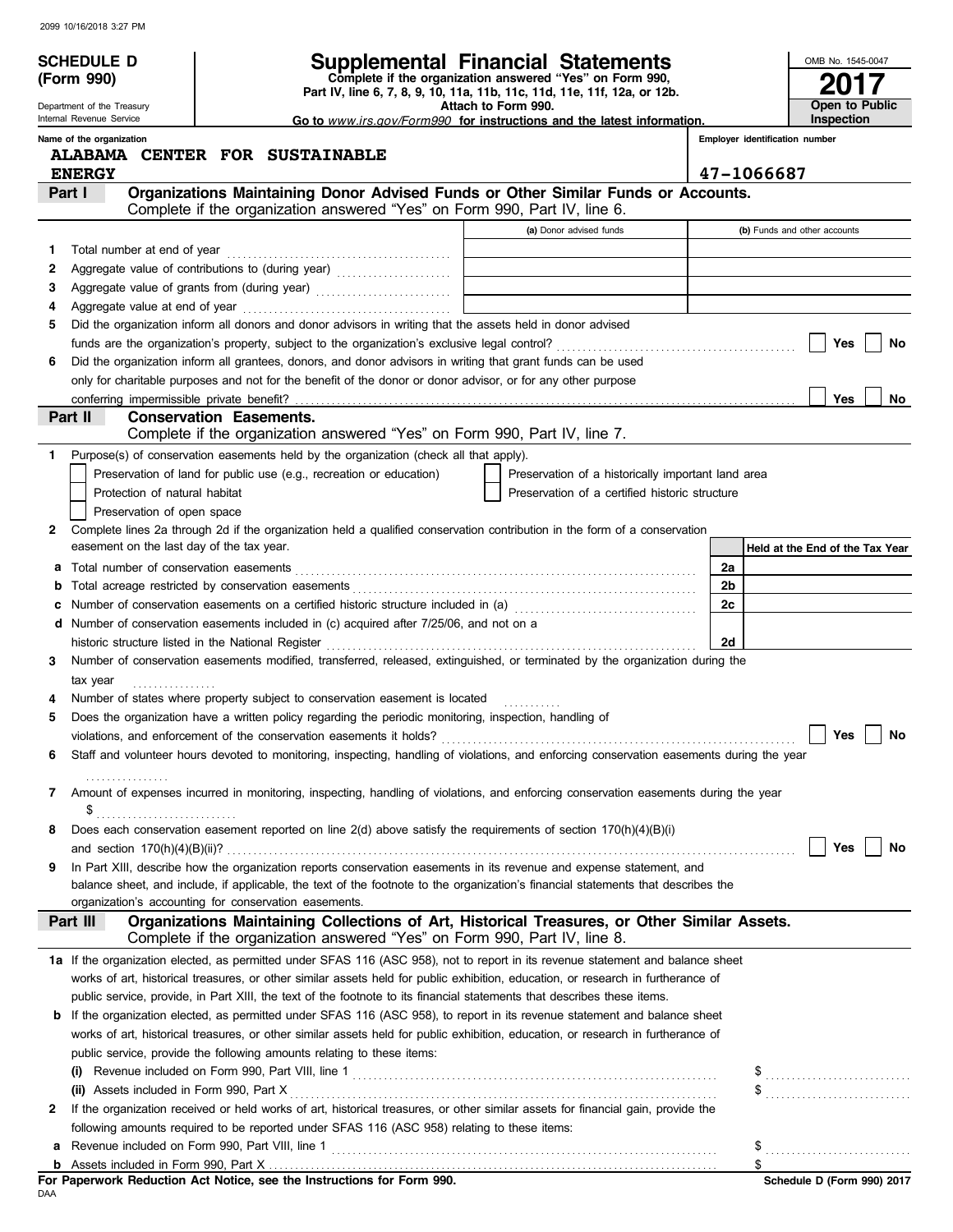| Schedule D (Form 990) 2017                                                                                                                                                                                                     |                                                                                                                                                                            |                         | ALABAMA CENTER FOR SUSTAINABLE |                    | 47-1066687      |                      | Page 2              |  |
|--------------------------------------------------------------------------------------------------------------------------------------------------------------------------------------------------------------------------------|----------------------------------------------------------------------------------------------------------------------------------------------------------------------------|-------------------------|--------------------------------|--------------------|-----------------|----------------------|---------------------|--|
| Organizations Maintaining Collections of Art, Historical Treasures, or Other Similar Assets (continued)<br>Part III                                                                                                            |                                                                                                                                                                            |                         |                                |                    |                 |                      |                     |  |
| 3<br>collection items (check all that apply):                                                                                                                                                                                  | Using the organization's acquisition, accession, and other records, check any of the following that are a significant use of its                                           |                         |                                |                    |                 |                      |                     |  |
| Public exhibition<br>a                                                                                                                                                                                                         | d<br>Loan or exchange programs                                                                                                                                             |                         |                                |                    |                 |                      |                     |  |
| Scholarly research<br>b                                                                                                                                                                                                        | е                                                                                                                                                                          |                         |                                |                    |                 |                      |                     |  |
|                                                                                                                                                                                                                                |                                                                                                                                                                            |                         |                                |                    |                 |                      |                     |  |
|                                                                                                                                                                                                                                | Preservation for future generations<br>c<br>Provide a description of the organization's collections and explain how they further the organization's exempt purpose in Part |                         |                                |                    |                 |                      |                     |  |
| XIII.                                                                                                                                                                                                                          |                                                                                                                                                                            |                         |                                |                    |                 |                      |                     |  |
| During the year, did the organization solicit or receive donations of art, historical treasures, or other similar<br>5                                                                                                         |                                                                                                                                                                            |                         |                                |                    |                 |                      |                     |  |
|                                                                                                                                                                                                                                |                                                                                                                                                                            |                         |                                |                    |                 |                      | Yes<br>No           |  |
| <b>Escrow and Custodial Arrangements.</b><br><b>Part IV</b>                                                                                                                                                                    |                                                                                                                                                                            |                         |                                |                    |                 |                      |                     |  |
| Complete if the organization answered "Yes" on Form 990, Part IV, line 9, or reported an amount on Form<br>990, Part X, line 21.                                                                                               |                                                                                                                                                                            |                         |                                |                    |                 |                      |                     |  |
| 1a Is the organization an agent, trustee, custodian or other intermediary for contributions or other assets not                                                                                                                |                                                                                                                                                                            |                         |                                |                    |                 |                      |                     |  |
| included on Form 990, Part X?                                                                                                                                                                                                  |                                                                                                                                                                            |                         |                                |                    |                 |                      | Yes<br>No           |  |
| <b>b</b> If "Yes," explain the arrangement in Part XIII and complete the following table:                                                                                                                                      |                                                                                                                                                                            |                         |                                |                    |                 |                      |                     |  |
|                                                                                                                                                                                                                                |                                                                                                                                                                            |                         |                                |                    |                 |                      | Amount              |  |
| Beginning balance<br>c                                                                                                                                                                                                         |                                                                                                                                                                            |                         |                                |                    |                 | 1c                   |                     |  |
| Additions during the year contained and according to the year contained and according the year contained and according the year contained and according the year contained and according to the state of the state of the stat |                                                                                                                                                                            |                         |                                |                    |                 | 1d                   |                     |  |
|                                                                                                                                                                                                                                |                                                                                                                                                                            |                         |                                |                    |                 | 1e                   |                     |  |
| Ending balance contains and account of the contact of the contact of the contact of the contact of the contact of the contact of the contact of the contact of the contact of the contact of the contact of the contact of the |                                                                                                                                                                            |                         |                                |                    |                 | 1f                   |                     |  |
| 2a Did the organization include an amount on Form 990, Part X, line 21, for escrow or custodial account liability?                                                                                                             |                                                                                                                                                                            |                         |                                |                    |                 |                      | Yes<br>No           |  |
|                                                                                                                                                                                                                                |                                                                                                                                                                            |                         |                                |                    |                 |                      |                     |  |
| Part V<br><b>Endowment Funds.</b>                                                                                                                                                                                              |                                                                                                                                                                            |                         |                                |                    |                 |                      |                     |  |
| Complete if the organization answered "Yes" on Form 990, Part IV, line 10.                                                                                                                                                     |                                                                                                                                                                            |                         |                                |                    |                 |                      |                     |  |
|                                                                                                                                                                                                                                | (a) Current year                                                                                                                                                           |                         | (b) Prior year                 | (c) Two years back |                 | (d) Three years back | (e) Four years back |  |
| <b>1a</b> Beginning of year balance <i>minimizing</i>                                                                                                                                                                          |                                                                                                                                                                            |                         |                                |                    |                 |                      |                     |  |
| Contributions                                                                                                                                                                                                                  |                                                                                                                                                                            |                         |                                |                    |                 |                      |                     |  |
| Net investment earnings, gains, and                                                                                                                                                                                            |                                                                                                                                                                            |                         |                                |                    |                 |                      |                     |  |
| losses                                                                                                                                                                                                                         |                                                                                                                                                                            |                         |                                |                    |                 |                      |                     |  |
| d Grants or scholarships                                                                                                                                                                                                       |                                                                                                                                                                            |                         |                                |                    |                 |                      |                     |  |
| .<br>Other expenditures for facilities and                                                                                                                                                                                     |                                                                                                                                                                            |                         |                                |                    |                 |                      |                     |  |
| programs                                                                                                                                                                                                                       |                                                                                                                                                                            |                         |                                |                    |                 |                      |                     |  |
| f Administrative expenses                                                                                                                                                                                                      |                                                                                                                                                                            |                         |                                |                    |                 |                      |                     |  |
|                                                                                                                                                                                                                                |                                                                                                                                                                            |                         |                                |                    |                 |                      |                     |  |
| End of year balance                                                                                                                                                                                                            |                                                                                                                                                                            |                         |                                |                    |                 |                      |                     |  |
| Provide the estimated percentage of the current year end balance (line 1g, column (a)) held as:                                                                                                                                |                                                                                                                                                                            |                         |                                |                    |                 |                      |                     |  |
| Board designated or quasi-endowment %                                                                                                                                                                                          |                                                                                                                                                                            |                         |                                |                    |                 |                      |                     |  |
| Permanent endowment<br>b                                                                                                                                                                                                       |                                                                                                                                                                            |                         |                                |                    |                 |                      |                     |  |
| Temporarily restricted endowment                                                                                                                                                                                               | %                                                                                                                                                                          |                         |                                |                    |                 |                      |                     |  |
| The percentages on lines 2a, 2b, and 2c should equal 100%.                                                                                                                                                                     |                                                                                                                                                                            |                         |                                |                    |                 |                      |                     |  |
| 3a Are there endowment funds not in the possession of the organization that are held and administered for the                                                                                                                  |                                                                                                                                                                            |                         |                                |                    |                 |                      |                     |  |
| organization by:                                                                                                                                                                                                               |                                                                                                                                                                            |                         |                                |                    |                 |                      | Yes<br>No           |  |
| (i) unrelated organizations entertainment and a set of the contract of the contract or the contract or the contract or the contract or the contract or the contract or the contract of the contract of the contract or the con |                                                                                                                                                                            |                         |                                |                    |                 |                      | 3a(i)               |  |
| (ii) related organizations                                                                                                                                                                                                     |                                                                                                                                                                            |                         |                                |                    |                 |                      | 3a(ii)              |  |
| 3b                                                                                                                                                                                                                             |                                                                                                                                                                            |                         |                                |                    |                 |                      |                     |  |
| Describe in Part XIII the intended uses of the organization's endowment funds.                                                                                                                                                 |                                                                                                                                                                            |                         |                                |                    |                 |                      |                     |  |
| Part VI<br>Land, Buildings, and Equipment.                                                                                                                                                                                     |                                                                                                                                                                            |                         |                                |                    |                 |                      |                     |  |
| Complete if the organization answered "Yes" on Form 990, Part IV, line 11a. See Form 990, Part X, line 10.                                                                                                                     |                                                                                                                                                                            |                         |                                |                    |                 |                      |                     |  |
| Description of property                                                                                                                                                                                                        |                                                                                                                                                                            | (a) Cost or other basis | (b) Cost or other basis        |                    | (c) Accumulated |                      | (d) Book value      |  |
|                                                                                                                                                                                                                                |                                                                                                                                                                            | (investment)            | (other)                        |                    | depreciation    |                      |                     |  |
| <b>1a</b> Land                                                                                                                                                                                                                 |                                                                                                                                                                            |                         |                                |                    |                 |                      |                     |  |
| <b>b</b> Buildings                                                                                                                                                                                                             |                                                                                                                                                                            |                         |                                |                    |                 |                      |                     |  |
| c Leasehold improvements                                                                                                                                                                                                       |                                                                                                                                                                            |                         |                                |                    |                 |                      |                     |  |
|                                                                                                                                                                                                                                |                                                                                                                                                                            |                         |                                |                    |                 |                      |                     |  |
|                                                                                                                                                                                                                                |                                                                                                                                                                            |                         |                                | 3,370              |                 | 1,307                | 2,063               |  |
| Total. Add lines 1a through 1e. (Column (d) must equal Form 990, Part X, column (B), line 10c.)                                                                                                                                |                                                                                                                                                                            |                         |                                |                    |                 |                      | 2,063               |  |

Schedule D (Form 990) 2017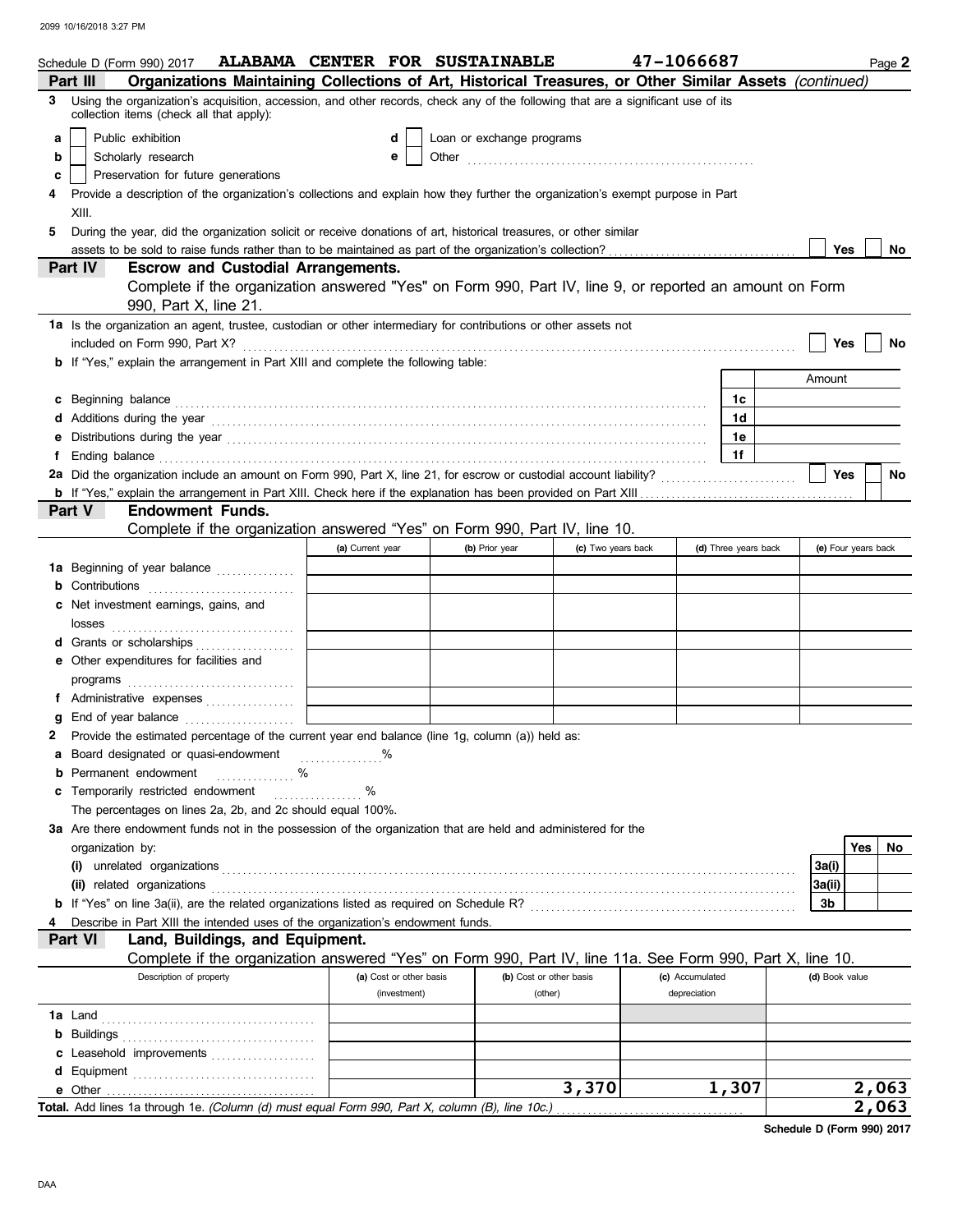| Schedule D (Form 990) 2017 | ALABAMA CENTER FOR SUSTAINABLE                                                                             |                | 47-1066687                                                   | Page 3         |
|----------------------------|------------------------------------------------------------------------------------------------------------|----------------|--------------------------------------------------------------|----------------|
| Part VII                   | Investments-Other Securities.                                                                              |                |                                                              |                |
|                            | Complete if the organization answered "Yes" on Form 990, Part IV, line 11b. See Form 990, Part X, line 12. |                |                                                              |                |
|                            | (a) Description of security or category<br>(including name of security)                                    | (b) Book value | (c) Method of valuation:<br>Cost or end-of-year market value |                |
|                            |                                                                                                            |                |                                                              |                |
| (1) Financial derivatives  |                                                                                                            |                |                                                              |                |
|                            |                                                                                                            |                |                                                              |                |
|                            | (3) Other $\ldots$ and $\ldots$ and $\ldots$ and $\ldots$                                                  |                |                                                              |                |
| $(A)$ .                    |                                                                                                            |                |                                                              |                |
|                            |                                                                                                            |                |                                                              |                |
| (C)                        |                                                                                                            |                |                                                              |                |
| (D)<br>(E)                 |                                                                                                            |                |                                                              |                |
| (F)                        |                                                                                                            |                |                                                              |                |
| (G)                        |                                                                                                            |                |                                                              |                |
| (H)                        |                                                                                                            |                |                                                              |                |
|                            | Total. (Column (b) must equal Form 990, Part X, col. (B) line 12.)                                         |                |                                                              |                |
| Part VIII                  | Investments-Program Related.                                                                               |                |                                                              |                |
|                            | Complete if the organization answered "Yes" on Form 990, Part IV, line 11c. See Form 990, Part X, line 13. |                |                                                              |                |
|                            | (a) Description of investment                                                                              | (b) Book value | (c) Method of valuation:                                     |                |
|                            |                                                                                                            |                | Cost or end-of-year market value                             |                |
| (1)                        |                                                                                                            |                |                                                              |                |
| (2)                        |                                                                                                            |                |                                                              |                |
| (3)                        |                                                                                                            |                |                                                              |                |
| (4)                        |                                                                                                            |                |                                                              |                |
| (5)                        |                                                                                                            |                |                                                              |                |
| (6)                        |                                                                                                            |                |                                                              |                |
| (7)                        |                                                                                                            |                |                                                              |                |
| (8)                        |                                                                                                            |                |                                                              |                |
| (9)                        |                                                                                                            |                |                                                              |                |
|                            | Total. (Column (b) must equal Form 990, Part X, col. (B) line 13.)                                         |                |                                                              |                |
| Part IX                    | <b>Other Assets.</b>                                                                                       |                |                                                              |                |
|                            | Complete if the organization answered "Yes" on Form 990, Part IV, line 11d. See Form 990, Part X, line 15. |                |                                                              |                |
|                            | (a) Description                                                                                            |                |                                                              | (b) Book value |
| (1)                        |                                                                                                            |                |                                                              |                |
| (2)                        |                                                                                                            |                |                                                              |                |
| (3)                        |                                                                                                            |                |                                                              |                |
| (4)                        |                                                                                                            |                |                                                              |                |
| (5)                        |                                                                                                            |                |                                                              |                |
| (6)                        |                                                                                                            |                |                                                              |                |
| (7)                        |                                                                                                            |                |                                                              |                |
| (8)                        |                                                                                                            |                |                                                              |                |
| (9)                        |                                                                                                            |                |                                                              |                |
|                            | Total. (Column (b) must equal Form 990, Part X, col. (B) line 15.)                                         |                |                                                              |                |
| Part X                     | Other Liabilities.                                                                                         |                |                                                              |                |
|                            | Complete if the organization answered "Yes" on Form 990, Part IV, line 11e or 11f. See Form 990, Part X,   |                |                                                              |                |
|                            | line $25$ .                                                                                                |                |                                                              |                |
| 1.                         | (a) Description of liability                                                                               | (b) Book value |                                                              |                |
| (1)                        | Federal income taxes                                                                                       |                |                                                              |                |
| (2)                        | PAYROLL LIABILITIES                                                                                        | 1,430          |                                                              |                |
| (3)                        |                                                                                                            |                |                                                              |                |
| (4)                        |                                                                                                            |                |                                                              |                |
| (5)                        |                                                                                                            |                |                                                              |                |
| (6)                        |                                                                                                            |                |                                                              |                |
| (7)                        |                                                                                                            |                |                                                              |                |
| (8)                        |                                                                                                            |                |                                                              |                |
| (9)                        |                                                                                                            |                |                                                              |                |
|                            | Total. (Column (b) must equal Form 990, Part X, col. (B) line 25.)                                         | 1,430          |                                                              |                |

| <b>Total.</b> (Column (b) must equal Form 990, Part X, col. (B) line $25$ .) |
|------------------------------------------------------------------------------|
|------------------------------------------------------------------------------|

2. Liability for uncertain tax positions. In Part XIII, provide the text of the footnote to the organization's financial statements that reports the organization's liability for uncertain tax positions under FIN 48 (ASC 740). Check here if the text of the footnote has been provided in Part XIII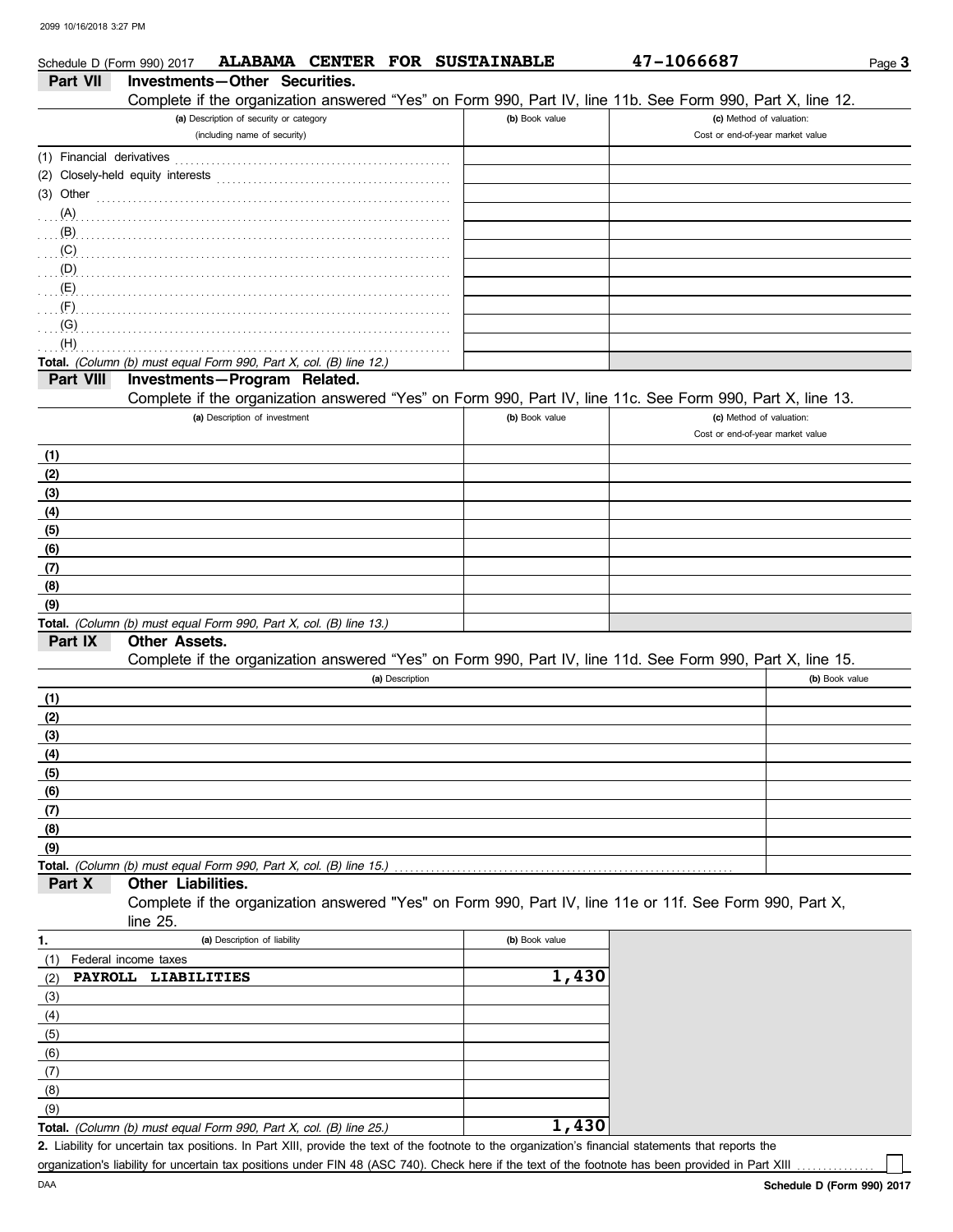| Schedule D (Form 990) 2017 ALABAMA CENTER FOR SUSTAINABLE                                                                                                                                                                                 |                | 47-1066687   | Page 4 |
|-------------------------------------------------------------------------------------------------------------------------------------------------------------------------------------------------------------------------------------------|----------------|--------------|--------|
| Reconciliation of Revenue per Audited Financial Statements With Revenue per Return.<br>Part XI                                                                                                                                            |                |              |        |
| Complete if the organization answered "Yes" on Form 990, Part IV, line 12a.                                                                                                                                                               |                |              |        |
| 1                                                                                                                                                                                                                                         |                | $\mathbf{1}$ |        |
| Amounts included on line 1 but not on Form 990, Part VIII, line 12:<br>2                                                                                                                                                                  |                |              |        |
| а                                                                                                                                                                                                                                         | 2a             |              |        |
|                                                                                                                                                                                                                                           | 2 <sub>b</sub> |              |        |
| C                                                                                                                                                                                                                                         | 2c             |              |        |
|                                                                                                                                                                                                                                           | 2d             |              |        |
| Add lines 2a through 2d <b>contained a contained a contained a contained a contained a contained a contained a contained a contained a contained a contained a contained a contained a contained a contained a contained a conta</b><br>e |                | <b>2e</b>    |        |
| 3                                                                                                                                                                                                                                         |                | 3            |        |
| Amounts included on Form 990, Part VIII, line 12, but not on line 1:<br>4                                                                                                                                                                 |                |              |        |
| a                                                                                                                                                                                                                                         | 4a             |              |        |
|                                                                                                                                                                                                                                           | 4b             |              |        |
| c Add lines 4a and 4b                                                                                                                                                                                                                     |                | 4c           |        |
| 5.                                                                                                                                                                                                                                        |                | 5            |        |
| Reconciliation of Expenses per Audited Financial Statements With Expenses per Return.<br>Part XII                                                                                                                                         |                |              |        |
| Complete if the organization answered "Yes" on Form 990, Part IV, line 12a.                                                                                                                                                               |                |              |        |
| Total expenses and losses per audited financial statements [11] contain the container and statements and the statements and the statements and the statements and the statements and the statements are statements and the sta<br>1       |                | 1            |        |
| Amounts included on line 1 but not on Form 990, Part IX, line 25:<br>2                                                                                                                                                                    |                |              |        |
| а                                                                                                                                                                                                                                         | 2a             |              |        |
|                                                                                                                                                                                                                                           | 2b             |              |        |
| c Other losses <b>contained</b> and <b>contained a stress of other losses</b>                                                                                                                                                             | 2c             |              |        |
|                                                                                                                                                                                                                                           | 2d             |              |        |
| e Add lines 2a through 2d (and all contracts and all contracts and all contracts and all contracts and all contracts and all contracts and all contracts and all contracts and all contracts and all contracts and all contrac            |                | <b>2e</b>    |        |
| 3                                                                                                                                                                                                                                         |                | 3            |        |
| Amounts included on Form 990, Part IX, line 25, but not on line 1:<br>4                                                                                                                                                                   |                |              |        |
| а                                                                                                                                                                                                                                         | 4a             |              |        |
|                                                                                                                                                                                                                                           | 4b             |              |        |
| c Add lines 4a and 4b                                                                                                                                                                                                                     |                | 4c<br>5      |        |
| Part XIII Supplemental Information.                                                                                                                                                                                                       |                |              |        |
| Provide the descriptions required for Part II, lines 3, 5, and 9; Part III, lines 1a and 4; Part IV, lines 1b and 2b; Part V, line 4; Part X, line                                                                                        |                |              |        |
| 2; Part XI, lines 2d and 4b; and Part XII, lines 2d and 4b. Also complete this part to provide any additional information.                                                                                                                |                |              |        |
|                                                                                                                                                                                                                                           |                |              |        |
|                                                                                                                                                                                                                                           |                |              |        |
|                                                                                                                                                                                                                                           |                |              |        |
|                                                                                                                                                                                                                                           |                |              |        |
|                                                                                                                                                                                                                                           |                |              |        |
|                                                                                                                                                                                                                                           |                |              |        |
|                                                                                                                                                                                                                                           |                |              |        |
|                                                                                                                                                                                                                                           |                |              |        |
|                                                                                                                                                                                                                                           |                |              |        |
|                                                                                                                                                                                                                                           |                |              |        |
|                                                                                                                                                                                                                                           |                |              |        |
|                                                                                                                                                                                                                                           |                |              |        |
|                                                                                                                                                                                                                                           |                |              |        |
|                                                                                                                                                                                                                                           |                |              |        |
|                                                                                                                                                                                                                                           |                |              |        |
|                                                                                                                                                                                                                                           |                |              |        |
|                                                                                                                                                                                                                                           |                |              |        |
|                                                                                                                                                                                                                                           |                |              |        |
|                                                                                                                                                                                                                                           |                |              |        |
|                                                                                                                                                                                                                                           |                |              |        |
|                                                                                                                                                                                                                                           |                |              |        |
|                                                                                                                                                                                                                                           |                |              |        |
|                                                                                                                                                                                                                                           |                |              |        |
|                                                                                                                                                                                                                                           |                |              |        |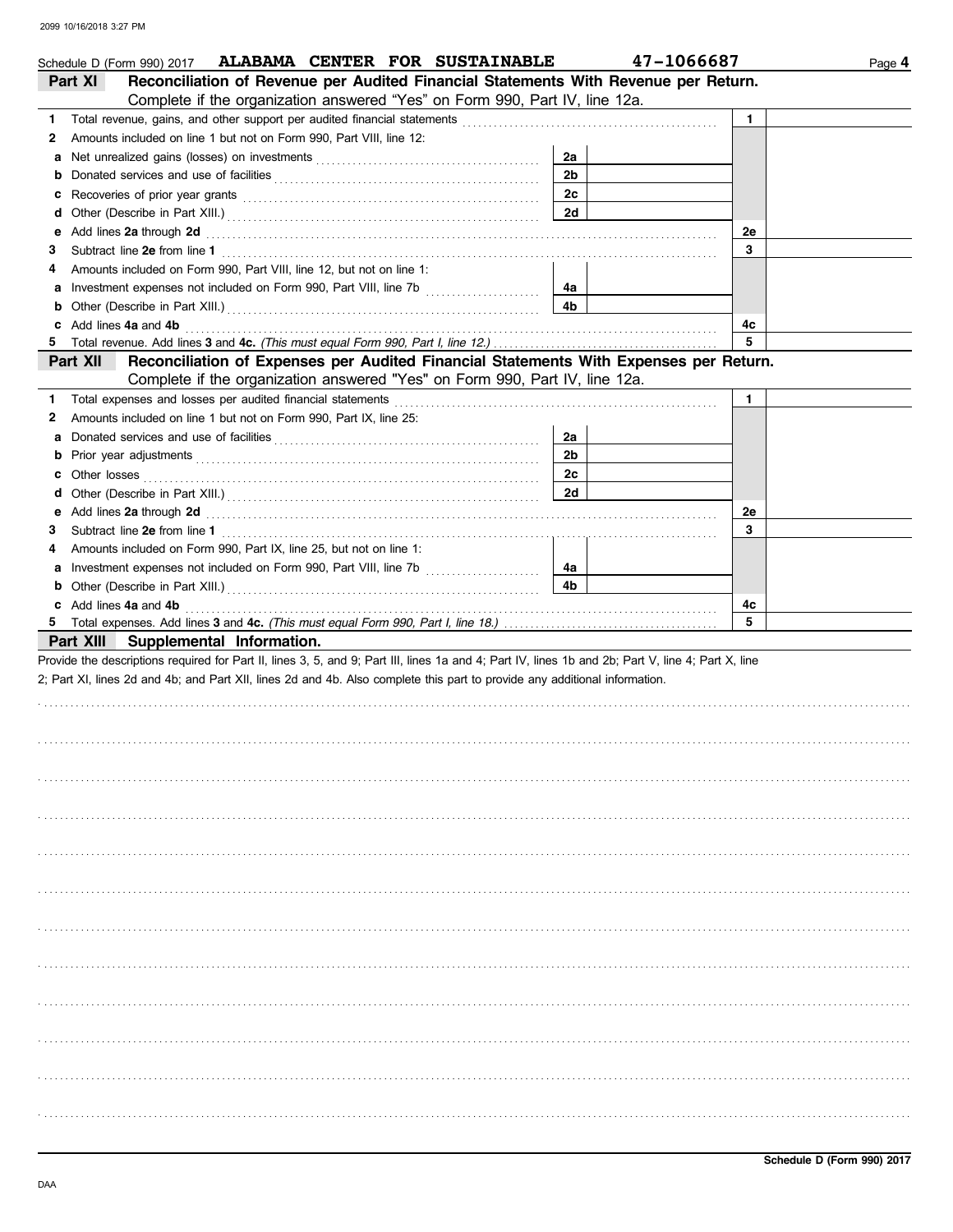| Schedule D (Form 990) 2017 ALABAMA CENTER FOR SUSTAINABLE Part XIII Supplemental Information (continued)<br>. |  |  | 47-1066687 | Page 5 |
|---------------------------------------------------------------------------------------------------------------|--|--|------------|--------|
|                                                                                                               |  |  |            |        |
|                                                                                                               |  |  |            |        |
|                                                                                                               |  |  |            |        |
|                                                                                                               |  |  |            |        |
|                                                                                                               |  |  |            |        |
|                                                                                                               |  |  |            |        |
|                                                                                                               |  |  |            |        |
|                                                                                                               |  |  |            |        |
|                                                                                                               |  |  |            |        |
|                                                                                                               |  |  |            |        |
|                                                                                                               |  |  |            |        |
|                                                                                                               |  |  |            |        |
|                                                                                                               |  |  |            |        |
|                                                                                                               |  |  |            |        |
|                                                                                                               |  |  |            |        |
|                                                                                                               |  |  |            |        |
|                                                                                                               |  |  |            |        |
|                                                                                                               |  |  |            |        |
|                                                                                                               |  |  |            |        |
|                                                                                                               |  |  |            |        |
|                                                                                                               |  |  |            |        |
|                                                                                                               |  |  |            |        |
|                                                                                                               |  |  |            |        |
|                                                                                                               |  |  |            |        |
|                                                                                                               |  |  |            |        |
|                                                                                                               |  |  |            |        |
|                                                                                                               |  |  |            |        |
|                                                                                                               |  |  |            |        |
|                                                                                                               |  |  |            |        |
|                                                                                                               |  |  |            |        |
|                                                                                                               |  |  |            |        |
|                                                                                                               |  |  |            |        |
|                                                                                                               |  |  |            |        |
|                                                                                                               |  |  |            |        |
|                                                                                                               |  |  |            |        |
|                                                                                                               |  |  |            |        |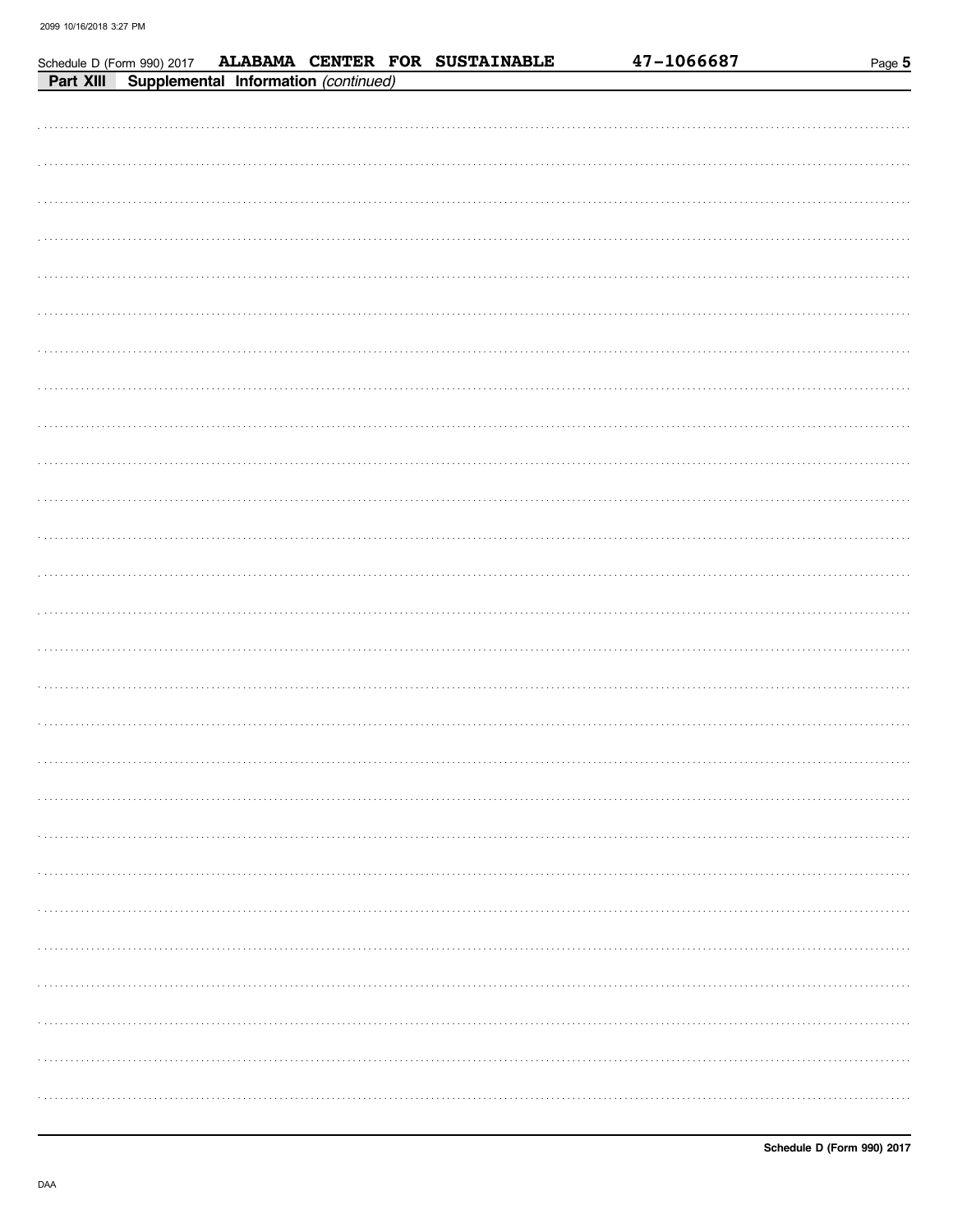| <b>SCHEDULE O</b><br>(Form 990 or 990-EZ)              | OMB No. 1545-0047<br>2017                                                                                                                                                                                                 |                                              |                              |
|--------------------------------------------------------|---------------------------------------------------------------------------------------------------------------------------------------------------------------------------------------------------------------------------|----------------------------------------------|------------------------------|
| Department of the Treasury<br>Internal Revenue Service | Attach to Form 990 or 990-EZ.<br>Go to www.irs.gov/Form990 for the latest information.                                                                                                                                    |                                              | Open to Public<br>Inspection |
| Name of the organization                               | ALABAMA CENTER FOR SUSTAINABLE<br><b>ENERGY</b>                                                                                                                                                                           | Employer identification number<br>47-1066687 |                              |
|                                                        | FORM 990, PART VI, LINE 11B - ORGANIZATION'S PROCESS TO REVIEW FORM 990<br>THE BOARD REVIEWS AND APPROVES THE FORM 990 BEFORE IT IS FILED.                                                                                |                                              |                              |
| THE COURSE OF THE YEAR.                                | FORM 990, PART VI, LINE 12C - ENFORCEMENT OF CONFLICTS POLICY<br>THE BOARD AND MAJOR EMPLOYEES MUST MAKE AN ANNUAL DECLARATION OF ANY KNOWN<br>CONFLICTS. IN ADDITION, THEY MUST DISCLOSE ANY CONFLICTS THAT ARISE DURING |                                              |                              |
| EMPLOYEES.                                             | FORM 990, PART VI, LINE 15A - COMPENSATION PROCESS FOR TOP OFFICIAL<br>THE BOARD REVIEWS THE AREA DATA ON SALARIES FOR COMPARABLE POSITIONS AND<br>USES THE DATA IN DETERMINING THE COMPENSATION OF OFFICERS AND KEY      |                                              |                              |
| <b>EMPLOYEES.</b>                                      | FORM 990, PART VI, LINE 15B - COMPENSATION PROCESS FOR OFFICERS<br>THE BOARD REVIEWS THE AREA DATA ON SALARIES FOR COMPARABLE POSITIONS AND<br>USES THE DATA IN DETERMINING THE COMPENSATION OF OFFICERS AND KEY          |                                              |                              |
|                                                        | FORM 990, PART VI, LINE 19 - GOVERNING DOCUMENTS DISCLOSURE EXPLANATION<br>DOCUMENTS ARE AVAILABLE ON THE WEBSITE.                                                                                                        |                                              |                              |
|                                                        |                                                                                                                                                                                                                           |                                              |                              |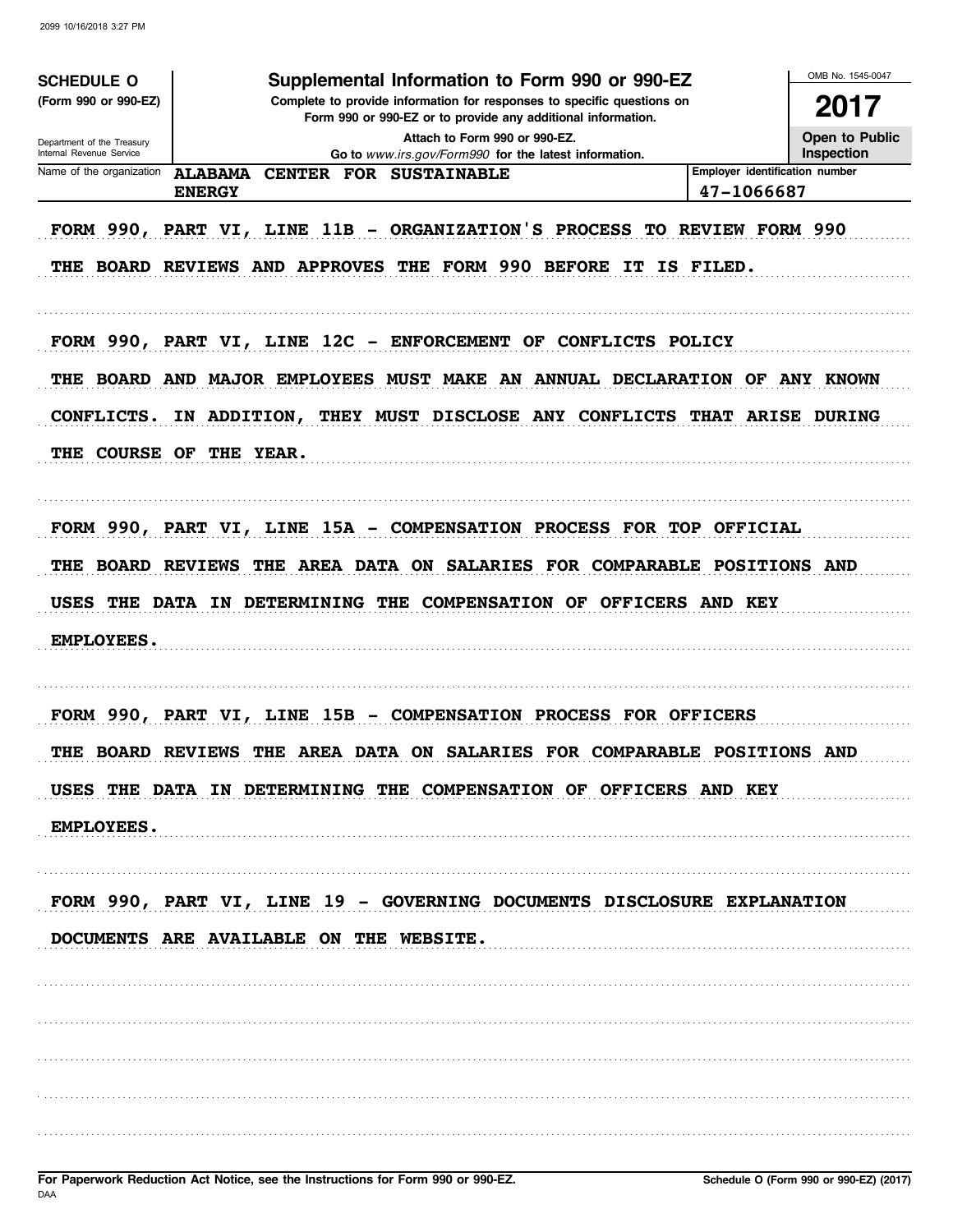|     | Form 4562                                                                                                                                                   |                             |                                                                                                   | <b>Depreciation and Amortization</b><br>(Including Information on Listed Property) |                              |                |                    | OMB No. 1545-0172                                                                                          |
|-----|-------------------------------------------------------------------------------------------------------------------------------------------------------------|-----------------------------|---------------------------------------------------------------------------------------------------|------------------------------------------------------------------------------------|------------------------------|----------------|--------------------|------------------------------------------------------------------------------------------------------------|
|     | Department of the Treasury                                                                                                                                  |                             |                                                                                                   |                                                                                    | Attach to your tax return.   |                |                    | Attachment                                                                                                 |
|     | (99)<br>Internal Revenue Service                                                                                                                            |                             |                                                                                                   | Go to www.irs.gov/Form4562 for instructions and the latest information.            |                              |                |                    | 179<br>Sequence No.                                                                                        |
|     | Name(s) shown on return                                                                                                                                     |                             | ALABAMA CENTER FOR SUSTAINABLE                                                                    |                                                                                    |                              |                | Identifying number |                                                                                                            |
|     |                                                                                                                                                             | <b>ENERGY</b>               |                                                                                                   |                                                                                    |                              |                | 47-1066687         |                                                                                                            |
|     | Business or activity to which this form relates                                                                                                             |                             |                                                                                                   |                                                                                    |                              |                |                    |                                                                                                            |
|     | <b>INDIRECT</b>                                                                                                                                             | <b>DEPRECIATION</b>         |                                                                                                   |                                                                                    |                              |                |                    |                                                                                                            |
|     | Part I                                                                                                                                                      |                             | Election To Expense Certain Property Under Section 179                                            |                                                                                    |                              |                |                    |                                                                                                            |
|     |                                                                                                                                                             |                             | Note: If you have any listed property, complete Part V before you complete Part I.                |                                                                                    |                              |                |                    |                                                                                                            |
| 1   | Maximum amount (see instructions)                                                                                                                           |                             |                                                                                                   |                                                                                    |                              |                | $\mathbf{1}$       | 510,000                                                                                                    |
| 2   | Total cost of section 179 property placed in service (see instructions)                                                                                     |                             |                                                                                                   |                                                                                    |                              |                | $\overline{2}$     |                                                                                                            |
| 3   |                                                                                                                                                             |                             |                                                                                                   |                                                                                    |                              |                | 3                  | $\overline{2,030,000}$                                                                                     |
| 4   | Reduction in limitation. Subtract line 3 from line 2. If zero or less, enter -0-                                                                            |                             |                                                                                                   |                                                                                    |                              |                | 4                  |                                                                                                            |
| 5   | Dollar limitation for tax year. Subtract line 4 from line 1. If zero or less, enter -0-. If married filing separately, see instructions                     |                             |                                                                                                   |                                                                                    |                              |                | 5                  |                                                                                                            |
| 6   |                                                                                                                                                             | (a) Description of property |                                                                                                   |                                                                                    | (b) Cost (business use only) |                | (c) Elected cost   |                                                                                                            |
|     |                                                                                                                                                             |                             |                                                                                                   |                                                                                    |                              |                |                    |                                                                                                            |
|     |                                                                                                                                                             |                             |                                                                                                   |                                                                                    |                              |                |                    |                                                                                                            |
| 7   | Listed property. Enter the amount from line 29                                                                                                              |                             |                                                                                                   |                                                                                    |                              | $\overline{7}$ |                    |                                                                                                            |
| 8   | Total elected cost of section 179 property. Add amounts in column (c), lines 6 and 7 [11] [11] Cost Cost Cost Cost Cost Cost Cost Column (c), lines 6 and 7 |                             |                                                                                                   |                                                                                    |                              |                | 8                  |                                                                                                            |
| 9   | Tentative deduction. Enter the smaller of line 5 or line 8                                                                                                  |                             |                                                                                                   |                                                                                    |                              |                | 9                  |                                                                                                            |
| 10  | Carryover of disallowed deduction from line 13 of your 2016 Form 4562                                                                                       |                             |                                                                                                   |                                                                                    |                              |                | 10                 |                                                                                                            |
| 11  | Business income limitation. Enter the smaller of business income (not less than zero) or line 5 (see instructions)                                          |                             |                                                                                                   |                                                                                    |                              |                | 11                 |                                                                                                            |
| 12  |                                                                                                                                                             |                             |                                                                                                   |                                                                                    |                              |                | 12                 |                                                                                                            |
| 13  | Carryover of disallowed deduction to 2018. Add lines 9 and 10, less line 12                                                                                 |                             |                                                                                                   |                                                                                    |                              | 13             |                    |                                                                                                            |
|     | <b>Note:</b> Don't use Part II or Part III below for listed property. Instead, use Part V.                                                                  |                             |                                                                                                   |                                                                                    |                              |                |                    |                                                                                                            |
|     | Part II                                                                                                                                                     |                             |                                                                                                   |                                                                                    |                              |                |                    | Special Depreciation Allowance and Other Depreciation (Don't include listed property.) (See instructions.) |
| 14  | Special depreciation allowance for qualified property (other than listed property) placed in service                                                        |                             |                                                                                                   |                                                                                    |                              |                |                    |                                                                                                            |
|     | during the tax year (see instructions)                                                                                                                      |                             |                                                                                                   |                                                                                    |                              |                | 14                 |                                                                                                            |
| 15  |                                                                                                                                                             |                             |                                                                                                   |                                                                                    |                              |                | 15                 |                                                                                                            |
| 16  | Other depreciation (including ACRS)                                                                                                                         |                             |                                                                                                   |                                                                                    |                              |                | 16                 |                                                                                                            |
|     | Part III                                                                                                                                                    |                             | MACRS Depreciation (Don't include listed property.) (See instructions.)                           |                                                                                    |                              |                |                    |                                                                                                            |
|     |                                                                                                                                                             |                             |                                                                                                   | <b>Section A</b>                                                                   |                              |                |                    |                                                                                                            |
| 17  |                                                                                                                                                             |                             |                                                                                                   |                                                                                    |                              |                | 17                 | 826                                                                                                        |
| 18  | If you are electing to group any assets placed in service during the tax year into one or more general asset accounts, check here                           |                             |                                                                                                   |                                                                                    |                              |                |                    |                                                                                                            |
|     |                                                                                                                                                             |                             | Section B-Assets Placed in Service During 2017 Tax Year Using the General Depreciation System     |                                                                                    |                              |                |                    |                                                                                                            |
|     | (a) Classification of property                                                                                                                              |                             | (b) Month and year<br>placed in<br>service                                                        | (c) Basis for depreciation<br>(business/investment use<br>only-see instructions)   | (d) Recovery<br>period       | (e) Convention | (f) Method         | (g) Depreciation deduction                                                                                 |
| 19a | 3-year property                                                                                                                                             |                             |                                                                                                   |                                                                                    |                              |                |                    |                                                                                                            |
| b   | 5-year property                                                                                                                                             |                             |                                                                                                   |                                                                                    |                              |                |                    |                                                                                                            |
| c   | 7-year property                                                                                                                                             |                             |                                                                                                   |                                                                                    |                              |                |                    |                                                                                                            |
| d   | 10-year property                                                                                                                                            |                             |                                                                                                   |                                                                                    |                              |                |                    |                                                                                                            |
|     | 15-year property                                                                                                                                            |                             |                                                                                                   |                                                                                    |                              |                |                    |                                                                                                            |
|     | 20-year property                                                                                                                                            |                             |                                                                                                   |                                                                                    |                              |                |                    |                                                                                                            |
|     | 25-year property                                                                                                                                            |                             |                                                                                                   |                                                                                    | 25 yrs.                      |                | S/L                |                                                                                                            |
| h.  | Residential rental                                                                                                                                          |                             |                                                                                                   |                                                                                    | 27.5 yrs.                    | MМ             | S/L                |                                                                                                            |
|     | property                                                                                                                                                    |                             |                                                                                                   |                                                                                    | 27.5 yrs.                    | MМ             | S/L                |                                                                                                            |
|     | Nonresidential real                                                                                                                                         |                             |                                                                                                   |                                                                                    | 39 yrs.                      | ΜМ             | S/L                |                                                                                                            |
|     | property                                                                                                                                                    |                             |                                                                                                   |                                                                                    |                              | МM             | S/L                |                                                                                                            |
|     |                                                                                                                                                             |                             | Section C-Assets Placed in Service During 2017 Tax Year Using the Alternative Depreciation System |                                                                                    |                              |                |                    |                                                                                                            |
| 20a | Class life                                                                                                                                                  |                             |                                                                                                   |                                                                                    |                              |                | S/L                |                                                                                                            |
| b   | 12-year                                                                                                                                                     |                             |                                                                                                   |                                                                                    | 12 yrs.                      |                | S/L                |                                                                                                            |
|     | c 40-year                                                                                                                                                   |                             |                                                                                                   |                                                                                    | 40 yrs.                      | МM             | S/L                |                                                                                                            |
|     | Part IV<br><b>Summary</b> (See instructions.)                                                                                                               |                             |                                                                                                   |                                                                                    |                              |                |                    |                                                                                                            |
|     |                                                                                                                                                             |                             |                                                                                                   |                                                                                    |                              |                |                    |                                                                                                            |
| 21  | Listed property. Enter amount from line 28                                                                                                                  |                             |                                                                                                   |                                                                                    |                              |                | 21                 |                                                                                                            |
| 22  | Total. Add amounts from line 12, lines 14 through 17, lines 19 and 20 in column (g), and line 21. Enter                                                     |                             |                                                                                                   |                                                                                    |                              |                |                    | 826                                                                                                        |
|     | here and on the appropriate lines of your return. Partnerships and S corporations—see instructions                                                          |                             |                                                                                                   |                                                                                    |                              |                | 22                 |                                                                                                            |
| 23  | For assets shown above and placed in service during the current year, enter the                                                                             |                             |                                                                                                   |                                                                                    |                              |                |                    |                                                                                                            |
|     | portion of the basis attributable to section 263A costs                                                                                                     |                             |                                                                                                   |                                                                                    |                              | 23             |                    |                                                                                                            |
| DAA | For Paperwork Reduction Act Notice, see separate instructions.                                                                                              |                             |                                                                                                   |                                                                                    |                              |                |                    | Form 4562 (2017)<br>THERE ARE NO AMOUNTS FOR PAGE 2                                                        |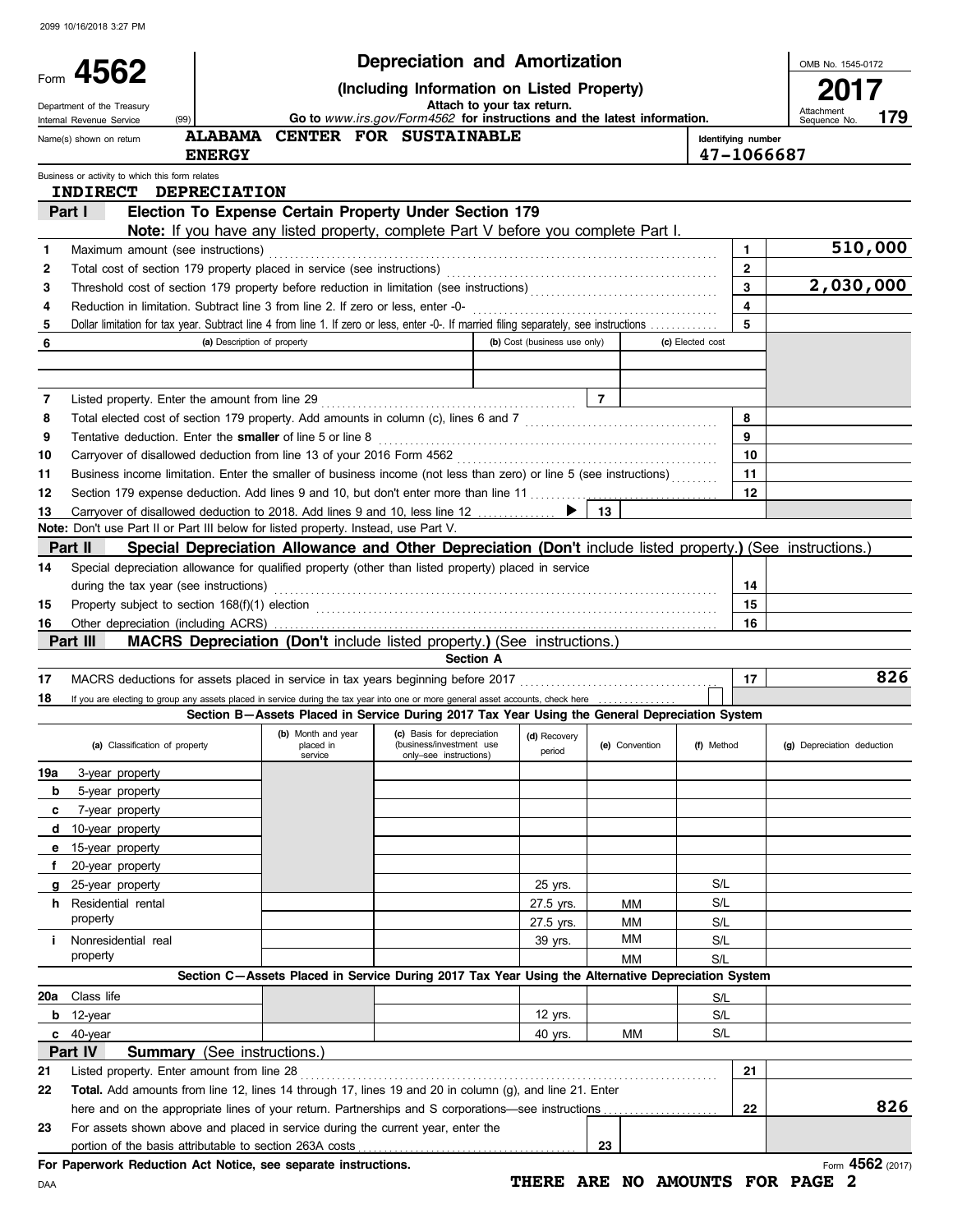FYE: 12/31/2017

## Form 990, Page 1

| Asset | Description                                                                                                             | Date<br>In Service | Cost           | Bus Sec | <b>Basis</b><br>% 179 Bonus for Depr | PerConv Meth    | Prior      | Current                |
|-------|-------------------------------------------------------------------------------------------------------------------------|--------------------|----------------|---------|--------------------------------------|-----------------|------------|------------------------|
|       | <b>Prior MACRS:</b><br>Solar STEM Kit                                                                                   | 7/08/16            | 3,370<br>3,370 |         | 3,370<br>3,370                       | <b>HY 200DB</b> | 481<br>481 | 826<br>826             |
|       | <b>Grand Totals</b><br><b>Less: Dispositions and Transfers</b><br>Less: Start-up/Org Expense<br><b>Net Grand Totals</b> |                    | 3.370<br>3,370 |         | 3,370<br>3,370                       |                 | 481<br>481 | 826<br>$\theta$<br>826 |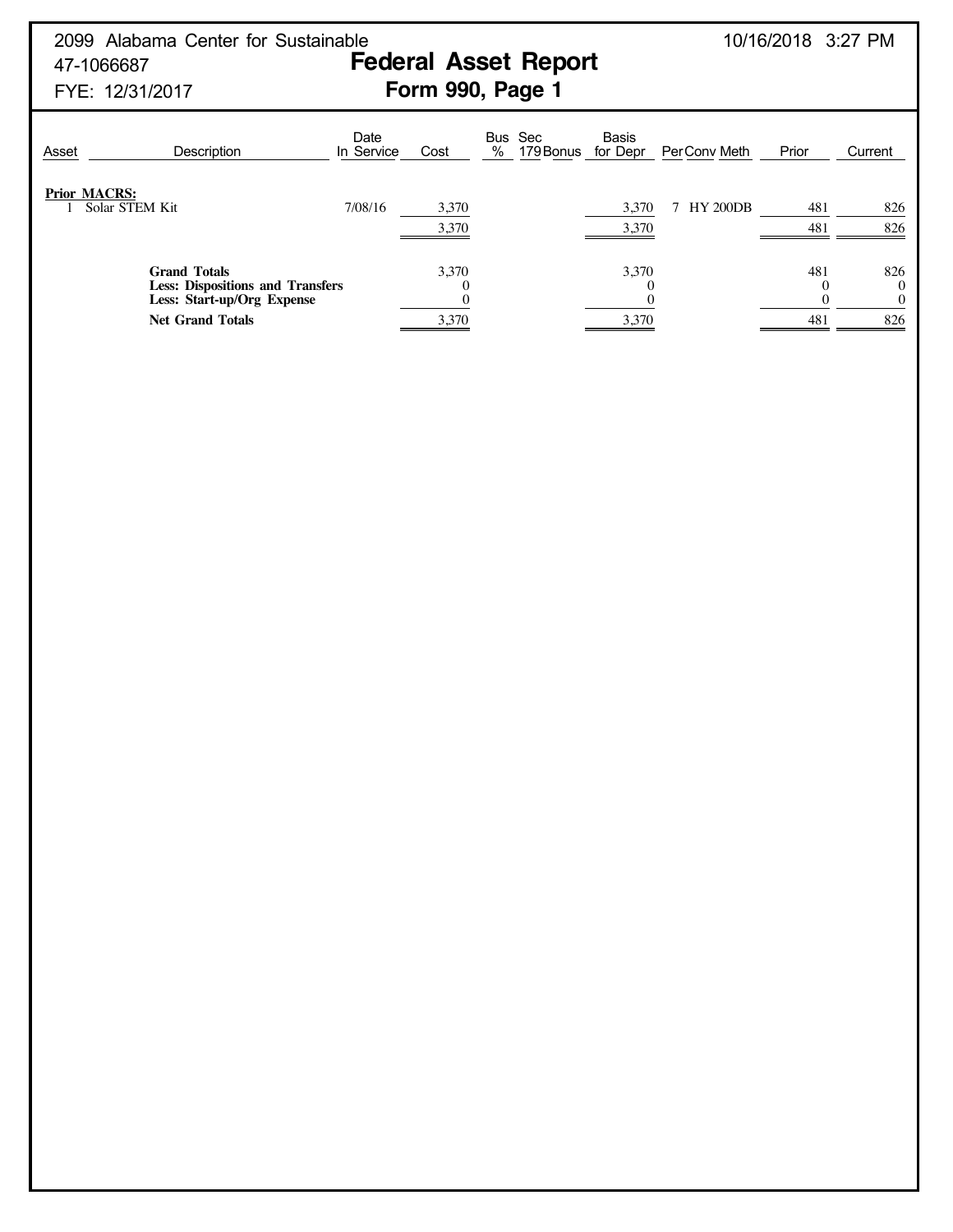2099 Alabama Center for Sustainable 47-1066687

# **AL Asset Report**

10/16/2018 3:27 PM

FYE: 12/31/2017

# Form 990, Page 1

| Asset | Description                                                                                               | Date<br>In Service | Cost                       | <b>Basis</b><br>for Depr | AL<br>Prior | AL<br>Current | Federal<br>Current | <b>Difference</b><br>Fed - AL |
|-------|-----------------------------------------------------------------------------------------------------------|--------------------|----------------------------|--------------------------|-------------|---------------|--------------------|-------------------------------|
|       | <b>Prior MACRS:</b><br>Solar STEM Kit                                                                     | 7/08/16            | 3.370<br>3.370             | 3,370<br>3.370           | 481<br>481  | 826<br>826    | 826<br>826         |                               |
|       | <b>Grand Totals</b><br><b>Less: Dispositions</b><br>Less: Start-up/Org Expense<br><b>Net Grand Totals</b> |                    | 3.370<br>$\Omega$<br>3,370 | 3.370<br>3.370           | 481<br>481  | 826<br>826    | 826<br>826         | $\Omega$<br>$\Omega$          |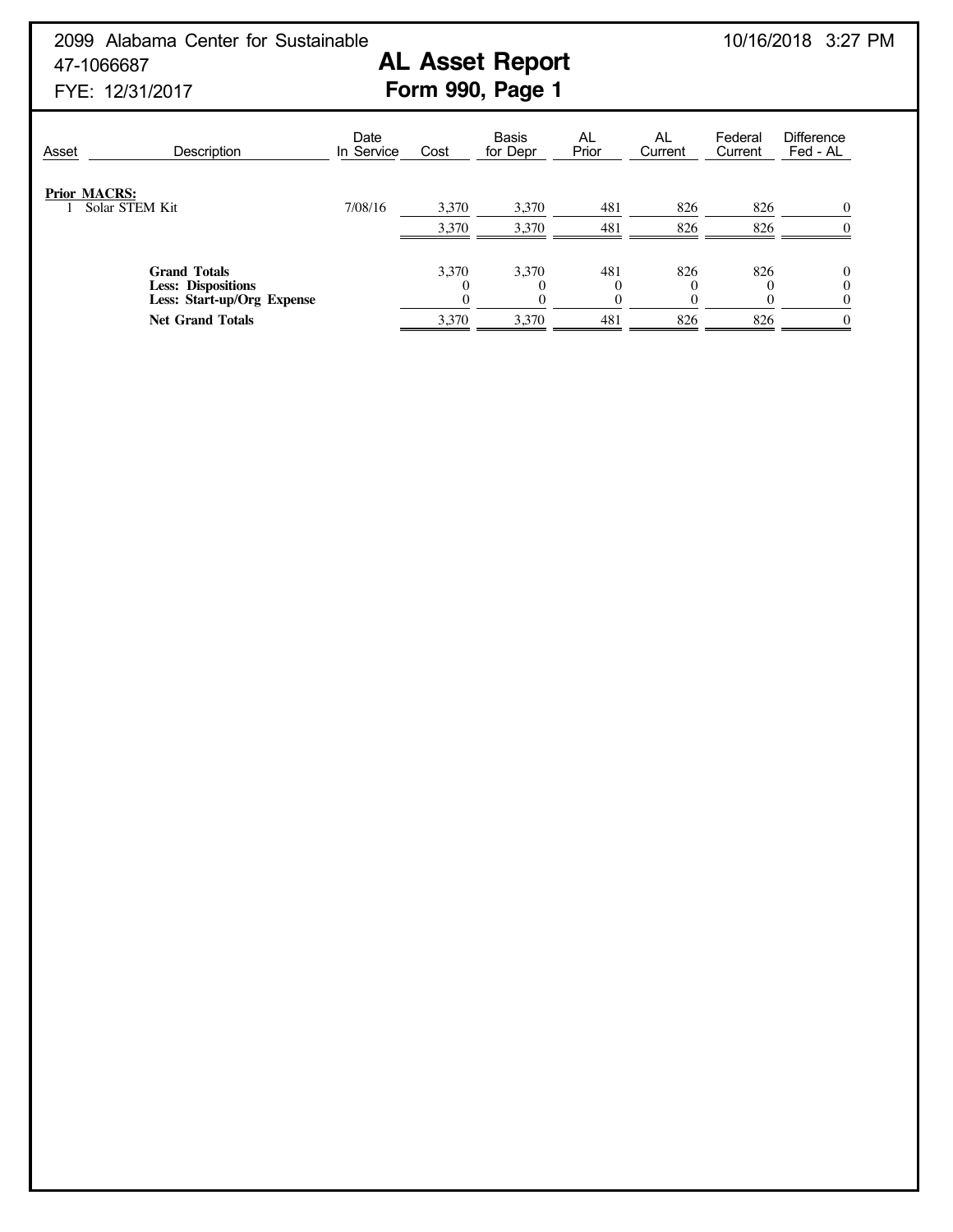2099 Alabama Center for Sustainable 47-1066687

# **AMT Asset Report**

10/16/2018 3:27 PM

FYE: 12/31/2017

## Form 990, Page 1

| Asset | Description                                                                               | Date<br>In Service | Cost           | Bus<br>% | Sec<br>179 Bonus for Depr | <b>Basis</b>   | PerConv Meth    | Prior      | Current    |
|-------|-------------------------------------------------------------------------------------------|--------------------|----------------|----------|---------------------------|----------------|-----------------|------------|------------|
|       | <b>Prior MACRS:</b><br>Solar STEM Kit                                                     | 7/08/16            | 3,370<br>3.370 |          |                           | 3,370<br>3.370 | <b>HY 200DB</b> | 481<br>481 | 826<br>826 |
|       | <b>Grand Totals</b><br><b>Less: Dispositions and Transfers</b><br><b>Net Grand Totals</b> |                    | 3.370<br>3.370 |          |                           | 3.370<br>3.370 |                 | 481<br>481 | 826<br>826 |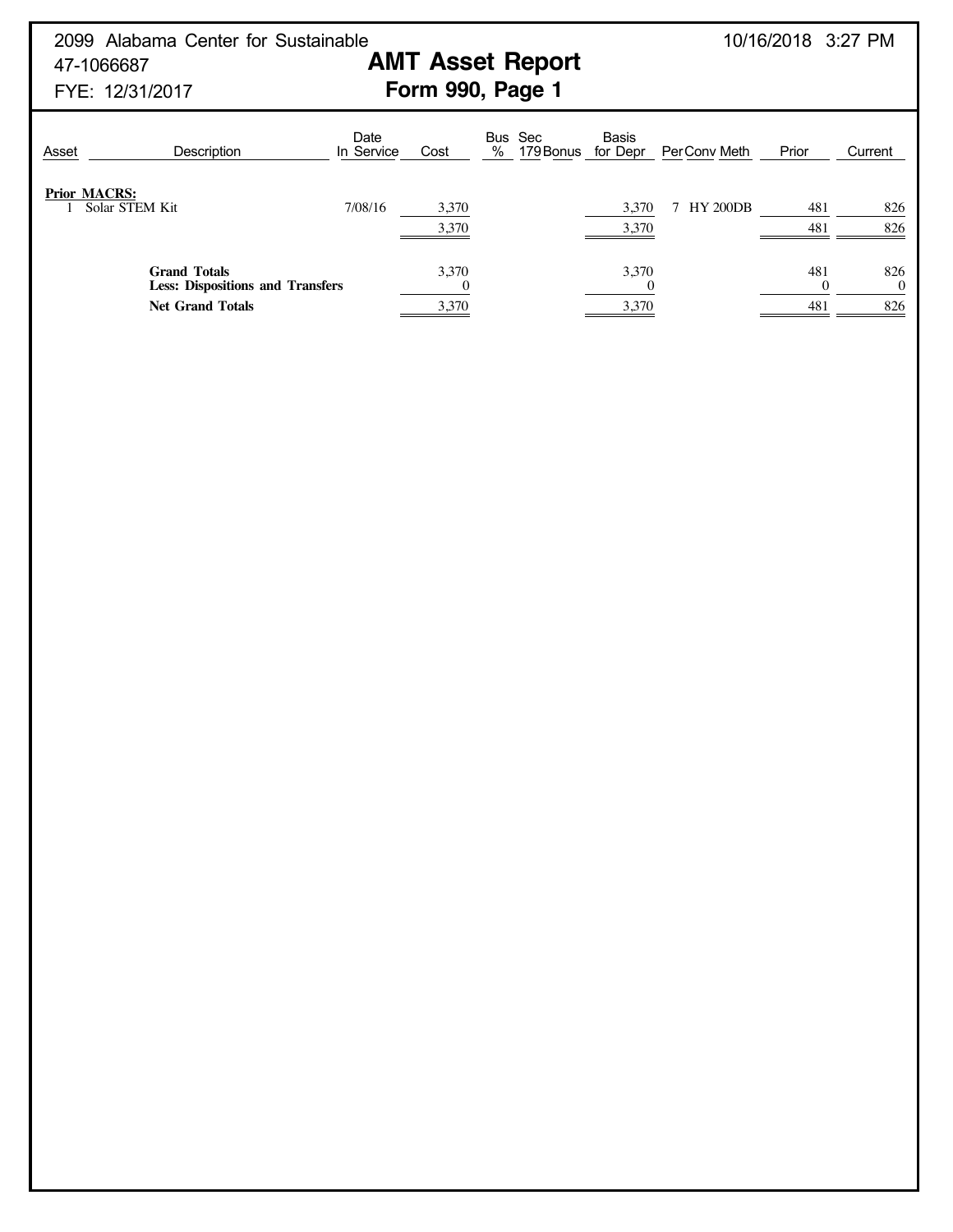|                    |               | Form 990                           |                                                                                                                                                                                                                                                                                        |     |    | <b>Two Year Comparison Report</b> |                         | 2016 & 2017                    |
|--------------------|---------------|------------------------------------|----------------------------------------------------------------------------------------------------------------------------------------------------------------------------------------------------------------------------------------------------------------------------------------|-----|----|-----------------------------------|-------------------------|--------------------------------|
|                    |               |                                    | For calendar year 2017, or tax year beginning                                                                                                                                                                                                                                          |     |    |                                   | endina                  |                                |
| Name               |               |                                    |                                                                                                                                                                                                                                                                                        |     |    |                                   |                         | Taxpayer Identification Number |
|                    |               |                                    | ALABAMA CENTER FOR SUSTAINABLE                                                                                                                                                                                                                                                         |     |    |                                   |                         |                                |
|                    | <b>ENERGY</b> |                                    |                                                                                                                                                                                                                                                                                        |     |    |                                   |                         | 47-1066687                     |
|                    |               |                                    |                                                                                                                                                                                                                                                                                        |     |    | 2016                              | 2017                    | <b>Differences</b>             |
|                    |               |                                    |                                                                                                                                                                                                                                                                                        | 1.  |    | 46,255                            | 42,936                  | $-3,319$                       |
|                    |               |                                    |                                                                                                                                                                                                                                                                                        | 2.  |    |                                   |                         |                                |
|                    |               |                                    |                                                                                                                                                                                                                                                                                        | 3.  |    |                                   | 69,912                  | 69,912                         |
| Φ<br>$\Rightarrow$ |               |                                    |                                                                                                                                                                                                                                                                                        | 4.  |    | 29,587                            | 43,690                  | 14,103                         |
| $\blacksquare$     |               |                                    |                                                                                                                                                                                                                                                                                        | 5.  |    |                                   |                         |                                |
|                    |               |                                    |                                                                                                                                                                                                                                                                                        | 6.  |    |                                   |                         |                                |
|                    |               |                                    | 7. Net gain or (loss) from sale of assets other than inventory                                                                                                                                                                                                                         | 7.  |    |                                   |                         |                                |
|                    |               |                                    | 8. Net income or (loss) from fundraising events <i>minimizion</i>                                                                                                                                                                                                                      | 8.  |    |                                   | 127                     | $\overline{127}$               |
|                    |               |                                    |                                                                                                                                                                                                                                                                                        | 9.  |    |                                   |                         |                                |
|                    |               |                                    | 10. Net gain or (loss) on sales of inventory $\ldots$                                                                                                                                                                                                                                  | 10. |    |                                   |                         |                                |
|                    |               |                                    |                                                                                                                                                                                                                                                                                        | 11. |    |                                   |                         |                                |
|                    |               |                                    | 12. Total revenue. Add lines 1 through 11                                                                                                                                                                                                                                              | 12. |    | 75,842                            | 156,665                 | 80,823                         |
|                    |               |                                    | 13. Grants and similar amounts paid                                                                                                                                                                                                                                                    | 13. |    |                                   |                         |                                |
|                    |               |                                    |                                                                                                                                                                                                                                                                                        | 14. |    |                                   |                         |                                |
|                    |               |                                    | <b>15.</b> Compensation of officers, directors, trustees, etc.                                                                                                                                                                                                                         | 15. |    | 51,794                            | 107,679                 | 55,885                         |
| c                  |               |                                    | 16. Salaries, other compensation, and employee benefits                                                                                                                                                                                                                                | 16. |    | 3,994                             | 8,237                   | 4,243                          |
| ω                  |               |                                    | 17. Professional fundraising fees <b>constants</b> and a series of the series and a series and a series and a series a                                                                                                                                                                 | 17. |    |                                   |                         |                                |
| Ω<br>$\times$      |               | <b>18.</b> Other professional fees |                                                                                                                                                                                                                                                                                        | 18. |    | 110                               | 1,905                   | 1,795                          |
| ш                  |               |                                    | 19. Occupancy, rent, utilities, and maintenance                                                                                                                                                                                                                                        | 19. |    | 545                               |                         | $-545$                         |
|                    |               |                                    |                                                                                                                                                                                                                                                                                        | 20. |    | 481                               | 826                     | 345                            |
|                    |               | 21. Other expenses                 |                                                                                                                                                                                                                                                                                        | 21. |    | 16, 673                           | 19,672                  | 2,999                          |
|                    |               |                                    | 22. Total expenses. Add lines 13 through 21                                                                                                                                                                                                                                            | 22. |    | 73,597                            | 138,319                 | 64,722                         |
|                    |               |                                    | 23. Excess or (Deficit). Subtract line 22 from line 12                                                                                                                                                                                                                                 | 23. |    | 2,245                             | 18,346                  | 16,101                         |
|                    |               |                                    |                                                                                                                                                                                                                                                                                        | 24. |    | 75,842                            | 156,665                 | 80,823                         |
|                    |               | 25. Total unrelated revenue        |                                                                                                                                                                                                                                                                                        | 25. |    |                                   |                         |                                |
|                    |               |                                    |                                                                                                                                                                                                                                                                                        | 26. |    | 29,587                            | 43,690                  | 14,103                         |
|                    |               |                                    | 27. Total assets <b>construction</b> assets <b>construction</b> and <b>construction</b> and <b>construction</b> and <b>construction</b> and <b>construction</b> and <b>construction</b> and <b>construction</b> and <b>construction</b> and <b>construction</b> and <b>constructio</b> | 27. |    | 22,465                            | 41,734                  | 19,269                         |
| Information        |               |                                    |                                                                                                                                                                                                                                                                                        | 28. |    | 808                               | 1,731                   | 923                            |
|                    |               |                                    |                                                                                                                                                                                                                                                                                        | 29. |    | 21,657                            | 40,003                  | 18,346                         |
| Other              |               |                                    | 30. Number of voting members of governing body                                                                                                                                                                                                                                         | 30. | 4  |                                   | 5                       |                                |
|                    |               |                                    | 31. Number of independent voting members of governing body                                                                                                                                                                                                                             | 31. | 4  |                                   | $\overline{\mathbf{5}}$ |                                |
|                    |               | 32. Number of employees            |                                                                                                                                                                                                                                                                                        | 32. | 2  |                                   | $\overline{2}$          |                                |
|                    |               | 33. Number of volunteers           |                                                                                                                                                                                                                                                                                        | 33. | 25 |                                   | 9                       |                                |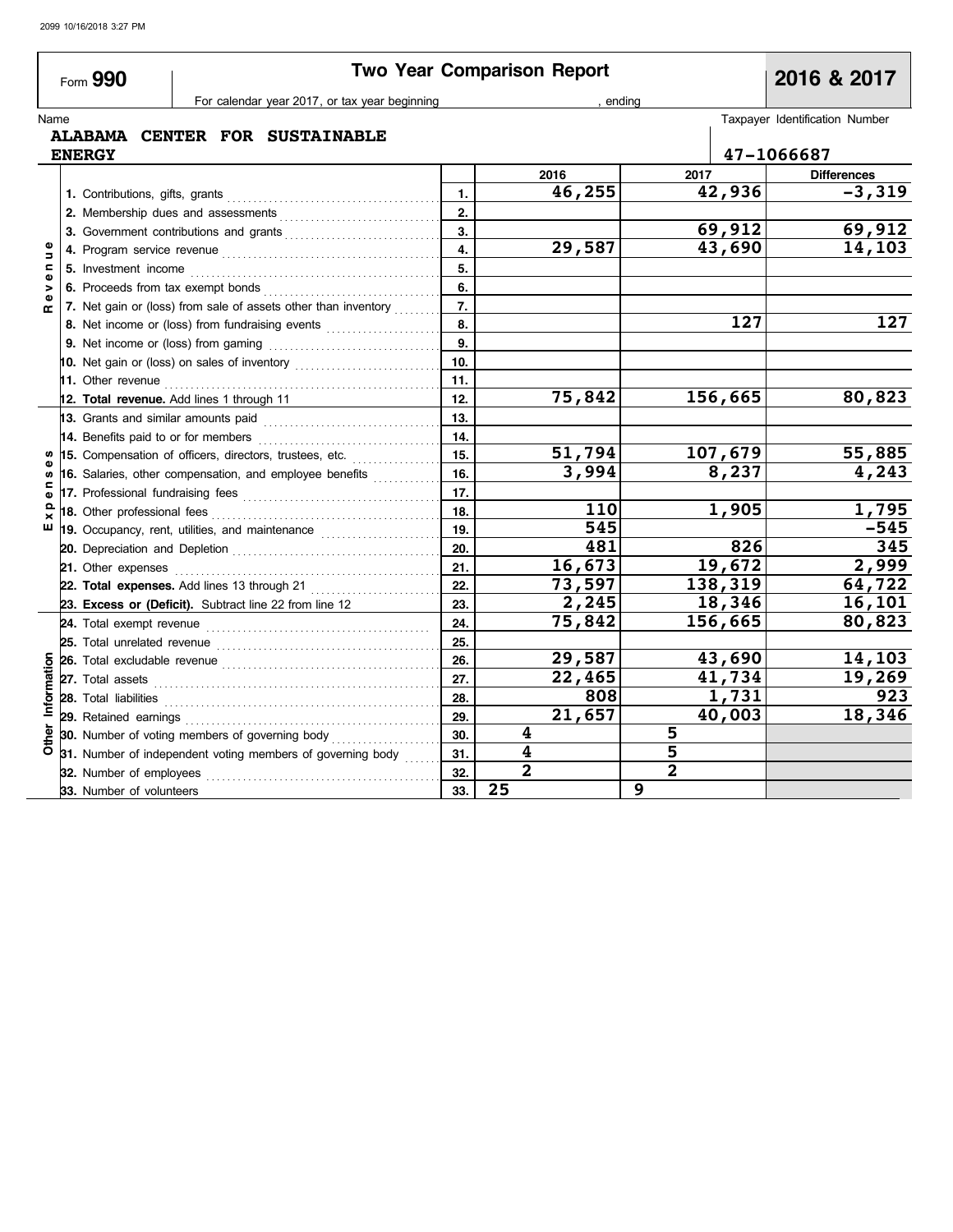| Form 990                                                                                                                                                                                                                             |               |      |                                | <b>Tax Return History</b> |        |         | 2017                                         |
|--------------------------------------------------------------------------------------------------------------------------------------------------------------------------------------------------------------------------------------|---------------|------|--------------------------------|---------------------------|--------|---------|----------------------------------------------|
| Name                                                                                                                                                                                                                                 | <b>ENERGY</b> |      | ALABAMA CENTER FOR SUSTAINABLE |                           |        |         | Employer Identification Number<br>47-1066687 |
|                                                                                                                                                                                                                                      |               |      |                                |                           |        |         |                                              |
|                                                                                                                                                                                                                                      |               | 2013 | 2014                           | 2015                      | 2016   | 2017    | 2018                                         |
|                                                                                                                                                                                                                                      |               |      |                                |                           | 46,255 | 112,848 |                                              |
|                                                                                                                                                                                                                                      |               |      |                                |                           |        |         |                                              |
| Program service revenue                                                                                                                                                                                                              |               |      |                                |                           | 29,587 | 43,690  |                                              |
|                                                                                                                                                                                                                                      |               |      |                                |                           |        |         |                                              |
| Investment income                                                                                                                                                                                                                    |               |      |                                |                           |        |         |                                              |
|                                                                                                                                                                                                                                      |               |      |                                |                           |        | 127     |                                              |
|                                                                                                                                                                                                                                      |               |      |                                |                           |        |         |                                              |
|                                                                                                                                                                                                                                      |               |      |                                |                           |        |         |                                              |
|                                                                                                                                                                                                                                      |               |      |                                |                           | 75,842 | 156,665 |                                              |
|                                                                                                                                                                                                                                      |               |      |                                |                           |        |         |                                              |
|                                                                                                                                                                                                                                      |               |      |                                |                           |        |         |                                              |
|                                                                                                                                                                                                                                      |               |      |                                |                           | 51,794 | 107,679 |                                              |
|                                                                                                                                                                                                                                      |               |      |                                |                           | 3,994  | 8,237   |                                              |
|                                                                                                                                                                                                                                      |               |      |                                |                           | 110    | 1,905   |                                              |
|                                                                                                                                                                                                                                      |               |      |                                |                           | 545    |         |                                              |
|                                                                                                                                                                                                                                      |               |      |                                |                           | 481    | 826     |                                              |
| Other expenses <b>contained contained a state of the state of the state of the state of the state of the state of the state of the state of the state of the state of the state of the state of the state of the state of the </b>   |               |      |                                |                           | 16,673 | 19,672  |                                              |
| Total expenses <b>contained to the contract of the contract of the contract of the contract of the contract of the contract of the contract of the contract of the contract of the contract of the contract of the contract of t</b> |               |      |                                |                           | 73,597 | 138,319 |                                              |
| Excess or (Deficit) <b>Excess</b>                                                                                                                                                                                                    |               |      |                                |                           | 2,245  | 18,346  |                                              |
|                                                                                                                                                                                                                                      |               |      |                                |                           |        |         |                                              |
|                                                                                                                                                                                                                                      |               |      |                                |                           | 75,842 | 156,665 |                                              |
|                                                                                                                                                                                                                                      |               |      |                                |                           |        |         |                                              |
|                                                                                                                                                                                                                                      |               |      |                                |                           | 29,587 | 43,690  |                                              |
|                                                                                                                                                                                                                                      |               |      |                                |                           | 22,465 | 41,734  |                                              |
|                                                                                                                                                                                                                                      |               |      |                                |                           | 808    | 1,731   |                                              |
| Net Fund Balances                                                                                                                                                                                                                    |               |      |                                |                           | 21,657 | 40,003  |                                              |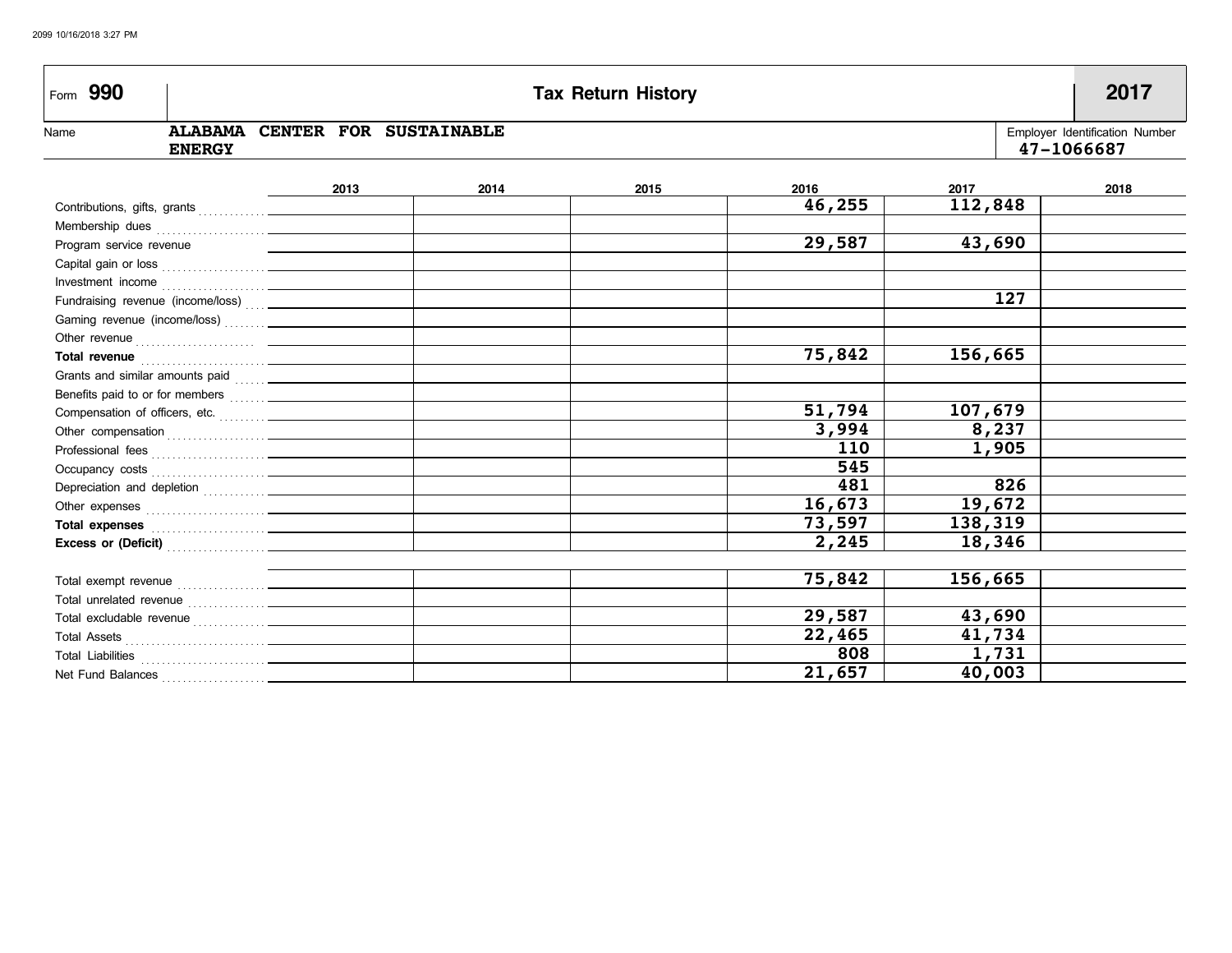## **Federal Statements**

Fund

Raising

 $\mathbf{1}$ 

 $\mathbf{1}$ 

### Form 990, Part IX, Line 11g - Other Fees for Service (Non-employee) Program<br>Service Management & Total Description General Expenses FILING FEES \$ 105 \$ \$ 104 \$ PROFESSIONAL 1,506 1,506 CC PROCESSING 294 229 65 1,905 1,839 **TOTAL** \$ \$ 65 \$ \$ Form 990, Part IX, Line 24e - All Other Expenses

| Description          | Total<br><b>Expenses</b> | Program<br>Service | Management &<br>General | Fund<br>Raising |
|----------------------|--------------------------|--------------------|-------------------------|-----------------|
| MERCHANDISE<br>OTHER | 278<br>60                | 60                 |                         | 278             |
| TAX                  |                          |                    |                         |                 |
| TOTAL                | 345                      | 60                 |                         | 278             |